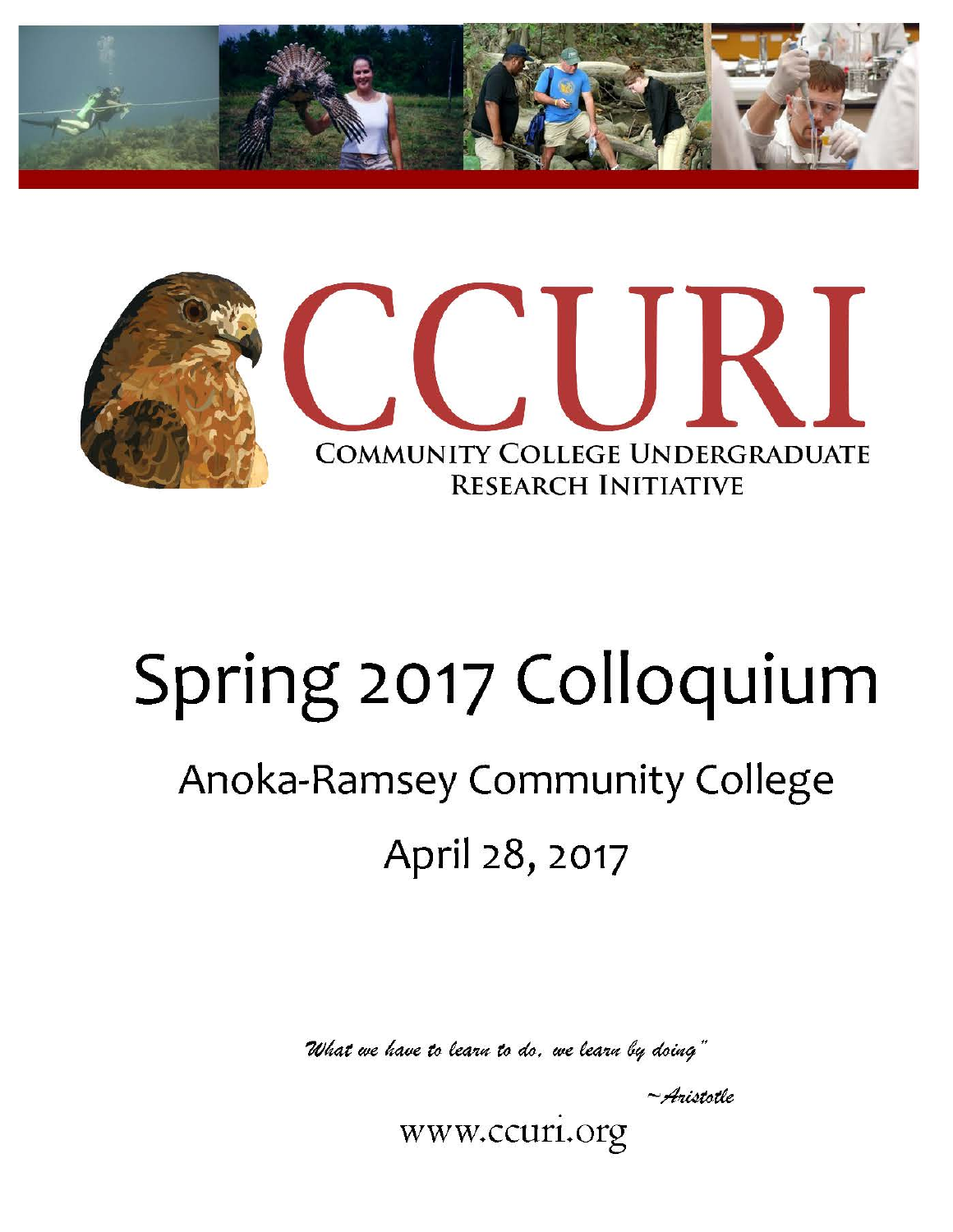Dear Colleagues and Friends,

I would like to personally welcome each of you to Minneapolis, MN and the CCURI Regional Conference and Poster Session. The student poster sessions are our signature events where our undergraduate researchers have the opportunity to share their work with the CCURI community. CCURI's mission is to support the development, implementation, and evaluation of undergraduate research programs at our Nation's community colleges. As many of you already know, CCURI is in its second of four years of funding under NSF's Improving Undergraduate STEM Education (IUSE) program. To date, the National Science Foundation has invested more than \$5.7M in the CCURI program and its network of community colleges.

In 2014-2015, a total of 6,207 students participated in undergraduate research with support of CCURI at our 44 partner and affiliate institutions. Each year, CCURI sponsors two regional student poster sessions to provide students with an opportunity to showcase their work to the CCURI network. Previous events were held in Philadelphia, Phoenix, Washington, D.C., Charlotte, and Portland. This year, we are honored to be holding our event in the great city of Minneapolis, MN with Anoka-Ramsey Community College as our gracious host.

This Spring, the CCURI Colloquium is being held in conjunction with Anoka-Ramsey Community College's 2nd Annual OSCARS (Outstanding Scholarship, Creative Activities and Research Symposium) event. The OSCARS event will showcase student scholarship at ARCC in multiple disciplines through undergraduate research, project-based learning and creative endeavors.

CCURI believes that the research experience is the most effective way to promote deep learning and advance critical thinking skills, and with close to 50% of our Nation's undergraduates currently pursuing their education at a community college, the CCURI mission is a critical component of this commitment. We hope that you will enjoy exploring the amazing talent on display at this Regional Conference.

Again, welcome to Minneapolis, MN and the CCURI conference. I am glad that you are here, and I look forward to your participation.

Sincerely,

Jane Offente

James A. Hewlett Executive Director **CCURI**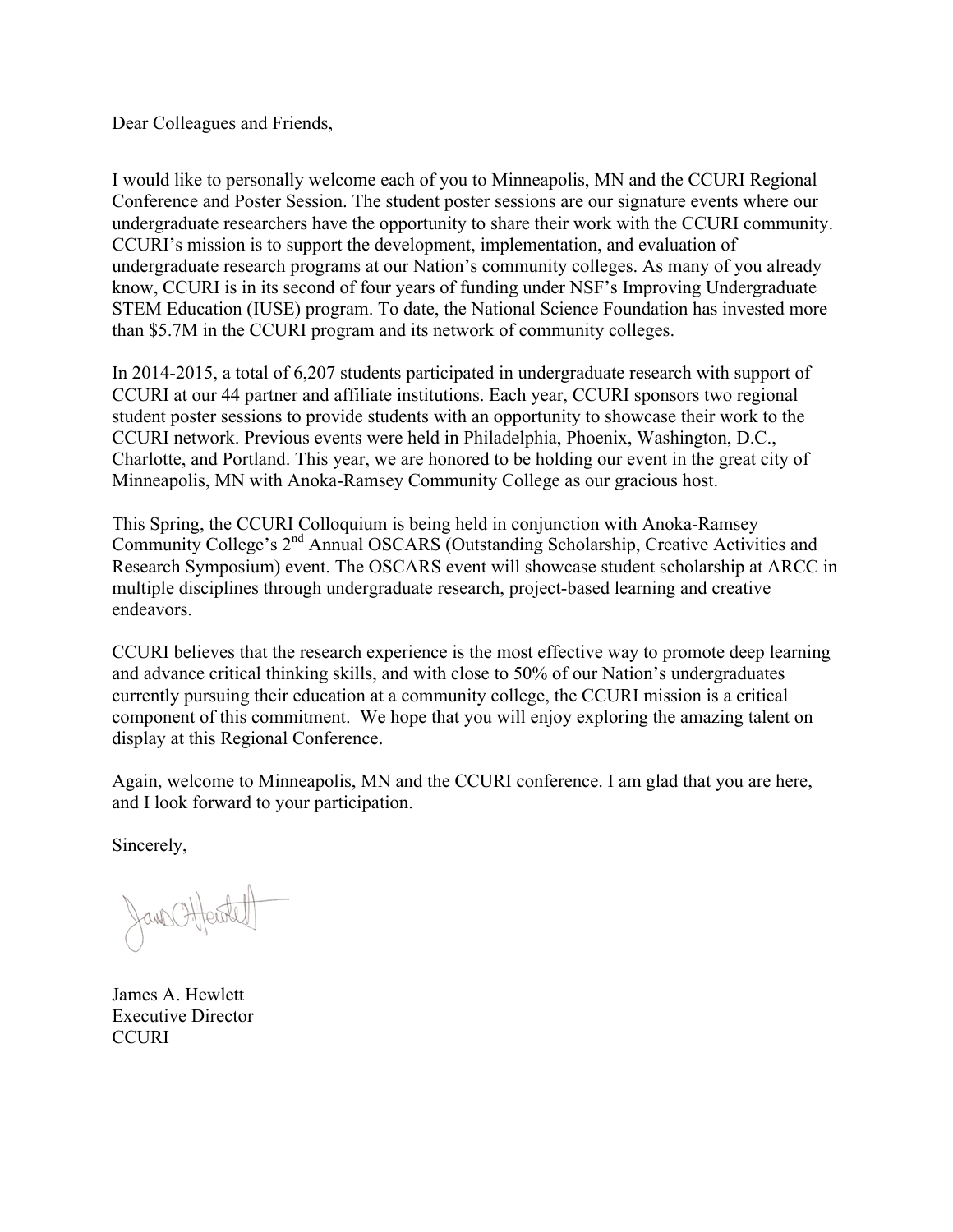KEYNOTE ADDRESS 9:30AM – 10:45AM LEGACY ROOM

ELLAN F. SPERO, PH.D.



Ellan F. Spero studies the ways that people envision human progress, through the institutions, things, and narratives that they create. A historian of technology, and business, her current research focuses on narratives of progress in academic entrepreneurship, in particular nascent academic-industrial, and international collaborations. She is currently a co-founder and chief curriculum officer for a new non-profit organization that aims to transform and scale postsecondary education through research. She holds a Ph.D. from MIT in History, Anthropology, Science Technology and Society, B.S., M.S. from Cornell in Fiber Science, and M.A. in Museum Studies & Textile History from FIT.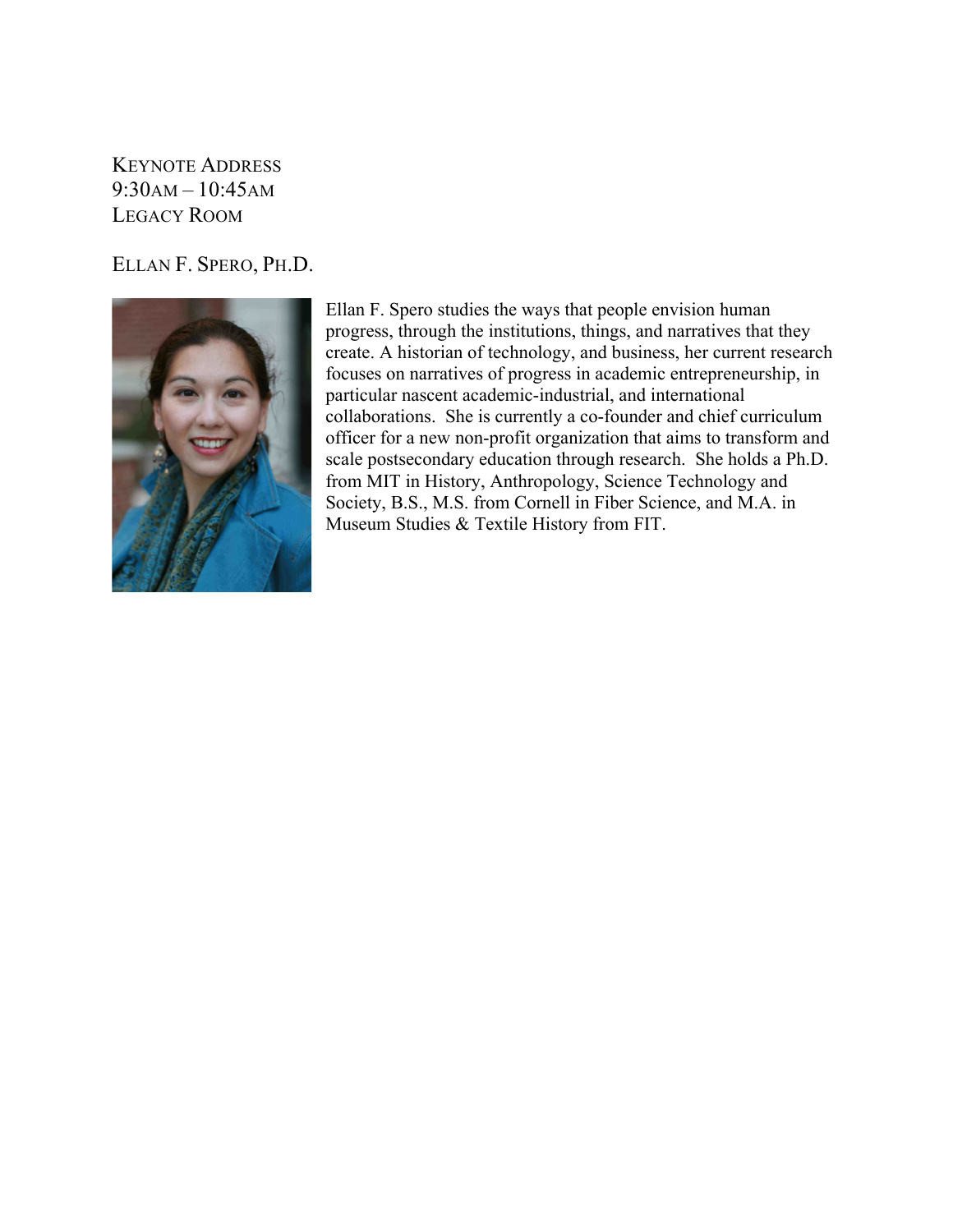#### **Arizona**

**Author(s):** Nikolaus Abrahamson **Institution:** Cochise College **Display area:** 1 **Page number:** 7

**Author(s):** M. Sckaff, R. Myers, N. Massoni, G. Wachtel, M. Buono, M. Montgomery, A. Bowser, J. Riley, E. Priddis **Institution:** Cochise College **Display area:** 2 **Page number:** 7

#### **California**

**Author(s):** J. Trinidad Varela Arceo **Institution:** Los Medanos College **Display area:** 3 **Page number:** 8

**Author(s):** Rebecca Bednorz **Institution:** Moreno Valley College **Display area:** 4 **Page number:** 8

**Author(s):** James Corbitt, Joanna Werner-Fraczek **Institution:** Moreno Valley College **Display area:** 5 **Page number:** 9

**Author(s):** Luis Cuevas **Institution:** Moreno Valley College **Display area:** 6 **Page number:** 9

**Author(s):** Luis Cuevas, Diane Marsh **Institution:** Moreno Valley College **Display area:** 7 **Page number:** 10

**Author(s):** Josue Franco, Carolina Sanchez, Juana Pelaez Sanchez, Joanna Werner-Fraczek **Institution:** Moreno Valley College **Display area:** 8 **Page number:** 10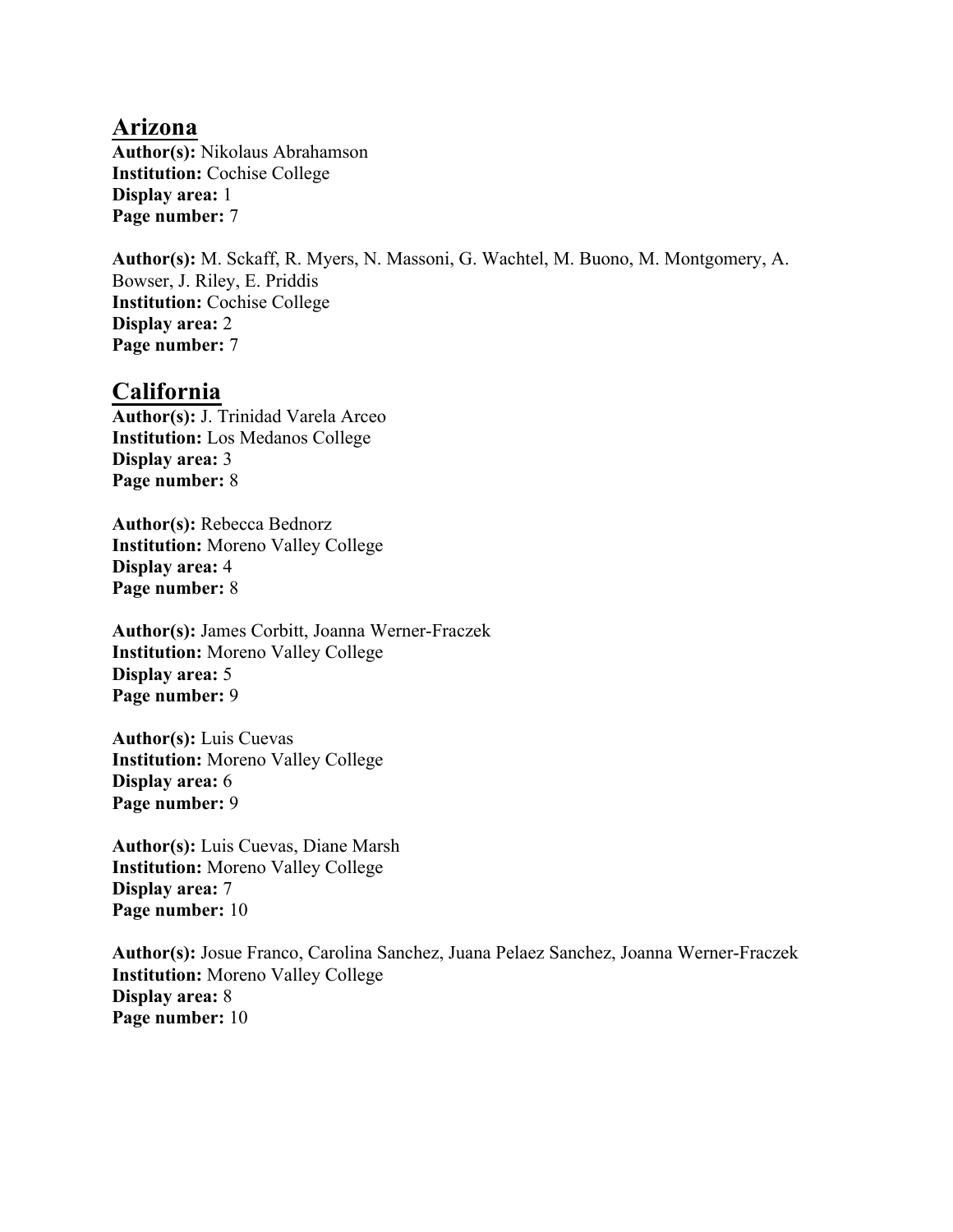**Author(s):** Jerome Luigi Cuaresma Ner, Mohammed Wase **Institution:** Los Medanos College **Display area:** 9 **Page number:** 10

**Author(s):** Juana Pelaez Sanchez, Carolina Sanchez, Josue Franco, Joanna Werner-Fraczek **Institution:** Moreno Valley College **Display area:** 10 **Page number:** 11

**Author(s):** Carolina Sanchez, Juana Pelaez Sanchez, Josue Franco, Joanna Werner-Fraczek **Institution:** Moreno Valley College **Display area:** 11 **Page number:** 11

#### **Colorado**

**Author(s):** Andrew MacErnie, John Starinieri, Wyatt Wiening **Institution:** Trinidad State College **Display area:** 12 **Page number:** 12

#### **Connecticut**

**Author(s):** Namir Furlow-Jordan, Cleo Rolle, PhD **Institution:** Capital Community College **Display area:** 13 **Page number:** 12

#### **Delaware**

**Author(s):** Sondra Broomell, John McDowell, Virginia Balke **Institution:** Delaware Technical Community College **Display area:** 14 **Page number:** 13

**Author(s):** Jinfeng Gu **Institution**: Delaware Technical Community College **Display area:** 15 **Page number:** 13

**Author(s):** Deja L. Latney, Molly C. Williams, John V. McDowell, and Virginia L. Balke **Institution:** Delaware Technical Community College **Display area:** 16 **Page number:** 14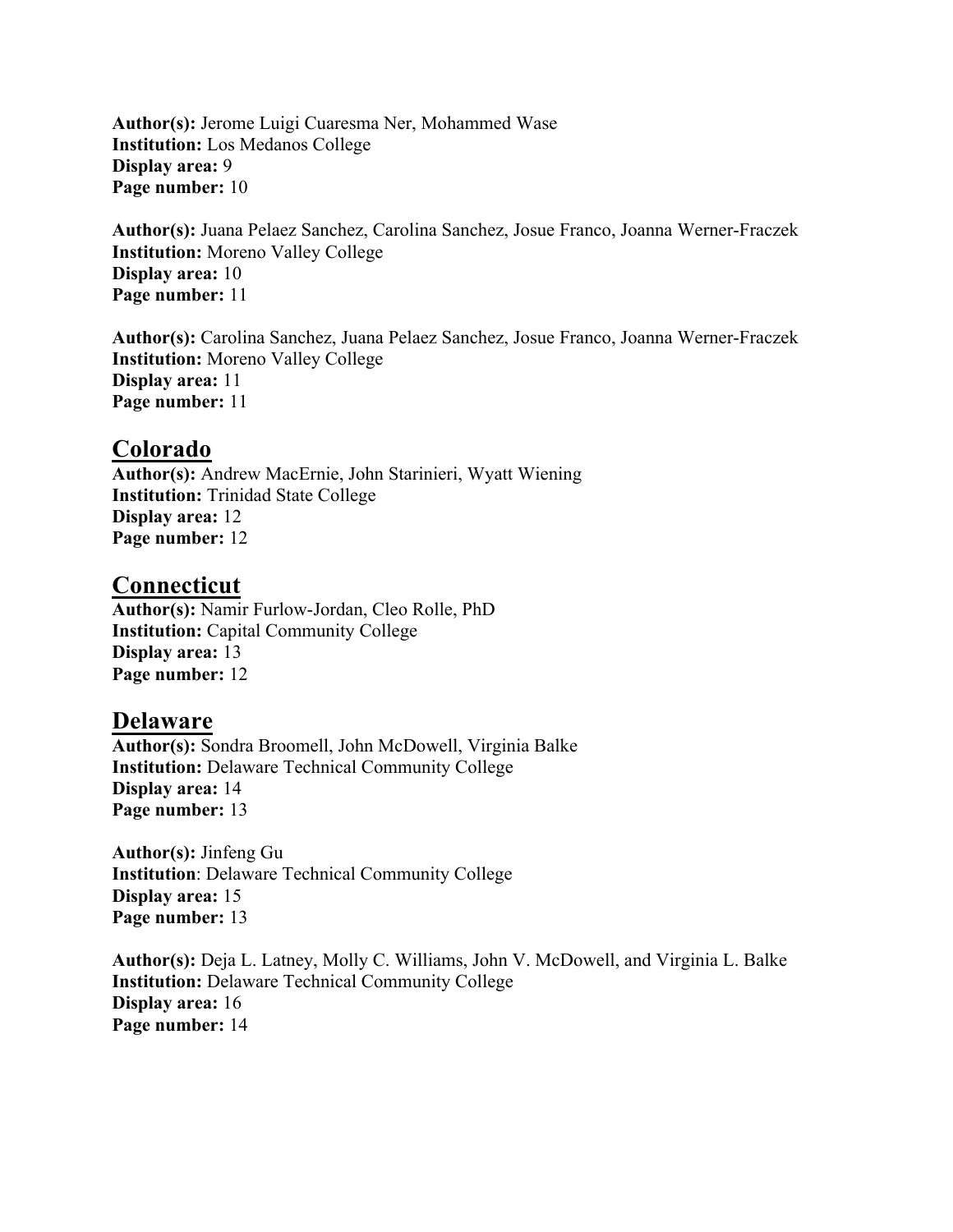#### **Hawaii**

**Author(s):** Analisa Mikami **Institution:** Kapi'olani Community College **Display area:** 17 **Page number:** 15

**Author(s):** Jonathan Wallen **Institution:** Kapi'olani Community College **Display area:** 18 **Page number:** 1, 16 **Oral presentation:** Riverview Room 1:00pm

#### **Michigan**

**Author(s):** Kaley Johnson, Tyler Schaub **Institution:** Muskegon Community College **Display area:** 19 **Page number:** 17

**Author(s):** Lexus Kintgen, Christian Zwit **Institution:** Muskegon Community College **Display area:** 20 **Page number:** 17

**Author(s):** Lea Paparella **Institution:** Muskegon Community College **Display area:** 21 **Page number:** 2, 18 **Oral presentation:** Riverview Room 1:20pm

**Author(s):** Wayne Slone **Institution:** Muskegon Community College **Display area:** 22 **Page number:** 19

**Author(s):** Hannah Stephans **Institution:** Muskegon Community College **Display area:** 23 **Page number:** 19

**Author(s):** Lauren Thomas **Institution:** Muskegon Community College **Display area:** 24 **Page number:** 20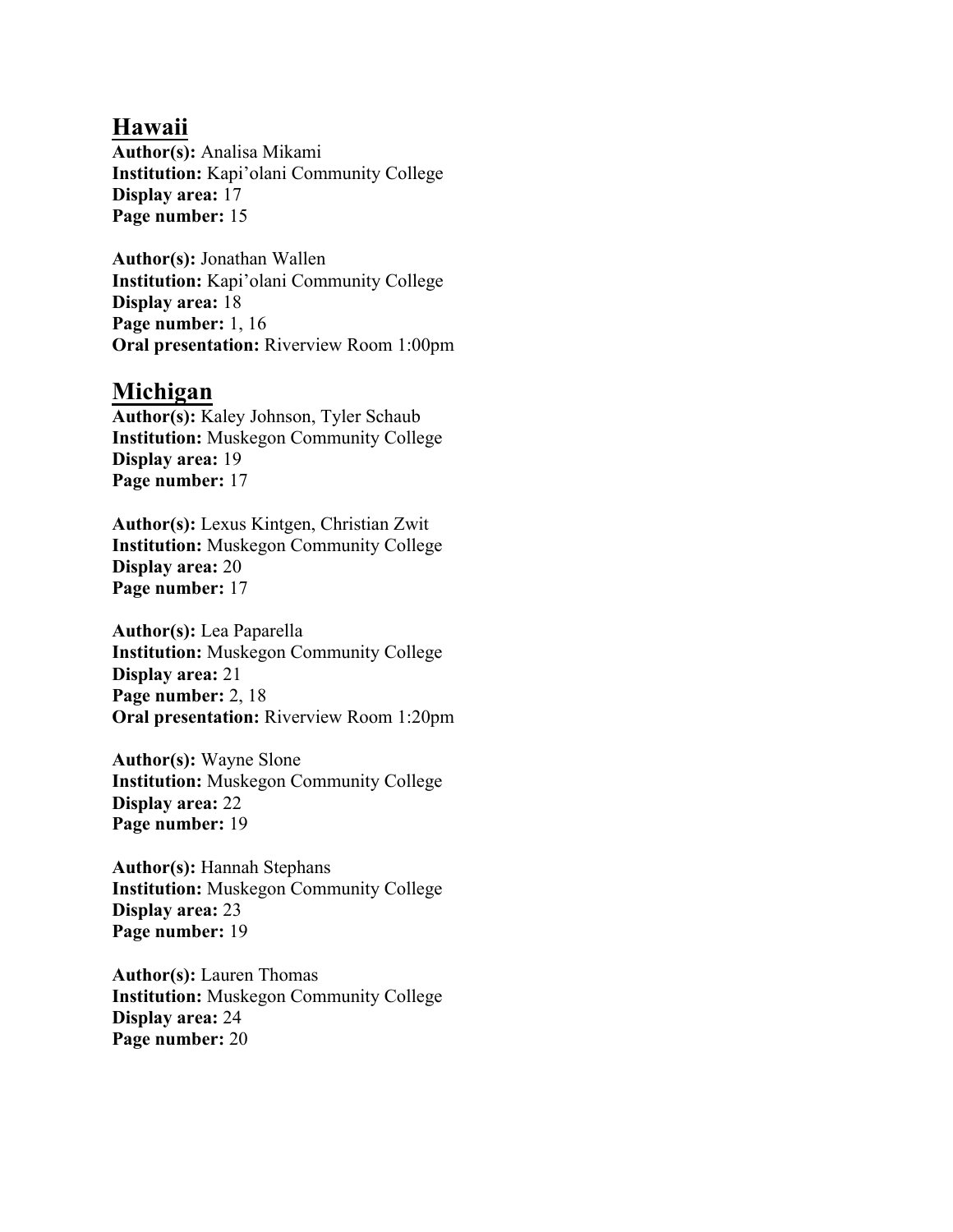**Author(s):** Aaron VanderWoude, Robin Spielberger **Institution:** Muskegon Community College **Display area:** 25 **Page number:** 20

#### **Minnesota**

**Author(s):** Pheylan Anderson, Skye Rygh **Institution:** Anoka Ramsey Community College **Display area:** 26 **Page number:** 3, 21 **Oral presentation:** Riverview Room 1:40pm

**Author(s):** Tyler LaZerte **Institution:** Anoka Ramsey Community College **Display area:** 27 **Page number:** 22

**Author(s):** Tyler Leng **Institution:** Anoka Ramsey Community College **Display area:** 28 **Page number:** 22

**Author(s):** Vladimir Petrenko **Institution:** Anoka Ramsey Community College **Display area:** 29 **Page number:** 23

#### **Nevada**

**Author(s):** Jessica McDonald, Kristen Sommerfeld, Laura Briggs **Institution:** Truckee Meadows Community College **Display area:** 30 **Page number:** 23

**Author(s):** Leah Whitefield, Leonard Naegele, Kimberly Penrose, Summer Strickland, Tina Slowan-Pomeroy, Laura Briggs **Institution:** Truckee Meadows Community College **Display area:** 31 **Page number:** 23

#### **New Mexico**

**Author(s):** Samuel Johnson, Ryan Pottenger **Institution:** Mesalands Community College **Display area:** 32 **Page number:** 24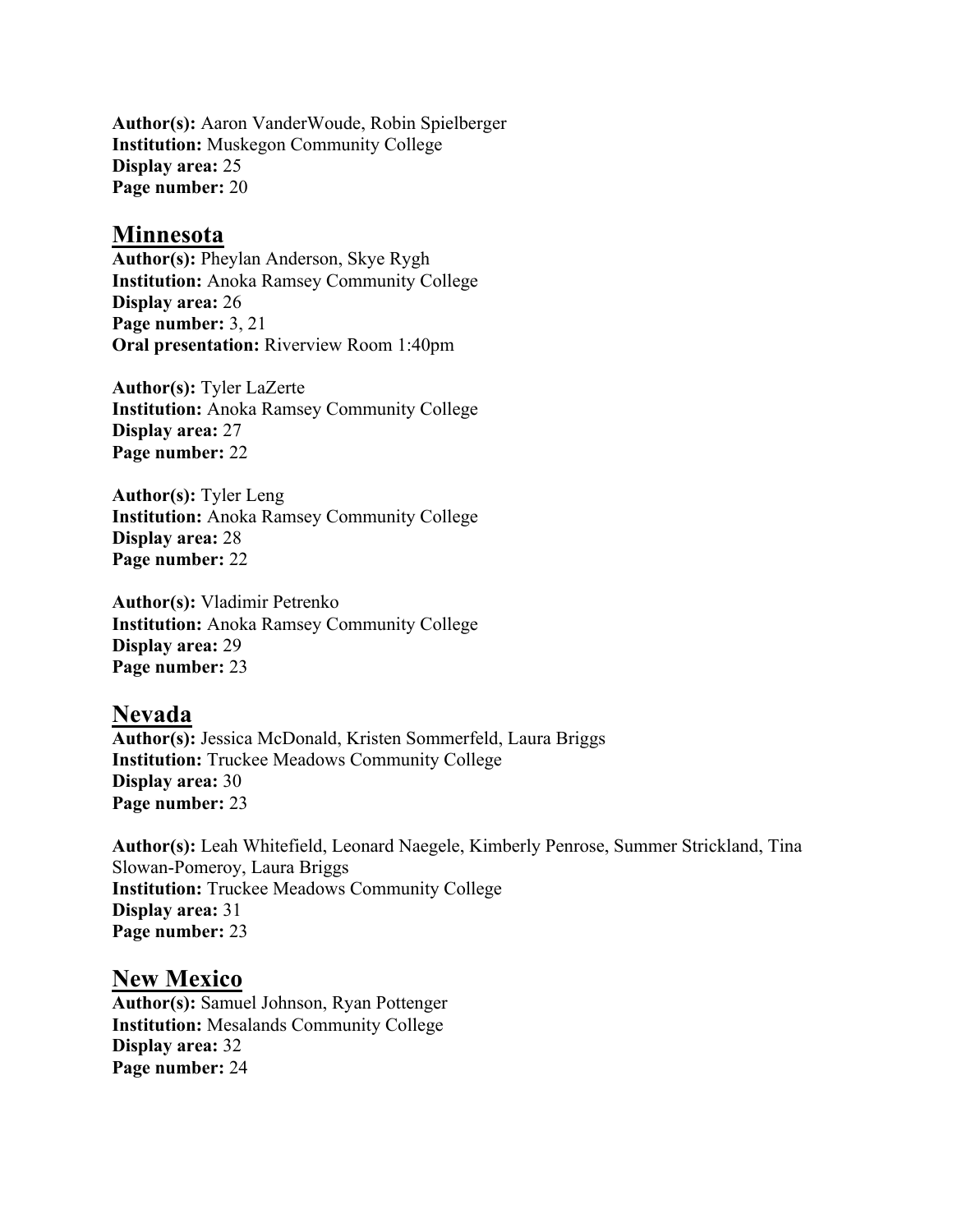# **New York**

**Author(s):** Myriah Bodie **Institution:** SUNY Broome Community College **Display area:** 33 **Page number:** 25

**Author(s):** Shaina Durand **Institution:** Queensborough Community College **Display area:** 34 **Page number:** 26

**Author(s):** Christopher Schmidt **Institution:** SUNY Broome Community College **Display area:** 35 **Page number:** 27

**Author(s):** Rawlric Sumner, Sharon Lall-Ramnarine, Tirandai Hemraj-Benny **Institution:** Queensborough Community College **Display area:** 36 **Page number:** 27

#### **Oklahoma**

**Author(s):** Felipe Plascencia **Institution:** Redlands Community College **Display area:** 37 **Page number:** 4, 28 **Oral presentation:** Mississippi Room 1:00pm

#### **Oregon**

**Author(s):** Sahara Strothers **Institution:** Portland Community College **Display area:** 38 **Page number:** 28

#### **Texas**

**Author(s):** Tara Clancy **Institution:** Del Mar College **Display area:** 39 **Page number:** 29

**Author(s):** Wyatt Hooks **Institution:** Del Mar College **Display area:** 40 **Page number:** 30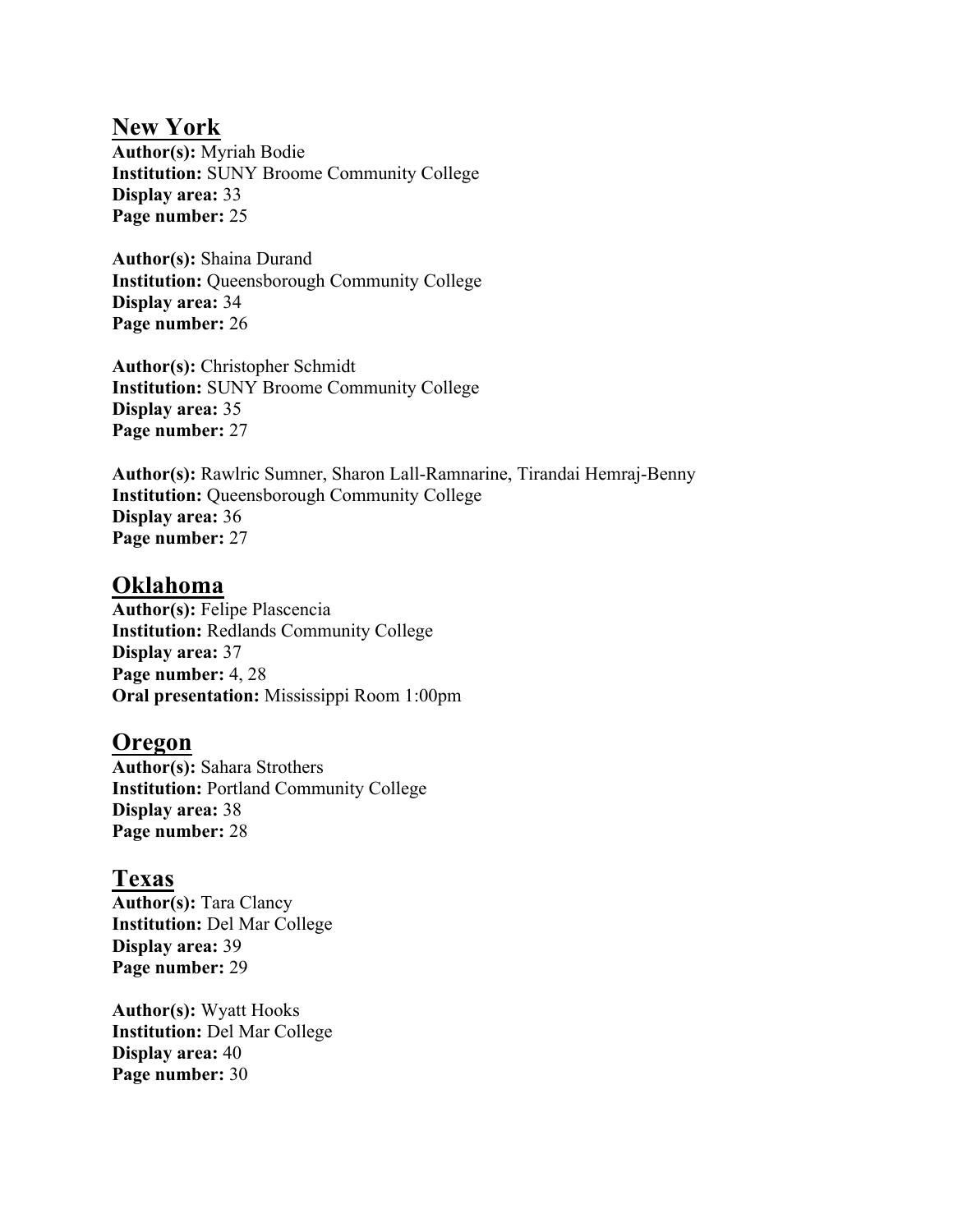**Author(s):** Josceline Romanielle M. Teñido **Institution:** Lone Star College Montgomery **Display area:** 41 **Page number:** 5, 30 **Oral presentation:** Mississippi Room 1:20pm

#### **Washington**

**Author(s):** Arianna Calvin, Bradie Ferguson **Institution:** Everett Community College **Display area:** 42 **Page number:** 27

Author(s): Cali K.P. Drake<sup>1</sup>, Thinh P. Pham<sup>1</sup>, Stephani M. Bernard<sup>1</sup>, Christopher V. Nguyen, Wei Liao, Nhy Tran, Emma Brasseur, Eunice Jang, Yasmin Dunn, Jonathan A. Miller<sup>1</sup> **Institution:** Edmonds Community College **Page number:** 5 **Oral presentation:** Legacy Room 1:00pm

**Author(s):** Stephani M. Bernard, Cali K.P. Drake, Thinh P. Pham, Wei Liao, Christopher V. Nguyen, Nhy Tran, Emma Brasseur, Hyoseo Jang, Yasmin Dunn, Jonathan A. Miller **Institution:** Edmonds Community College **Display area:** 43 **Page number:** 28

**Author(s):** Alena Eldridge **Institution:** Everett Community College **Display area:** 44 **Page number:** 6, 29 **Oral presentation:** Legacy Room 1:20pm

**Author(s):** Thinh P. Pham, Cali K.P. Drake, Stephani M. Bernard, Christopher V. Nguyen, Wei Liao, Nhy Tran, Emma Brasseur, Hyoseo Jang, Yasmin Dunn, Jonathan A. Miller **Institution:** Edmonds Community College **Display area:** 45 **Page number:** 30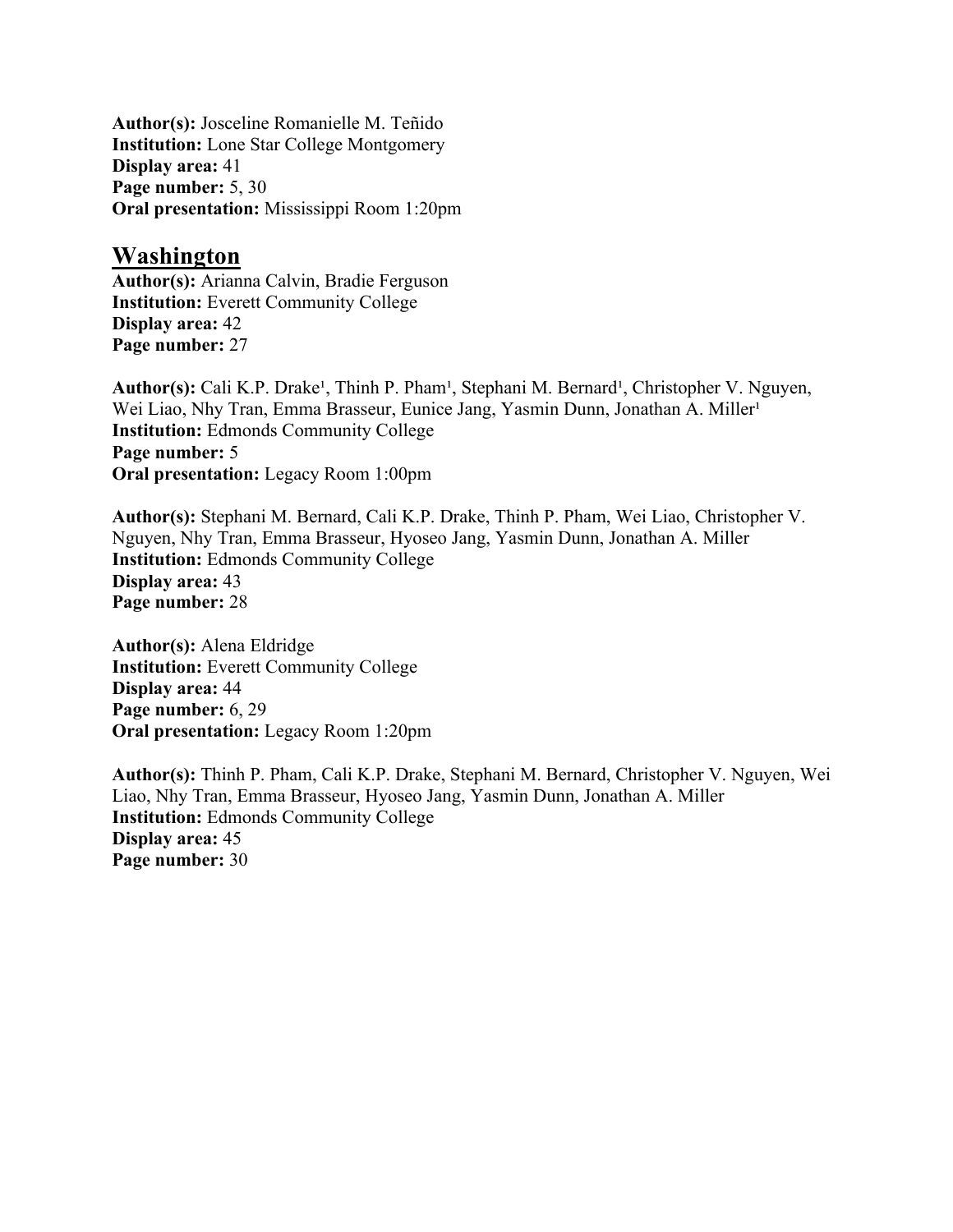### **Disciplines**

**Bioinformatics Display area(s):** 13

#### **Biology**

**Display area(s):** 1, 2, 4, 8, 10, 11, 14, 16, 19, 20, 21, 22, 23, 24, 25, 26, 27, 29, 30, 31, 35, 37, 41, 42, 43, 44, 45

**Chemistry Display area(s):** 3, 6, 7, 9, 36

**Energy Management Display area(s):** 15

**Engineering Display area(s):** 18

## **Entomology**

**Display area(s):** 12

**Environmental Law and Policy Display area(s):** 38

**Environmental Science Display area(s):** 32

**Genetics Display area(s):** 4, 29

**Health Sciences Display area(s):** 33

**Microbiology Display area(s):** 17, 34, 39, 40

#### **Molecular Biology Display area(s):** 29

**Organic Chemistry**

**Display area(s):** 28

#### **Physics Display area(s):** 18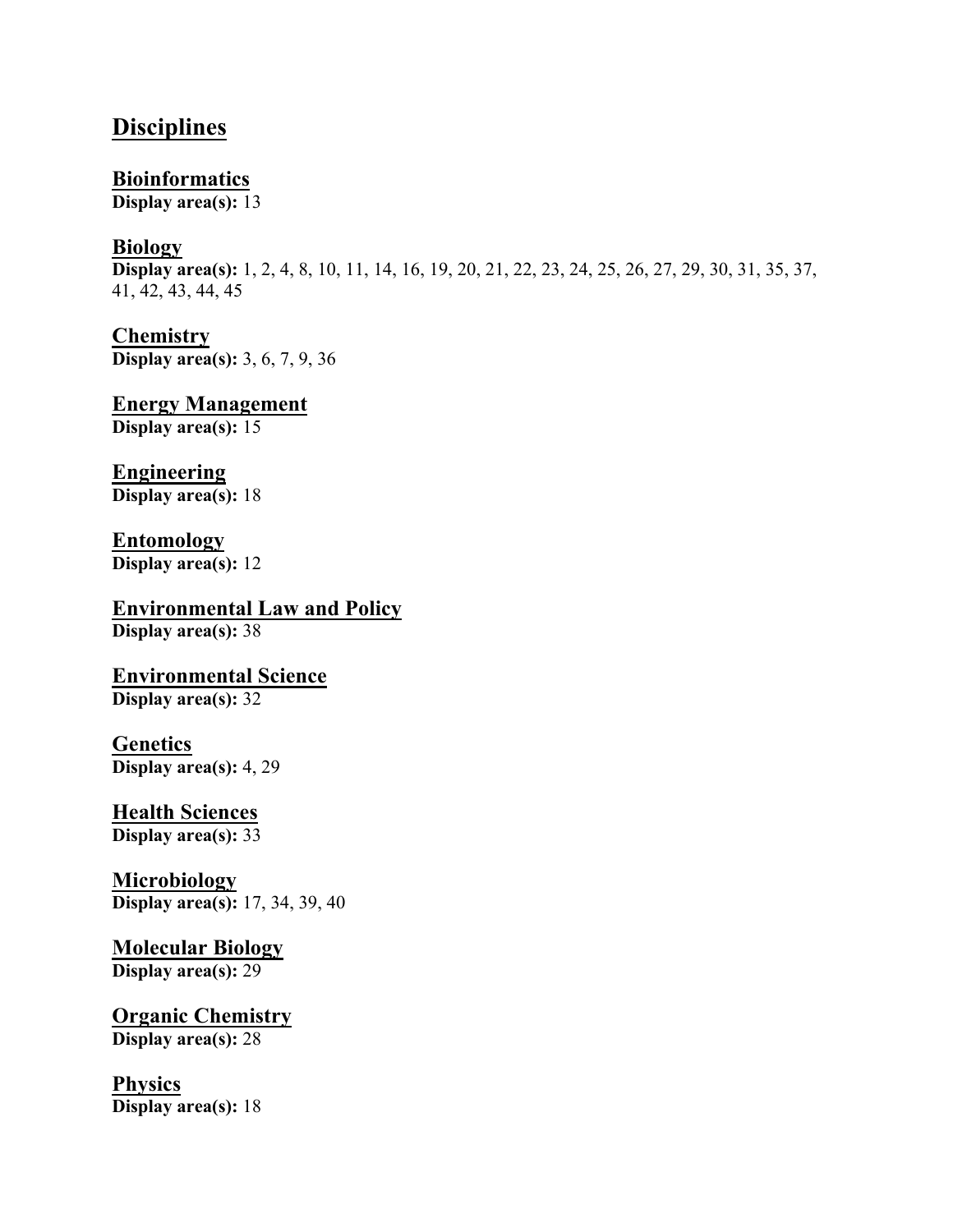STUDENT ORAL PRESENTATIONS FRIDAY, APRIL 28, 2017 1:00PM – 2:00PM

> LEGACY ROOM MISSISSIPPI ROOM RIVERVIEW ROOM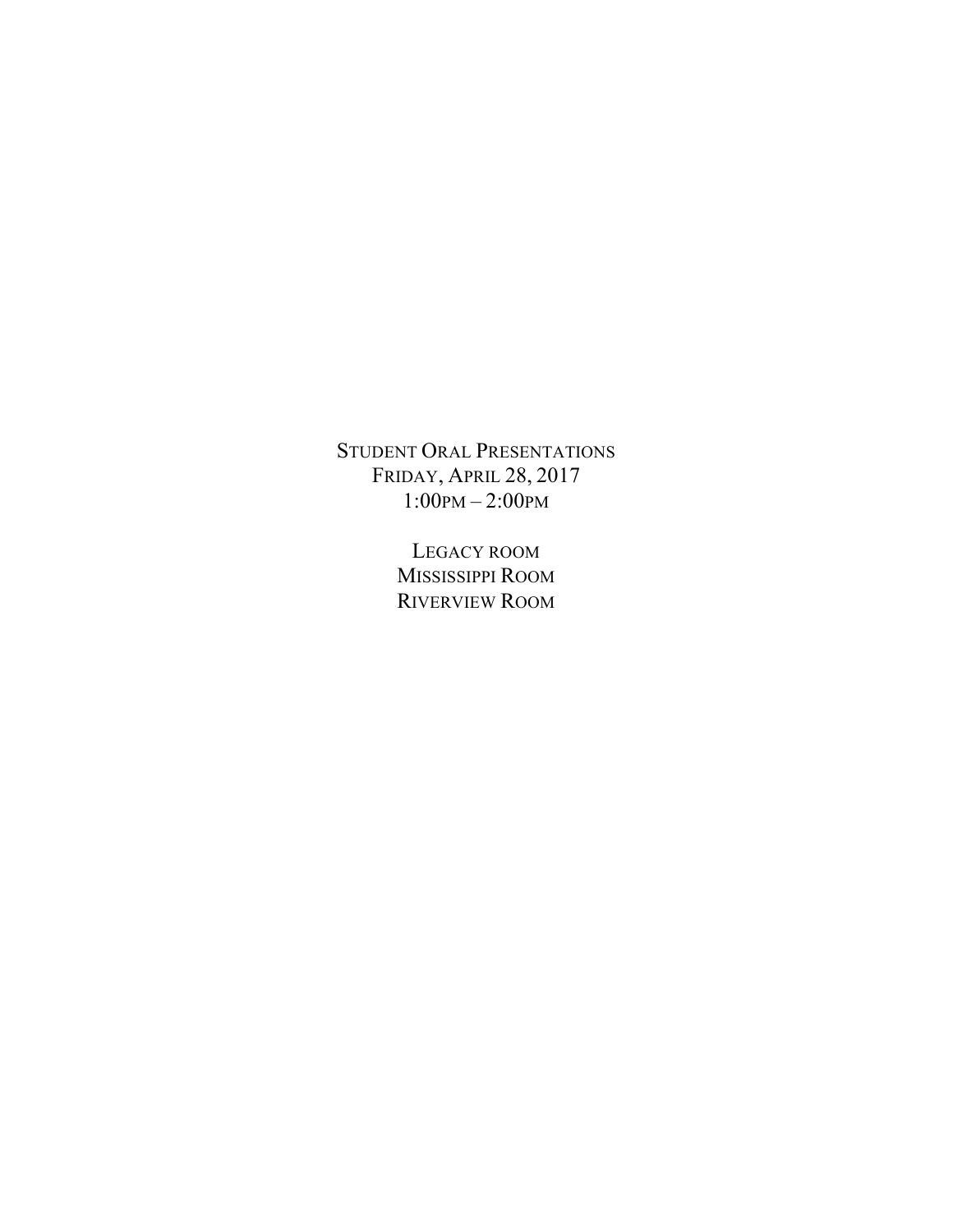# **Hawaii**

#### CELESTIAL SCREW ANCHOR: AN INVESTIGATION OF APPLIED NEWTONIAN MECHANICS IN MICROGRAVITY Jonathan Wallen Kapi'olani Community College Aaron Hanai (*Faculty Advisor*) Location: **Riverview Room 1:00pm**

Ever since the discovery of gravitation by Issac Newton, scientists and engineers have used its laws to design the world we operate in today. Our tools, clothing, etc. are all designed to work in Earth's gravity. As man begun to explore space, we have made adaptations to the devices we use on a daily basis. In stellar environments known as micro-gravity, in which the gravity of a specific celestial body is a small fraction of Earth's, certain challenges arise. Such challenge stem from carrying out seemingly simple tasks, like collecting the regolith from the surface of an asteroid, or securely attaching a science tool to a comet. The question becomes, what device will provide the assurance of that an astronaut or expensive scientific equipment will not drift off into space. The answer is found in the design of an anchor that optimizes its own physical attributes to take advantage of all forces that are found in a micro gravity environment. This research applies physical analysis of microgravity systems, standard engineering design processes, and situation equivalent testing to design and produce a functioning anchor for use in celestial micro gravity environments. Upon completion of preliminary analysis, the research continued off the page into prototyping. Through various iterations of shape and size, the final working screw shaped anchor was 3D printed and tested to maintain its anchoring with a 15 pound upward force in Earth's gravity.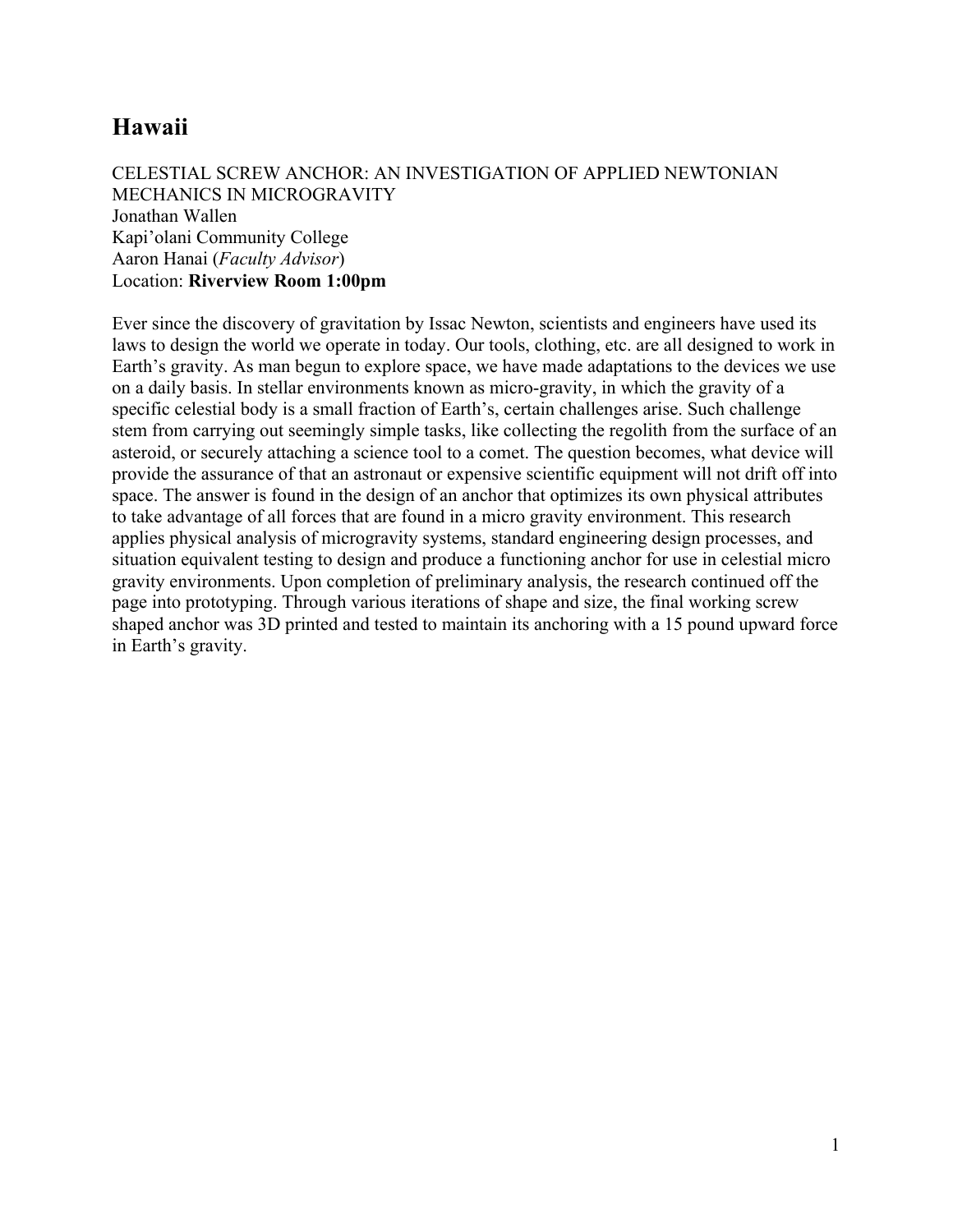# **Michigan**

THE AFFECT OF ZINC ON THE EXPRESSION OF THE FAU GENE IN THE FRESHWATER SPONGE *EPHYDATIA FLUVIATILIS* Lea Paparella Muskegon Community College Darren Mattone (*Faculty Advisor*) Location: Riverview Room 1:20pm

Endocrine disrupters mimic an organism's naturally synthesized hormones and can potentially stimulate over production of the natural hormone. Along with overstimulation, endocrine disrupters can prevent the natural hormones from binding to receptors. In the sponge *Suberites domunicula*, Fau genes have been shown to have effects of apoptosis, which is an important process required during development and growth. Examing the role of FAU gene expression in the presence of endocrine disruptors could be important for cancer research, as FAU has been shown to be underexpressed in tumor cells and reducing apoptosis. As an endocrine disruptor, zinc has been shown in sponges to stimulate the breakdown ostia. The purpose of this research was to determine the effects of zinc on the expression of Fau gene. Gemmules from the freshwater sponge Ephydatia fluviatilis were hatched in filtered stream water or in various concentrations of zinc nitrate solutions. Growth medium was changed weekly during the fourweek trial period. RNA was extracted from the sponges and used in rt-PCR. The cDNA was amplified by PCR with Fau primers. The results of the experiment were inconclusive: gel electrophoresis did not show a DNA band representing the FAU gene. This may be explained by the low concentration of mRNA, improper primers, or the failure of the rt-PCR reaction. Future research would be focused on growing larger quanties of sponges and growing them for short periods of time to produce larger quantities of RNA.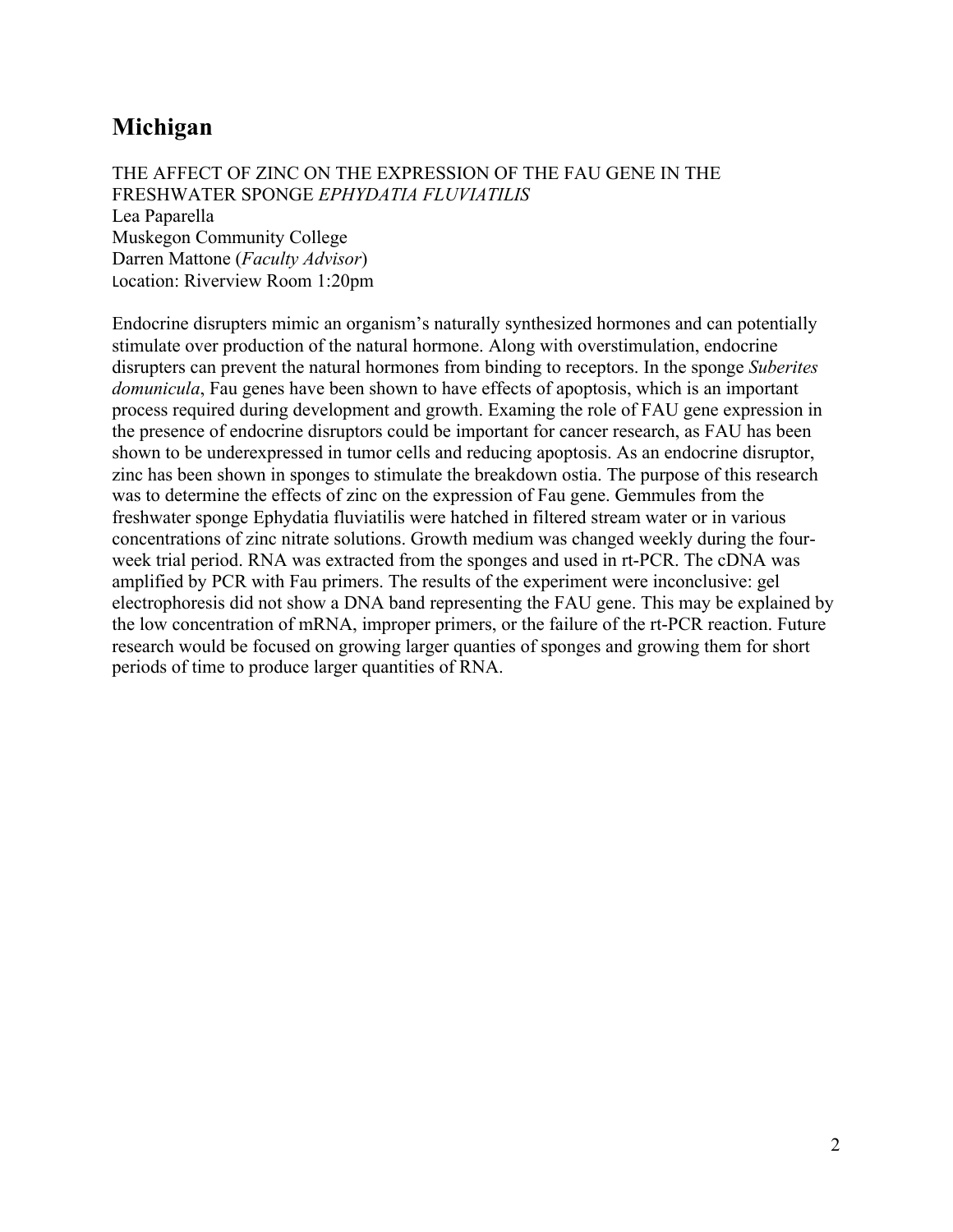# **Minnesota**

#### EFFECTS OF WILDFLOWER FIELD MANAGEMENT PRACTICES ON POLLINATING INSECT COUNTS Pheylan Anderson, Skye Rygh Anoka Ramsey Community College Melanie Waite-Altringer (*Faculty Advisor*) Location: **Riverview Room 1:40pm**

Recently, the United States has seen a prevalent decline in beneficial pollinating insects. Pollinating insects are essential to human and other animal's food supplies and to local ecosystem health. Finding methods to stabilize their population is urgent. This study compared different types of wildflower field management techniques to see if there would be a positive or negative effect on the amount of pollinating insects visiting the field. The central question was: Will different field management techniques affect the growth of wildflowers and pollinating insect counts? The prediction is: if the management techniques affected wildflower growth, then the highest density of wildflowers and pollinating insects would be seen in the disked and seeded plots, due to faster nutrient recycling, elimination of shade, and a higher seed density. Pollinating insects and flower density were recorded on each plot once a week throughout the 2016 summer flowering season at a 25 acre demonstration plot located on the Cambridge campus of Anoka Ramsey Community College (ARCC). Insects were counted by observers walking each plot for two minutes. Data analysis showed that Plot B, the disked and unseeded section, had the highest insect counts throughout the season. Plot B likely supported plants that attracted pollinators for longer periods, and in greater numbers, than the other plots did. The results suggest that simply lightly disking a large wildflower plot is the best method for attracting pollinators, and does not have as great an effect on flower density.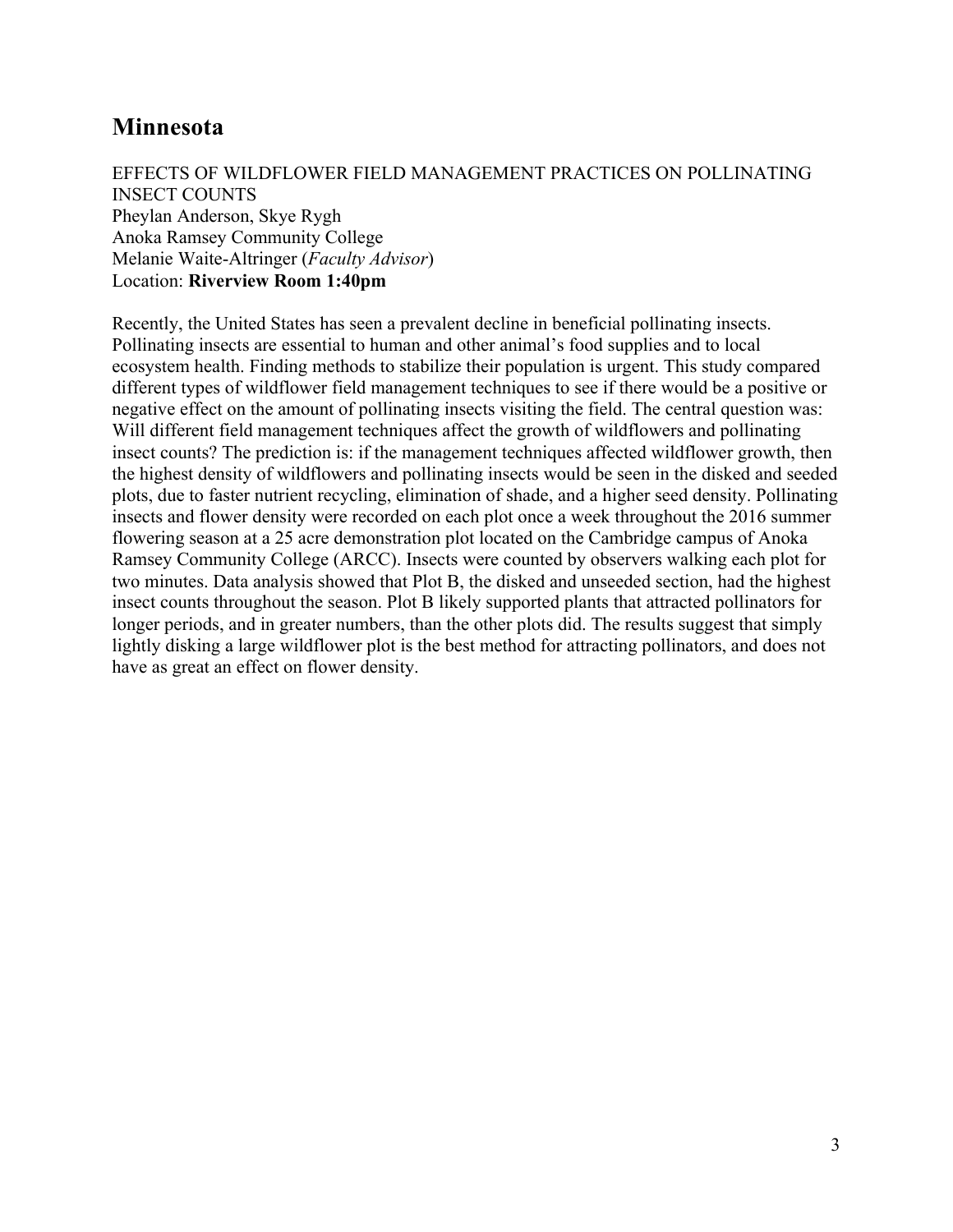# **Oklahoma**

WORM POPULATIONS PREDICT SOIL HEALTH Felipe Plascencia Redlands Community College Dee McKenna (*Faculty Advisor*) Location: **Mississippi Room 1:00pm**

The purpose of this study conducted at Redlands Royse Ranch Living Laboratory is to determine if worm population can be used as an indicator of soil health. Soil health is important for increased production of agricultural land; therefore, more food is available to humans as well as livestock. An environmental benefit of healthy soil is less runoff which leads to less soil erosion and more organic material available for crop production. In this 32 acre study, five plots were randomly sampled; 6 acre conventional-tilled non-grazed, 5 acre no-tilled grazed, 5 acre no-tilled non-grazed, 10 acre no-tilled *Sure Crop* non-grazed, 6 acre control. In each plot, samples were collected from the center and four areas randomly selected by tossing a 27 cm Frisbee. Soil moisture and soil temperature were recorded prior to excavation and count of worm and wormholes. This study found more wormholes than worms with an overall increase in the worm population from the previous semester. In conclusion, the worm population is on the rise, more so with the no-tilled plots than the conventional-tilled. The increase in the worm population may be due to the increase in soil temperature, in comparison with the previous semester. Due to increasing worm populations, additional data will be collected including soil pH and fertility using the *Rapitest* probe. Expansion of soil health parameters will benefit other research conducted at Redlands Community College, the Southern Plains Climate Hub and the Natural Resource Conservation Service.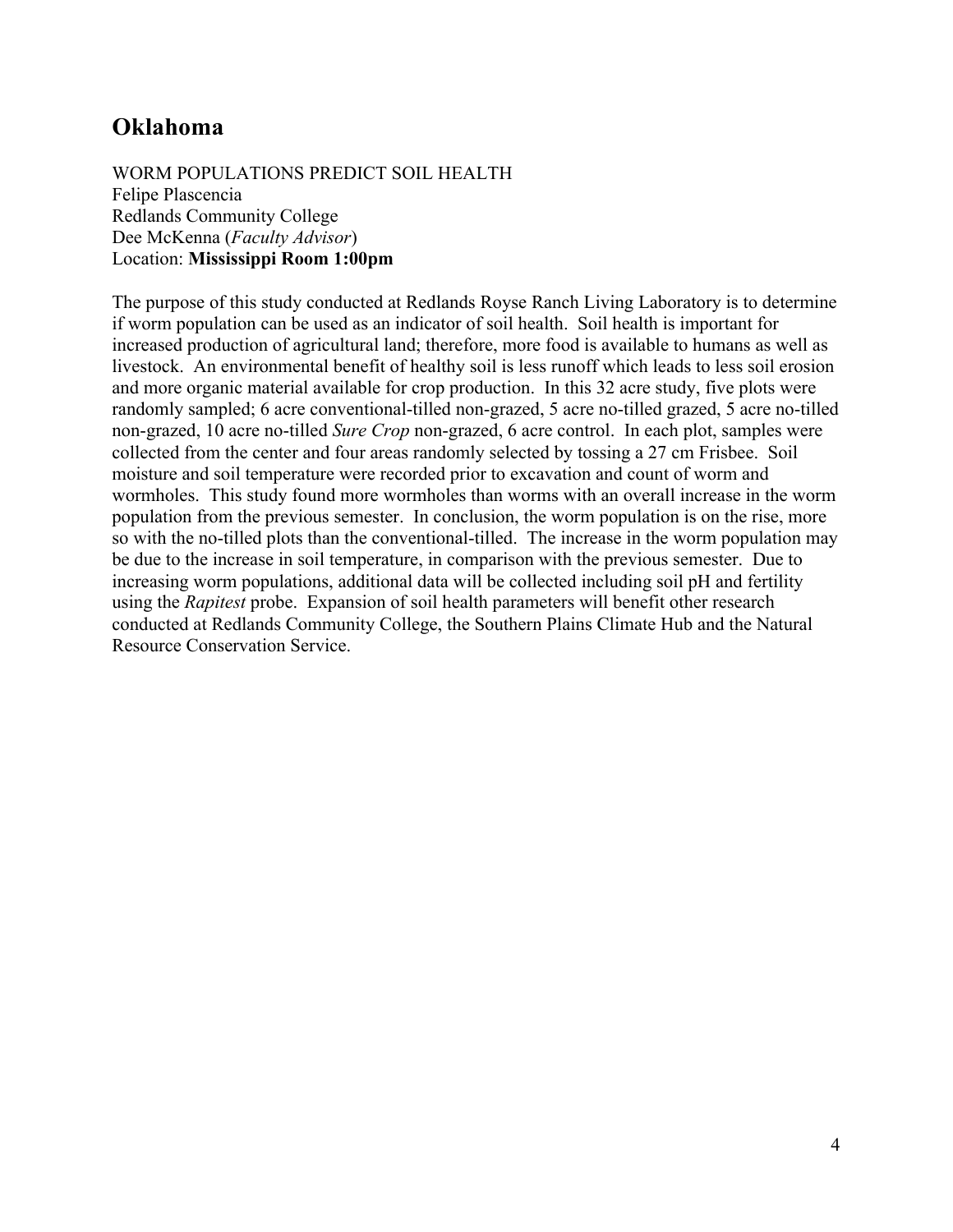# **Texas**

#### A DEVELOPMENT OF AN *IN VITRO* MODEL OF BACTERIAL EVOLUTION OF DRUG RESISTANCE Josceline Romanielle M. Teñido Lone Star College Montgomery

Julie Harless (*Faculty Advisor*)

#### Location: **Mississippi Room 1:20pm**

Bacterial evolution of resistance to antibiotics was evident from early studies of bacterial genetics; and this resistance was quickly seen in patient samples in the 1950s. Over time, as patients incorrectly take their antibiotics, resistant bacteria become the majority population. To simulate the development of drug resistance *in vivo*, an *in vitro* method was developed. Previous works have approached the study of evolution of resistance either *in vivo* in clinically relevant doses or *in vitro* with extremely low concentrations of antibiotics. These *in vitro* studies failed to address the effects of antibiotics at clinically relevant doses. In my experiments, bacteria were exposed to the concentrations of antibiotic just below minimal inhibitory concentration (MIC) to select for mutant organisms. In addition, an ultraviolet spectrophotometer was used to determine growth curves of bacteria in different concentrations. The bacteria repeatedly exposed to lower concentrations eventually developed very high resistance to antibiotics, which models a patient incorrectly taking antibiotic. The results are compared with acute exposure to clinically appropriate doses.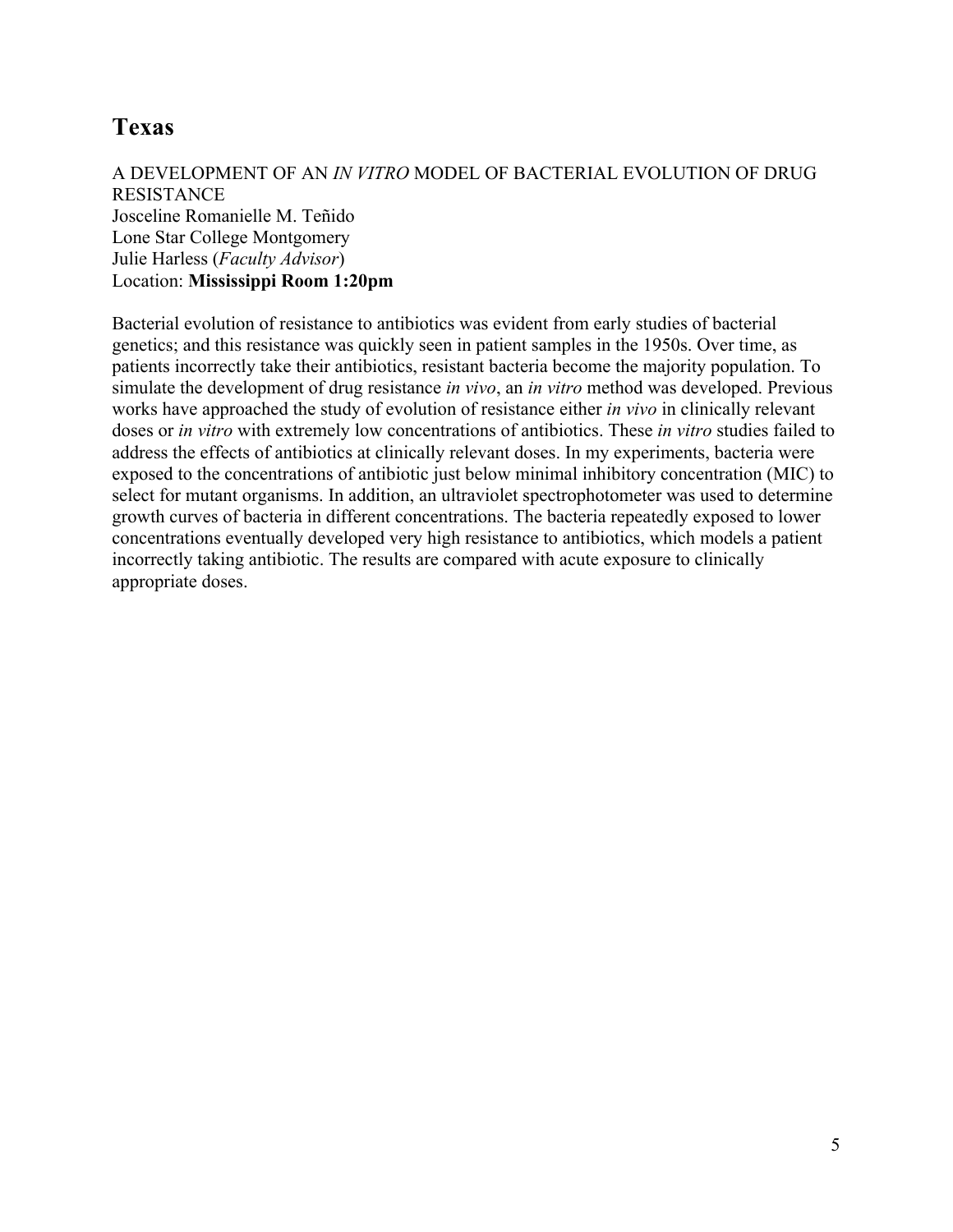# **Washington**

EFFICACY AND PROOF OF PRINCIPLE OF AN ATMOSPHERIC PRESSURE PLASMA JET FOR SPACECRAFT STERILIZATION FOR NASA

Cali Drake, Thinh Pham, Stephani Bernard, Christopher Nguyen, Wei Liao, Nhy Tran, Emma Brasseur, Eunice Jang, Yasmin Dunn, Jonathan A. Miller Edmonds Community College Jonathan A. Miller (*Faculty Advisor*) Location: **Legacy Room 1:00pm**

NASA confronts a forward contamination problem with the launch of spacecraft into extraterrestrial environments for potential detection of life. Earth-origin microbes risk threatening planetary systems, compromising the data obtained, and require implementing microbial control for planetary protection from cross contamination. While generally effective, currently approved decontamination methods are costly, involve high heat and chemical treatments, and risk damaging thermally sensitive spacecraft materials and components. Alternative methods, including atmospheric pressure plasma jets (APPJs), show promise as effective technologies for microbial control. Researchers at Edmonds Community College partnered with Eagle Harbor Technologies (EHT) of Seattle, WA to test the capabilities of an APPJ developed by EHT. *Bacillus atrophaeus* endospores were spread on tryptic soy agar plates to test 910 combinations of parameters allowing independent, unprecedented control over pulse width, frequency, voltage, distance, electrode placement, jet configuration, gas composition, and flow rate. Two promising combinations were chosen to calculate a D-value averaging 160 seconds on aluminum, demonstrate greater than 99% killing for hard-to-reach areas through elevated and tapered holes, and identify optimal conditions involving humidity and low concentrations of  $O<sub>2</sub>$  yielding greater than 4-log reduction in endospores. Proof of principle approaches of an APPJ as a "brush" over 56.75 cm² for 10-minutes yielded greater than 6-log reduction, showing potential efficacy of a multi-jet array for large-area microbial reduction. Further characterization of increased voltage and frequency with variable pulse width, humidity, and low  $O_2$  could lead to improved efficacy with decreased exposure time and allow for development of an APPJ optimized for spacecraft sterilization.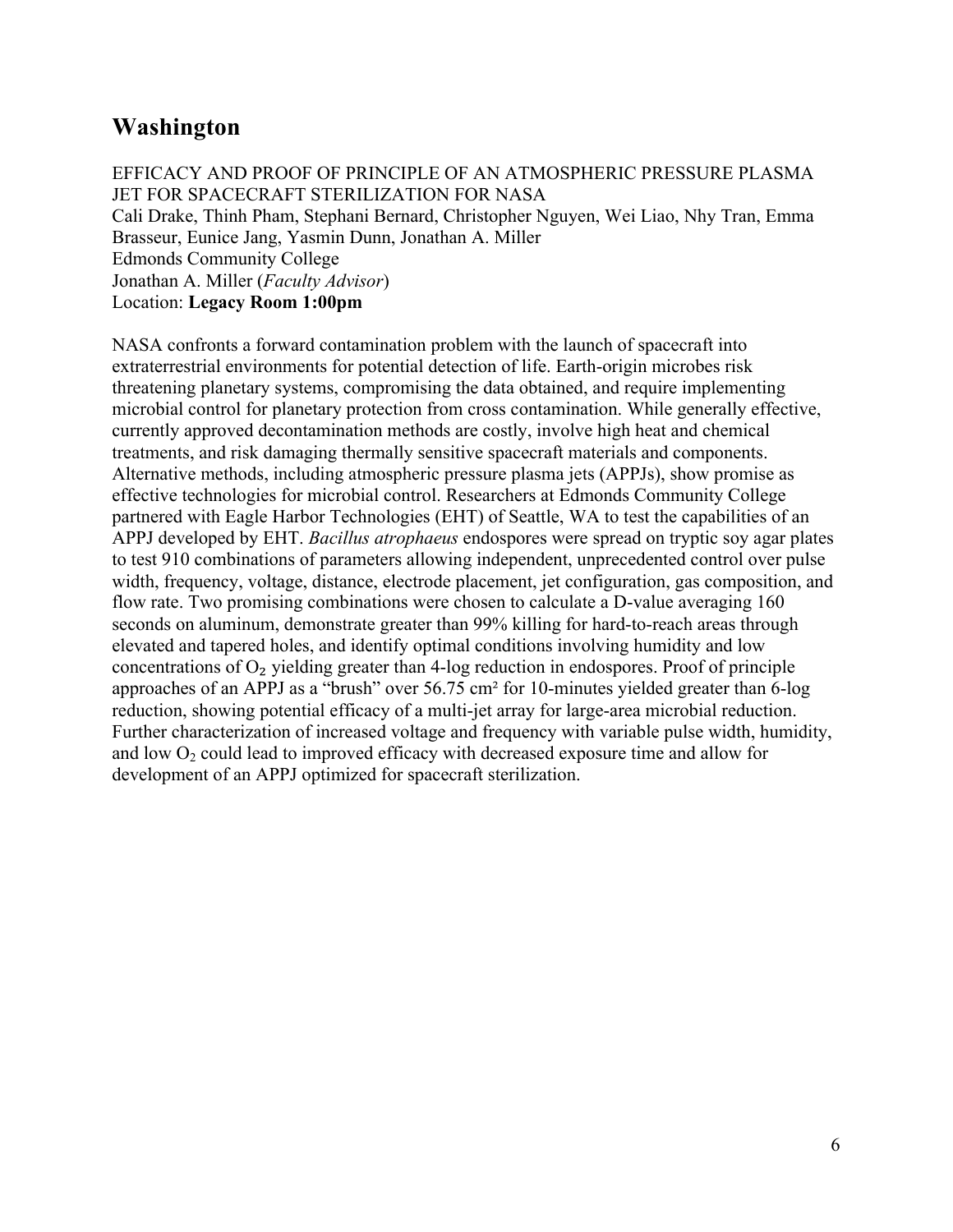SEASONAL VARIATION OF NORTH AMERICAN RIVER OTTER (LONTRA CANADENSIS) PREDATION ON LOCAL FISH SPECIES Alena Eldridge Everett Community College Robin Araniva, Ardi Kveven (*Faculty Advisors*) Location: **Legacy Room 1:20pm**

*Lontra canadensis*, or the North American river otter, is a member of the mustelid family residing in estuarine and riparian environments such as the Snohomish River estuary system in Everett, WA. Ocean Research College Academy (ORCA) collected *L. canadensis* scat samples near the Port of Everett for dissection and seasonal diet analysis. Past research found that the diet of *L. canadensis* is comprised of fish, crustacean, and avian prey at the mouth of the Snohomish River. Current research to identify prey species in the scat are now underway with the extraction of bony parts for genetic analysis at Shoreline Community College. Camera traps were set and monitored using motion sensors at known latrine sites and surface temperature were monitored monthly using a YSI probe. Preliminary genetic results identified *Oncorhynchus gorbuscha,* or pink salmon, during the fall of 2013, demonstrating opportunistic predation on available salmon species during the biennial migration. Further questions being explored include a correlation with increased consumption of faster swimming fish during colder seasons or with larger groups gathering at latrine sites. Characterization of seasonal, interannual, and social factors affecting the diet of *L. canadensis* can raise awareness of other environmental stressors in the ecosystem, such as fish population changes and changes in prey availability.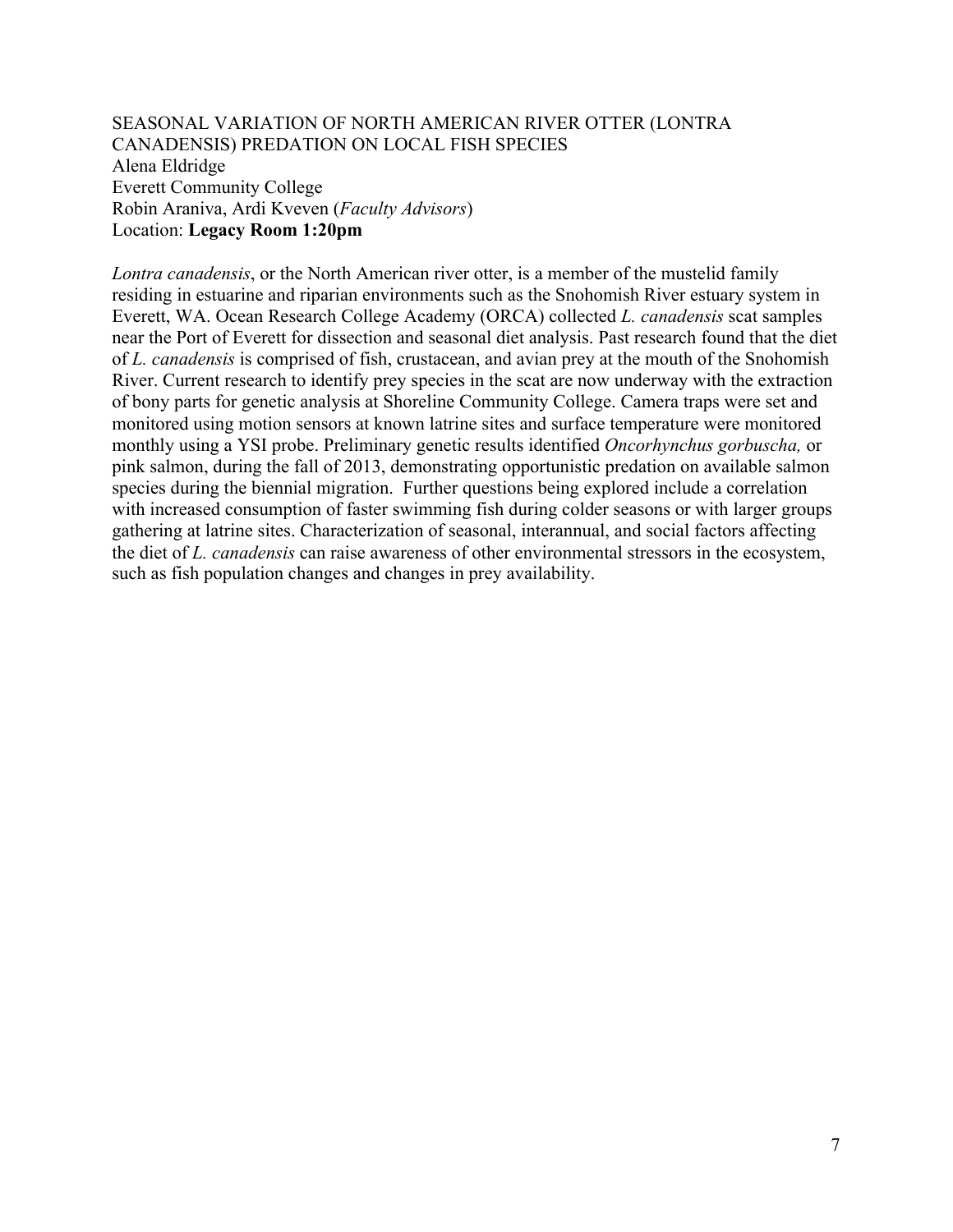STUDENT POSTER PRESENTATIONS FRIDAY, APRIL 28, 2017 2:00PM – 4:00PM LEGACY ROOM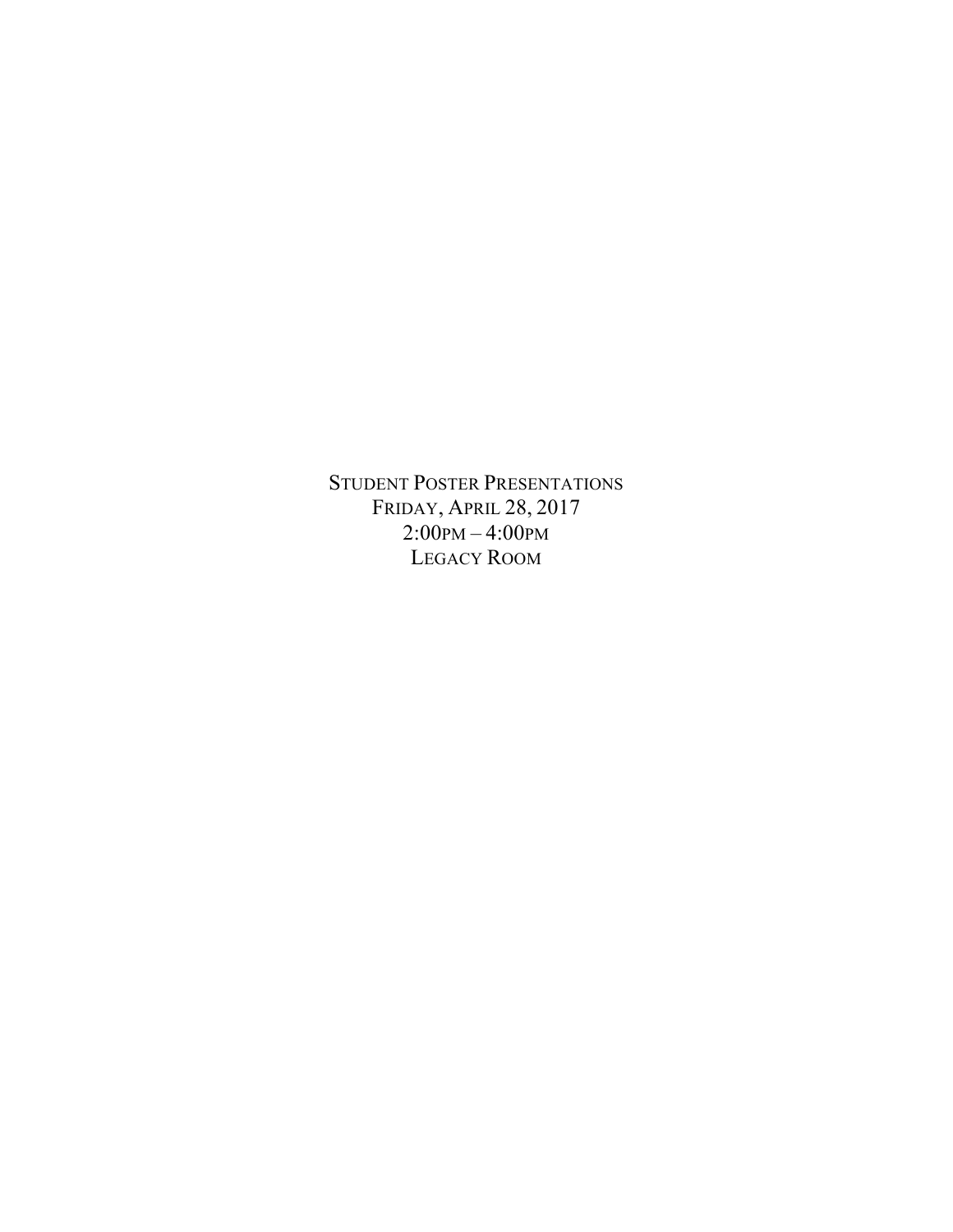# **Arizona**

MICROBIOTA OF THE GRASSLANDS AND RIPARIAN AREA OF THE SONORAN DESERT Nikolaus Abrahamson Cochise College Kari Durham (*Faculty Advisor*) Display area: **1**

THE EFFECT OF HUMAN PRESENCE ON WILDLIFE ACTIVITY ALONG THE ARIZONAN U.S.-MEXICO BORDER M. Sckaff, R. Myers, N. Massoni, G. Wachtel, M. Buono, M. Montgomery, A. Bowser, J. Riley, E. Priddis Cochise College Edmund Priddis (*Faculty Advisor*) Display area: **2**

Southeastern Arizona is one of the most biodiverse areas in the United States of America and perhaps even all of North America. This is due to its unique position at the convergence of four major deserts and the presence of mountain ranges scattered throughout the semi-arid landscape called "sky islands." The uniqueness of this area is increased, as the region sits on the border between two countries. Many of the species found in this area are at the northernmost reach of their range. Within this region are a number of waterways that transverse the border and may act as an important corridor for species movements. This study compares the activity of species "captured" at three sites on federal conservation lands, that lie within the border region, to the human activity also "captured" in these locations. High output covert infrared detecting camera traps were deployed at each of the sites. Pictures were gathered from March 2015 through December 2016. The relative abundance of species at each location, seasonal variations in species' abundance, and species pair activity similarity were examined. The results indicated that there has been no distinctive correlation between human activity and wildlife transit in the locations studied. Future studies will include placing camera traps on the Mexican side of the border. Pictures and scat will be analyzed to determine the effect of the Arizonan U.S.-Mexico border on animal migration patterns and microevolution of wildlife species.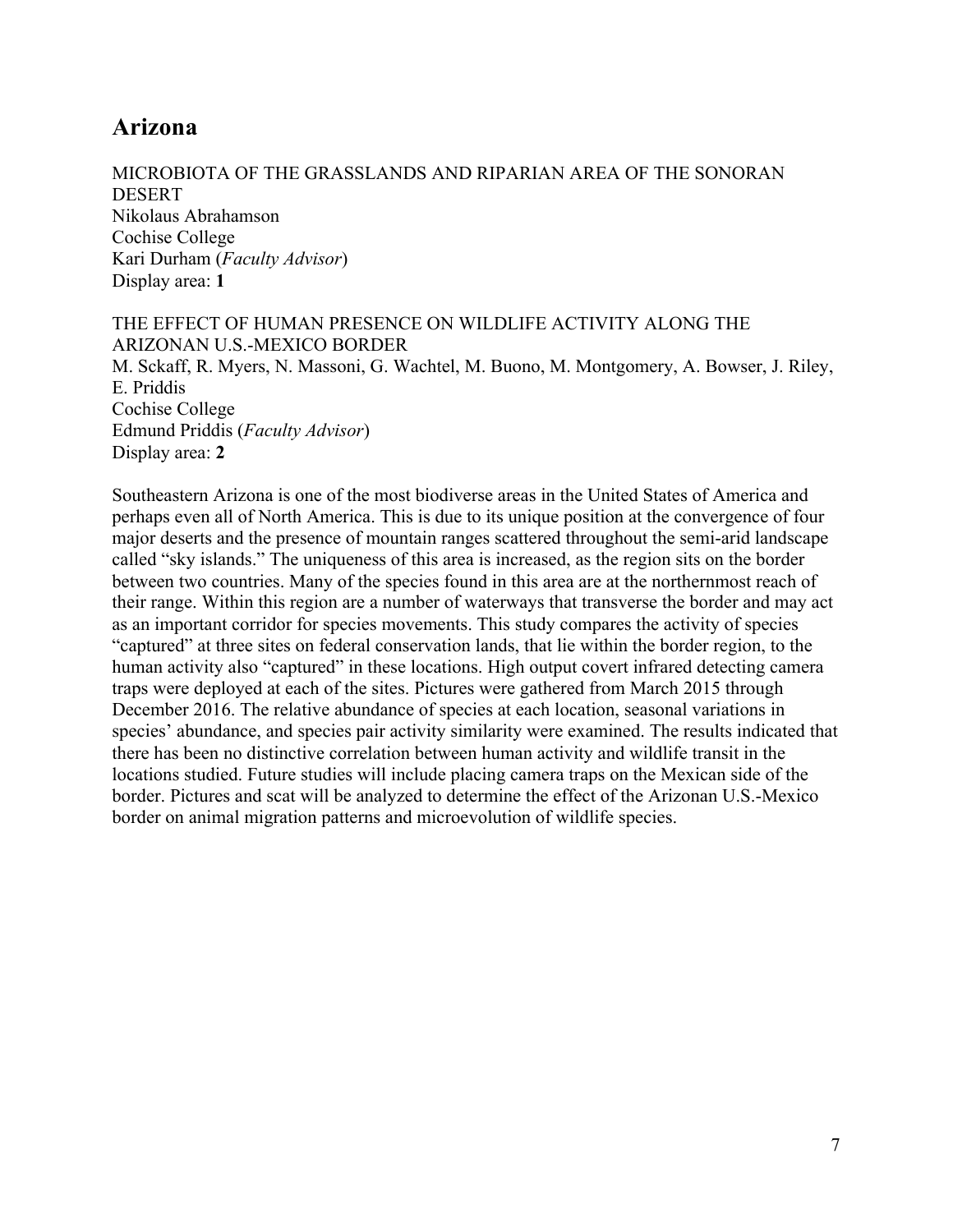# **California**

KINETICS WITH A FOCUS ON IODINE J. Trinidad Varela Arceo Los Medanos College Melinda Capes (*Faculty Advisor*) Display area: **3**

The ability to control the speed or rate of a chemical reaction is of interest when studying a chemical reaction. The experimenter may desire to increase the rate of the reaction and knowing the kinetics of the reaction is vital to this. The goal of our experiment was to determine the rate law for the reaction of acetone and iodine in the presence of an acid catalyst:  $(CH3)2CO(aq)$  +  $I2(aq) \rightarrow ICH2COCH3 + HI(aq)$ . Our experimentally determined rate law is Rate = 0.25M-1S-1[I2]0[acetone]1[H+]1 . We determined the rate law by determining the order of our reactants using spectrophotometry. After we determined the order of our reactants we calculated the rate for our reactions and used this to help us calculate the rate of the overall reaction. Our overall reaction order is two, which means if we increase double our concentration of either reactant, our reaction rate doubles.

COMPARING THE RATIO OF TRANSCRIPTION AND TRANSLATION USING TRAP Rebecca Bednorz Moreno Valley College Joanna Werner-Fraczek (*Faculty Advisor*) Display area: **4**

Every living organism is made up of proteins determined by their genetic makeup. Proteins are made by transcribing DNA into mRNA followed by translation in ribosomes. If an organism has a defective or absent protein, an array of chronic and/or deadly diseases may result. Protein synthesis is controlled by multiple mechanisms. One such mechanism, translation regulation, determines which mRNA is translated and which is discarded. This study focuses on the relationship between transcribed mRNA in comparison to the amount of translated mRNA using a method called TRAP (Translating Ribosome Affinity Purification). By adding a tag to a ribosomal protein involved in translation, we are able to monitor the amount of mRNA being translated at a point in time. In this study, we are following flagged ribosomes in the model plant, *Arabidopsis thaliana*. The TRAP method provides insight into how an organism can regulate protein synthesis. Once the regulation is understood, the modification of the default protein synthesis could be halted, and the development of a disease could be stopped.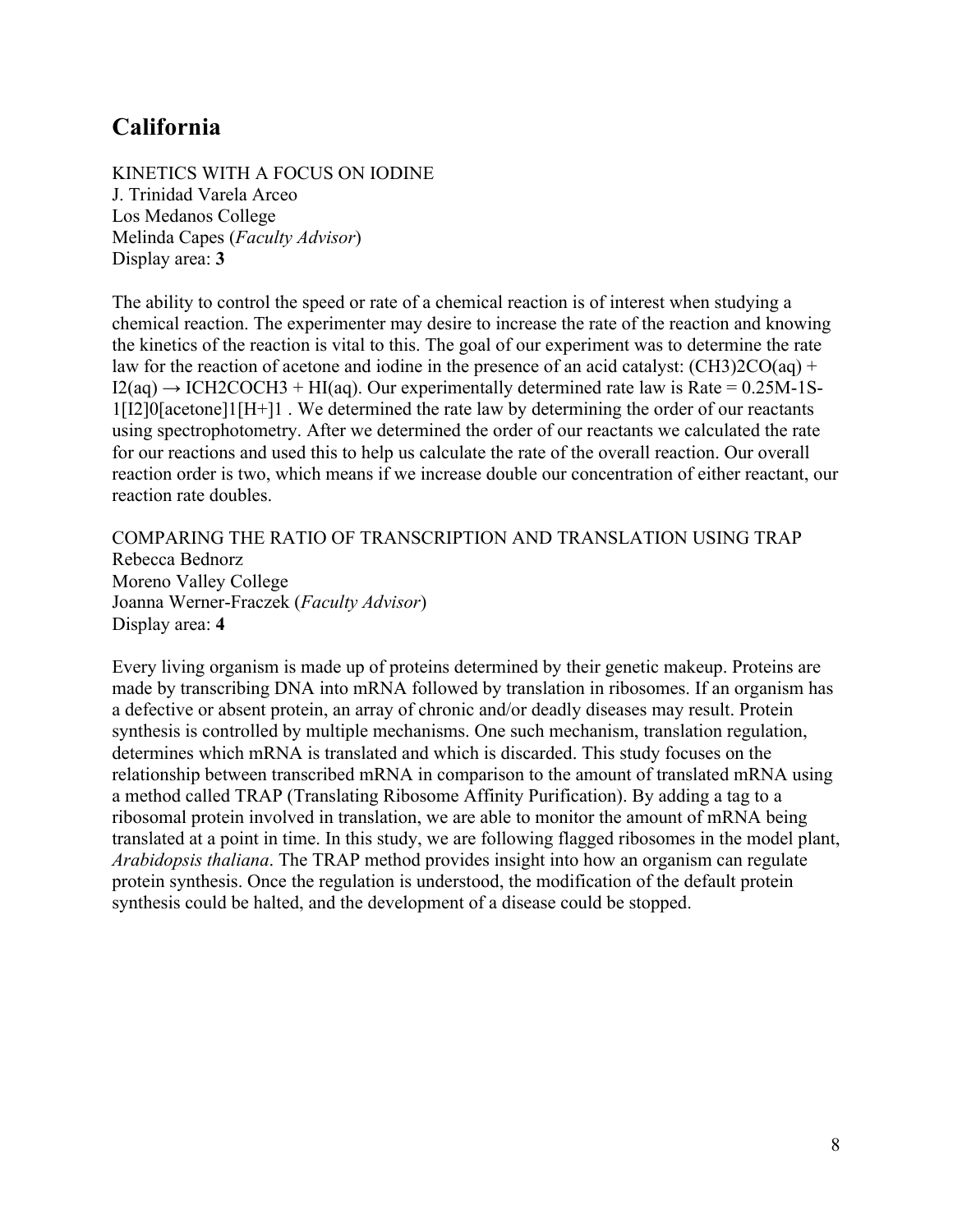ANALYSIS OF CLIFF SWALLOW'S DIET AND ECOPARASITES IN NESTS James Corbitt Moreno Valley College Joanna Werner-Fraczek (*Faculty Advisor*) Display area: **5**

Moreno Valley College (MVC) is a seasonal home to migratory birds, Cliff Swallows (Petrochelidon pyrrhonota), that build their nests on campus buildings. Cliff swallows are insectivores that consume thousands of insects a day. The analysis of the swallow's diet considering their predatory nature will help to assess the role of swallows as natural regulators of the insect population. This study report on insect species found in the stomach of swallows, flying insects present on the MVC campus, as well as ecoparasites found in the nests. DNA barcoding was the selected method to identify insects via bioinformatics tools. Twenty-four insect species were identified from the insects captured on the MVC campus. Eight insect species were found in the collected nests. Future quantitative studies will address the correlation between the presence of swallows and the insect population at MVC.

FLYING WITH THE SWALLOWS: HOW HEALTHY IS THE WATER AND DIRT THEY USE? Luis Cuevas Moreno Valley College Diane Marsh (*Faculty Advisor*) Display area: **6**

Of all the places in the world, Moreno Valley College has the privilege of seeing the beautiful Cliff Swallows nest as they migrate from places as far as South America. It is necessary to study the soil they use for their nests, and the sprinkler water that they usually drink to help determine if the area supports a healthy environment for these Cliff Swallows and to see why they decide to choose the college for the nesting grounds. The purpose of these experiments is to collect data to find correlations and it serves well for preparing students for research too. We tested the water and soil for the concentration of Iron (III) ions using the equilibrium equation: Fe3+(aq) + SCN− (aq) ⇔ FeSCN2+(aq) in 0.050M(HNO3). Our chemistry 1AH class did this using Colorimetry and making a Beer's Law Plot to find the Iron ion concentration. For Chemistry 1BH, we tested the soil and water for the same thing, but this time using the equilibrium constant Kc (found in a previous controlled experiment) and by Initial, Change, and Equilibrium (I.C.E) charts. Soon, we'll be able to determine the impact it has on their health so we can make improvements or continue keeping a watchful eye. The Cliff Swallows seem to be coming later and later every year so we're also trying to see if the dirt and sprinkler water have something to do with it.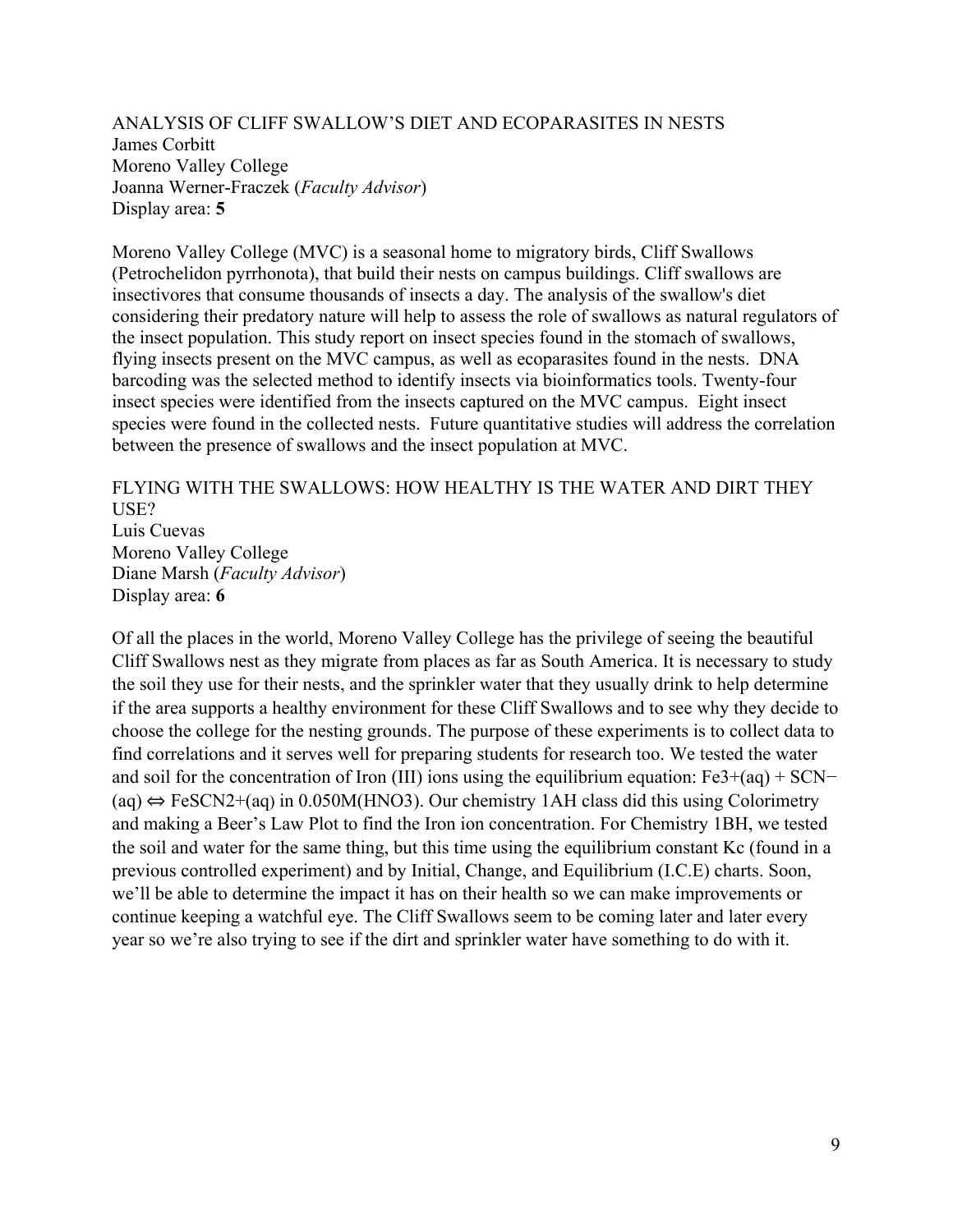A FIELD TEST METHOD FOR DETERMINATION OF IODIDE ION CONCENTRATION USING AN IODINE METHOD Luis Cuevas, Diane Marsh Moreno Valley College Diane Marsh (*Faculty Advisor*) Display area: **7**

MONITORING FLYING INSECT THAT CAN BE POTENTIAL FOOD FOR CLIFF SWALLOWS AT THE MORENO VALLEY COLLEGE IN SOUTHERN CALIFORNIA Josue Franco, Carolina Sanchez, Juana Pelaez Sanchez, Joanna Werner-Fraczek Moreno Valley College Joanna Werner-Fraczek (*Faculty Advisor*) Display area: **8**

During the springtime at Moreno Valley College campus in Southern California, cliff swallows migrate to our campus to mate and nest in the corners of campus buildings. The cliff swallows consume insects natural to Moreno Valley including yellow jackets, whiteflies and domestic flies, as found from previous research. While this information is useful to know the relationship between the swallows and control the population of insect pest, the focus of this study is to investigate all flying insects (native and invasive) that live around our campus. Insects are collected year-round using insect traps distributed around the campus. Individual insect species are identified using cytochrome oxidase 1 primers and DNA barcoding technique. Future study will analyze biology of these insects and their impact on ecosystem diversity around Moreno Valley College.

KINETIC FACTORS OF HYDROGEN PEROXIDE DECOMPOSITION CATALYZED BY POTASSIUM IODIDE Jerome Luigi Cuaresma Ner, Mohammed Wase Los Medanos College Melinda Capes (*Faculty Advisor*) Display area: **9**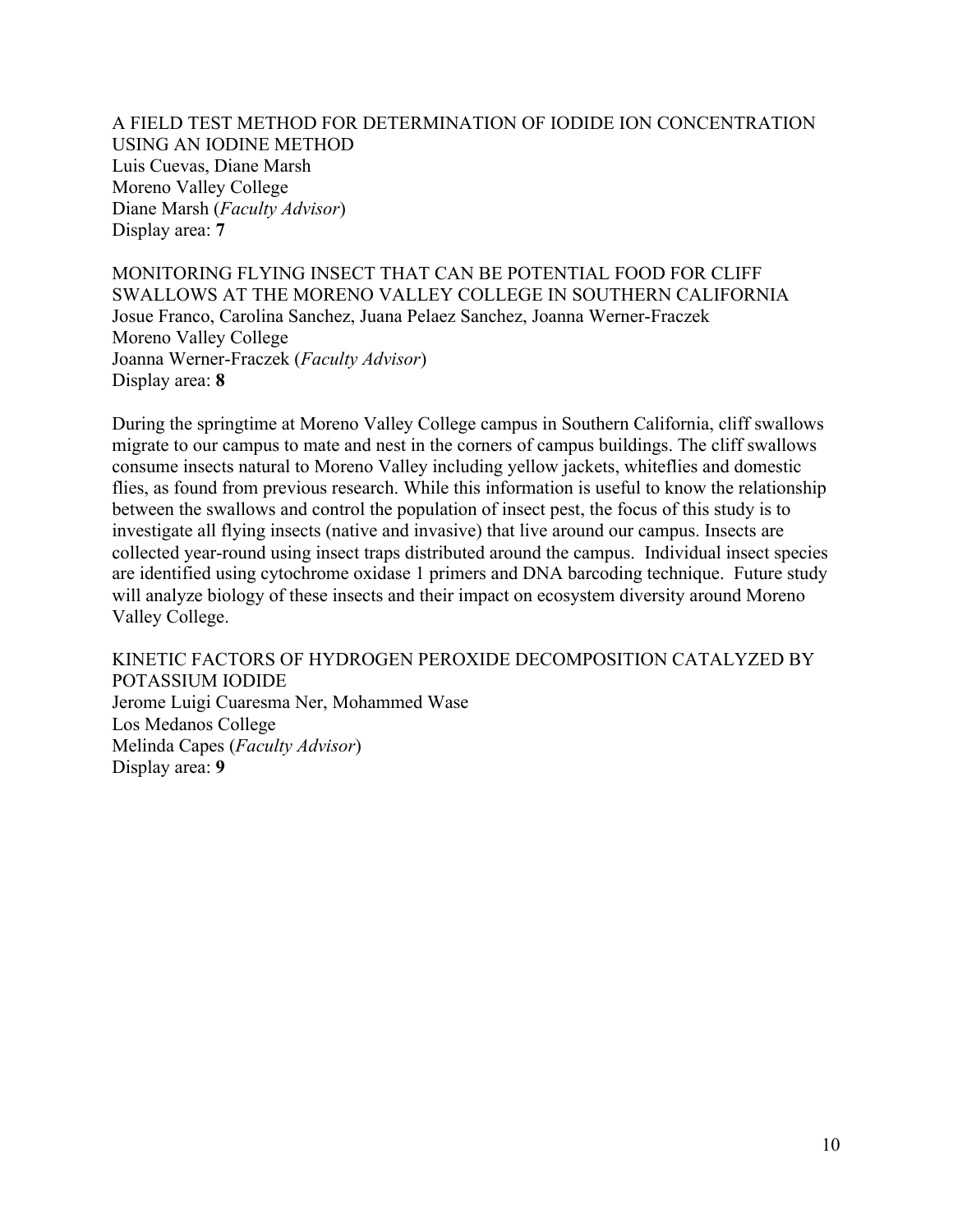THE CLIFF SWALLOW POPULATION AT MORENO VALLEY COLLEGE – THE RESULTS OF FOUR-YEAR MONITORING Juana Pelaez Sanchez, Carolina Sanchez, Josue Franco, Joanna Werner-Fraczek Moreno Valley College Joanna Werner-Fraczek (*Faculty Advisor*) Display area: **10**

The American cliff swallow, Petrochelidon pyrrhonota is a migratory bird that flies to North America for its breeding season in the spring. Every year the cliff swallow reaches its destination at Moreno Valley College (MVC). They integrate themselves well in the valley's ecosystem, using resources from our region to build their nests, and interact symbiotically with dessert species of plants and animals found in our campus. The impact of the cliff swallow's migration has given rise to many research opportunities at the undergraduate level including monitoring and analyzing the nesting population using mapping software. In order to monitor nest development throughout the campus, research students use ESRI's ArcGIS a geographic information software which maps the location of nests. In 2014, 47 completed nests were recorded; while in 2015, the number of completed nests was 88. Currently, nests from 2016 were collected and will be analyzed for mud differentiation, nest measurements, and identification of insects found inhabiting the nests. Ongoing research has prompted MVC towards building an alternative nesting structure to allow for further monitoring of the cliff swallow population.

ANALYSIS OF CLIFF SWALLOW DIET USING INSECT GENUS SPECIFIC PRIMERS Carolina Sanchez, Juana Pelaez Sanchez, Josue Franco, Joanna Werner-Fraczek Moreno Valley College Joanna Werner-Fraczek (*Faculty Advisor*) Display area: **11**

Moreno Valley College in Southern California is the site of nesting for cliff swallows throughout spring and have become an integral part of the community on campus since 2015. Cliff swallows are insectivores that are feeding on insects flying in swarms. Little is known about the cliff swallows' diet around our college as well as their impact on insects' diversity. This study report demonstrates a new approach to identify insects by DNA analyses found in birds' droppings. Droppings will be collected on a daily basis throughout the nesting season in different locations around the campus. DNA will be isolated and amplified using genus specific primers for insects known to be consumed by swallows or insects found on the campus, based on a previous study. This project will be completed with the involvement of students conducting individual research as well as students enrolled in two biology major courses. The findings will not only address questions regarding swallow diet and insect diversity, but also help to define the beneficial role of swallows in the elimination of insects potentially hazardous to humans.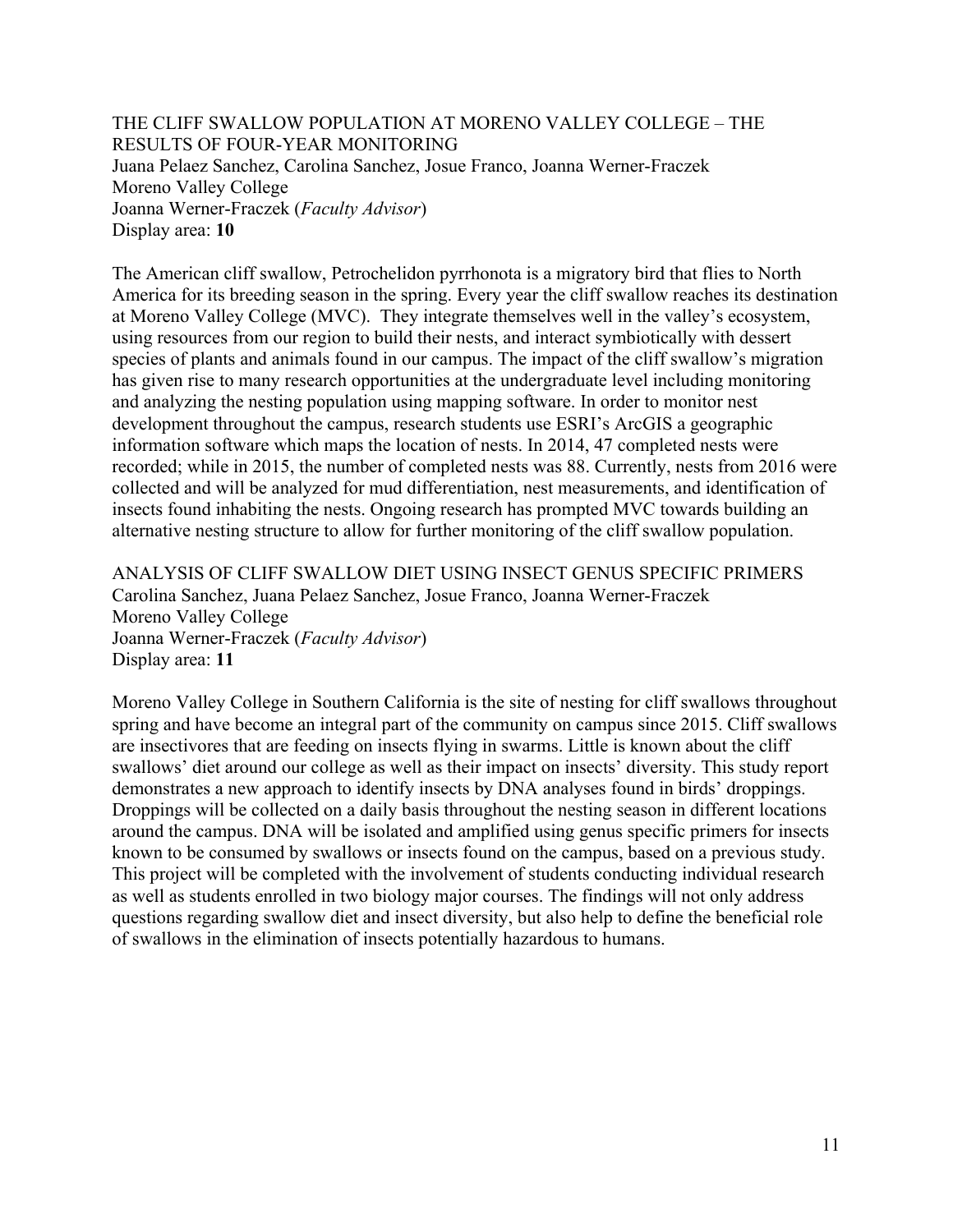# **Colorado**

DIGESTIVE FITNESS PARAMETERS OF THE HOUSE FLY Andrew MacErnie, John Starinieri, Wyatt Wiening Trinidad State College Cliff Wiening (*Faculty Advisor*) Display area: 12

The effects of three different sugar diets were studied on one selected fitness parameter on the house fly Musca domestica (L.) was examined. Six identical cages, two for each sugar source was established with flies from the same population. As flies enclosed they were fed one of three different sugars, monosaccharide, an oligosaccharide and a synthetic sweetener. Mortality rates were recorded daily. Flies that were fed a synthetic source were the first to die off with the oligosaccharide being the second and the monosaccharide had the lowest mortality rates.

# **Connecticut**

GENE ANNOTATION OF THE F ELEMENT OF *DROSOPHILA FICUSPHILA* Namir Furlow-Jordan, Cleo Rolle, PhD Capital Community College Cleo Rolle, PhD (*Faculty Advisor*) Display area: **13**

An overarching goal of the Genomics Education Partnership (GEP) at Washington University in St. Louis is to collaborate with faculty at primarily undergraduate institutions to engage students in gene annotation research to identify regulatory motifs from the F element of related *Drosophila* species. We annotated a 45kb region of the F element from *Drosophila ficusphila*. Initially, using the UCSC Genome Browser mirror to view blastx data, we identified key genetic features and sequence similarity of *D. ficusphila* against *D. melanogaster*. Putative orthologs were identified based on blastp searches against annotated *D. melanogaster* proteins. Next, we evaluated N-SCAN and GenScan predictions using blastx to assign preliminary coding region boundaries along our contig. TopHat predictions were used to verify phases of donor and acceptor sites. Finally, we evaluated our gene model coordinates using the Gene Model Checker to determine whether our proposed model satisfied basic biological constraints, such as start codons, stop codons and compatible splice sites. Our hope is that our findings will contribute to data that shed light on the mechanisms underlying gene expression from heterochromatin. We acknowledge the GEP for providing the genome browser assembly and related teaching materials; GEP is supported by the NSF IUSE Grant #1431407.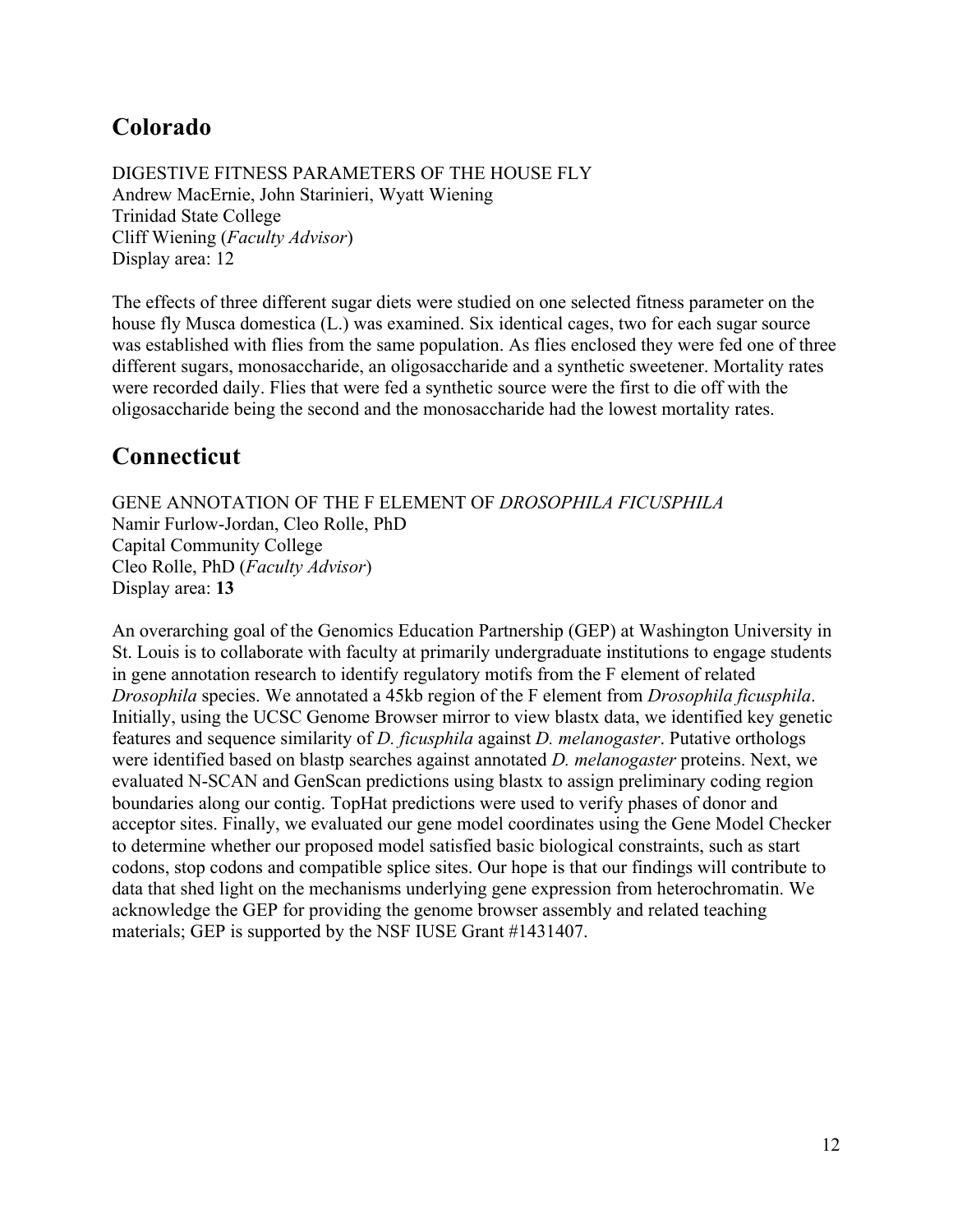# **Delaware**

CLONING AND PURIFICATION OF ENDOGLUCANASES FROM *BACILLUS SUBTILIS* AND *STREPTOMYCES SP. A11A* Sondra Broomell, John McDowell, Virginia Balke Delaware Technical Community College Virginia Balke (*Faculty Advisor*) Display area: **14**

With growing interest in alternative energy sources, cellulase enzymes are increasingly investigated for converting cellulose to glucose for the synthesis of ethanol, an alternative biofuel. Much of the research performed has focused on fungal cellulases, however, researchers are increasingly studying bacterial cellulases. Typically, three differing cellulase enzymes work synergistically to hydrolyze cellulose to glucose. Endocellulases randomly cleave internal cellulose bonds, exocellulases cleave the bonds two units from the ends of the cellulose polymer, while beta-glucosidases cleave cellobiose into glucose. Endoglucanase genes were cloned from two bacterial species shown to be cellulase positive through plate assays. Primers were designed from the literature to amplify the endoglucanase gene from *Bacillus subtilis*. An environmental isolate, *Streptomyces sp. A11a* had its full genome sequenced and annotated using RAST. Primers were designed for an endoglucanase genes from *Streptomyces sp. A11a*. Amplicons were successfully cloned into pET 160/GW/D-TOPO expression vector. The expressed proteins were purified by IMAC. Future studies will be done to characterize the temperature and pH profiles of these enzymes.

V2G COST AND BENEFIT ANALYSIS IN THE HOSPITAL Jinfeng Gu Delaware Technical Community College Cory Budischak (*Faculty Advisor*) Display area: **15**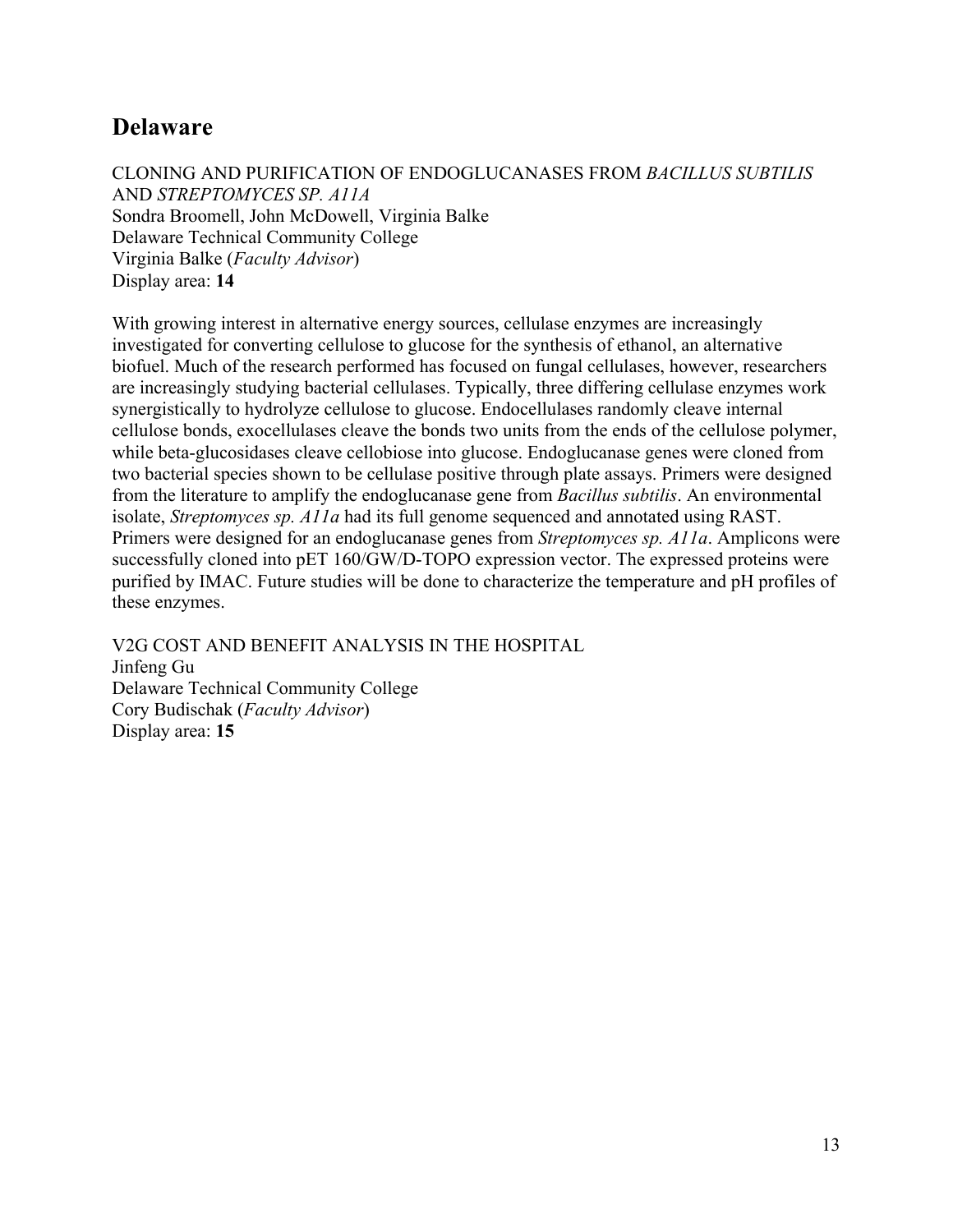BINDING STUDIES OF THE CRA (FRUR) OF *PSEUDOMONAS FLUORESCENS* SP. BW6L Deja L. Latney, Molly C. Williams, John V. McDowell, and Virginia L. Balke Delaware Technical Community College Virginia Balke (*Faculty Advisor*) Display area: **16**

Cra (FruR) is a fructose utilization regulator in Gram-negative bacteria. In E. coli, which preferentially uses glucose as a carbon source, EcCra plays a role as activator/repressor protein for several metabolic operons. In Pseudomonas putida, which does not preferentially use glucose, PpCra was shown to repress the fructose utilization operon and its effector molecule is fructose-1-phosphate. The differences between these two bacteria likely reflect their differing natural niches. To further investigate the role of Cra in Pseudomonas, we cloned the cra gene from P. fluorescens BW6L and a putative binding sequence. Electrophoretic mobility shift assays (EMSA) indicated that PfCra binds to the identified sequence. Online tools were used to identify additional putative PfCra binding sites in P. fluorescens BW6L. EMSA is being performed on the additional binding sequences to investigate the potential role of PfCra in regulating expression of these genes. We are also testing the ability of fructose-1-phosphate and other fructose derivatives in releasing PfCra from its binding sites. These experiments will further our understanding of Cra regulation on metabolic pathways in Pseudomonas fluorescens.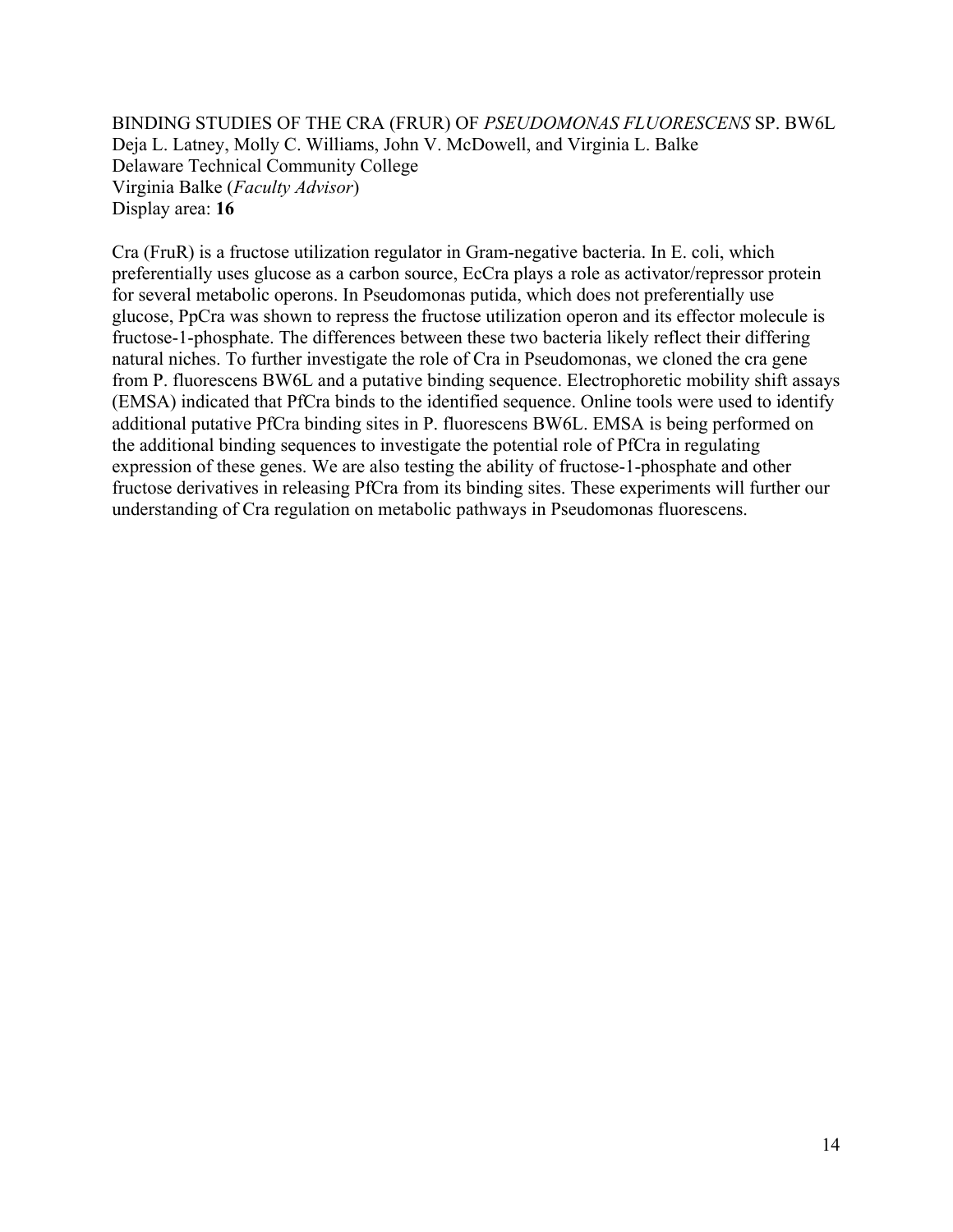# **Hawaii**

CREATING ANTIGENS AND GENERATING MONOCLONAL ANTIBODIES AGAINST VIRULENCE FACTORS OF *CAMPYLOBACTER JEJUNI* Analisa Mikami Kapi'olani Community College Matthew Tuthill, John Berestecky (*Faculty Advisors*) Display area: **17**

*Campylobacter jejuni* is commonly found on poultry products, and a leading cause of human gastroenteritis. While infection by this bacterium is typically self-limiting, in rare cases it correlates with a autoimmune disorder called Guillain-Barre Syndrome. To date, the identity and function of many of the genes are not known, and the mechanisms responsible for the attachment and invasion of this germ within the human intestine are not well understood. Similarly, adequate molecular tools to investigate the interaction between the bacterium and the human host are very limited. Because of this, Kapiolani Community College is in the process of producing proteins that have been published as putative virulence factors of *Campylobacter*, such as PEB1. This is accomplished by cloning and expressing *Campylobacter* genes from a HaloTag plasmid in *Escherichia coli*. Once purified, these proteins then serve as antigens in the immunization of mice in order to generate antibody-producing hybridoma cells. Antibody products are then assayed for specificity to *Campylobacter* proteins using immunoblotting and ELISA methods. Upon successful production of antibodies against *Campylobacter* proteins, these antibodies can then be used to query the presence of various virulence factors in different strains of the bacteria. Moreover, these antibodies will also be used to antagonize the interaction of bacterial adhesins, and potentially decrease the attachment and invasion of human cells by *Campylobacter*. And finally, production of additional antibodies against *Campylobacter* will allow researchers to better determine steps, proteins, and mechanisms involved in gastroenteritis, which could potentially lead to vaccine development.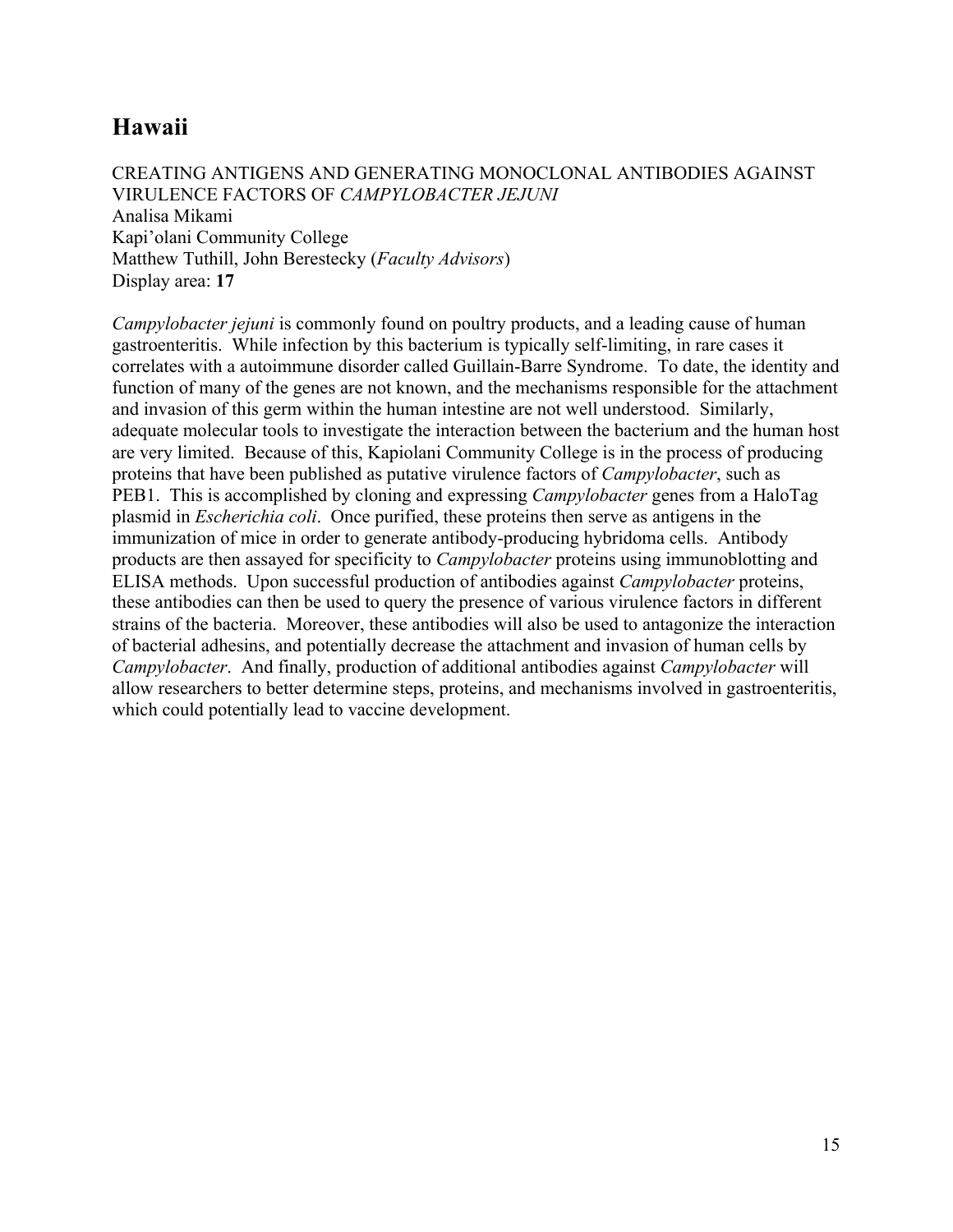CELESTIAL SCREW ANCHOR: AN INVESTIGATION OF APPLIED NEWTONIAN MECHANICS IN MICROGRAVITY Jonathan Wallen Kapi'olani Community College Aaron Hanai (*Faculty Advisor*) Display area: **18**

Ever since the discovery of gravitation by Issac Newton, scientists and engineers have used its laws to design the world we operate in today. Our tools, clothing, etc. are all designed to work in Earth's gravity. As man begun to explore space, we have made adaptations to the devices we use on a daily basis. In stellar environments known as micro-gravity, in which the gravity of a specific celestial body is a small fraction of Earth's, certain challenges arise. Such challenge stem from carrying out seemingly simple tasks, like collecting the regolith from the surface of an asteroid, or securely attaching a science tool to a comet. The question becomes, what device will provide the assurance of that an astronaut or expensive scientific equipment will not drift off into space. The answer is found in the design of an anchor that optimizes its own physical attributes to take advantage of all forces that are found in a micro gravity environment. This research applies physical analysis of microgravity systems, standard engineering design processes, and situation equivalent testing to design and produce a functioning anchor for use in celestial micro gravity environments. Upon completion of preliminary analysis, the research continued off the page into prototyping. Through various iterations of shape and size, the final working screw shaped anchor was 3D printed and tested to maintain its anchoring with a 15 pound upward force in Earth's gravity.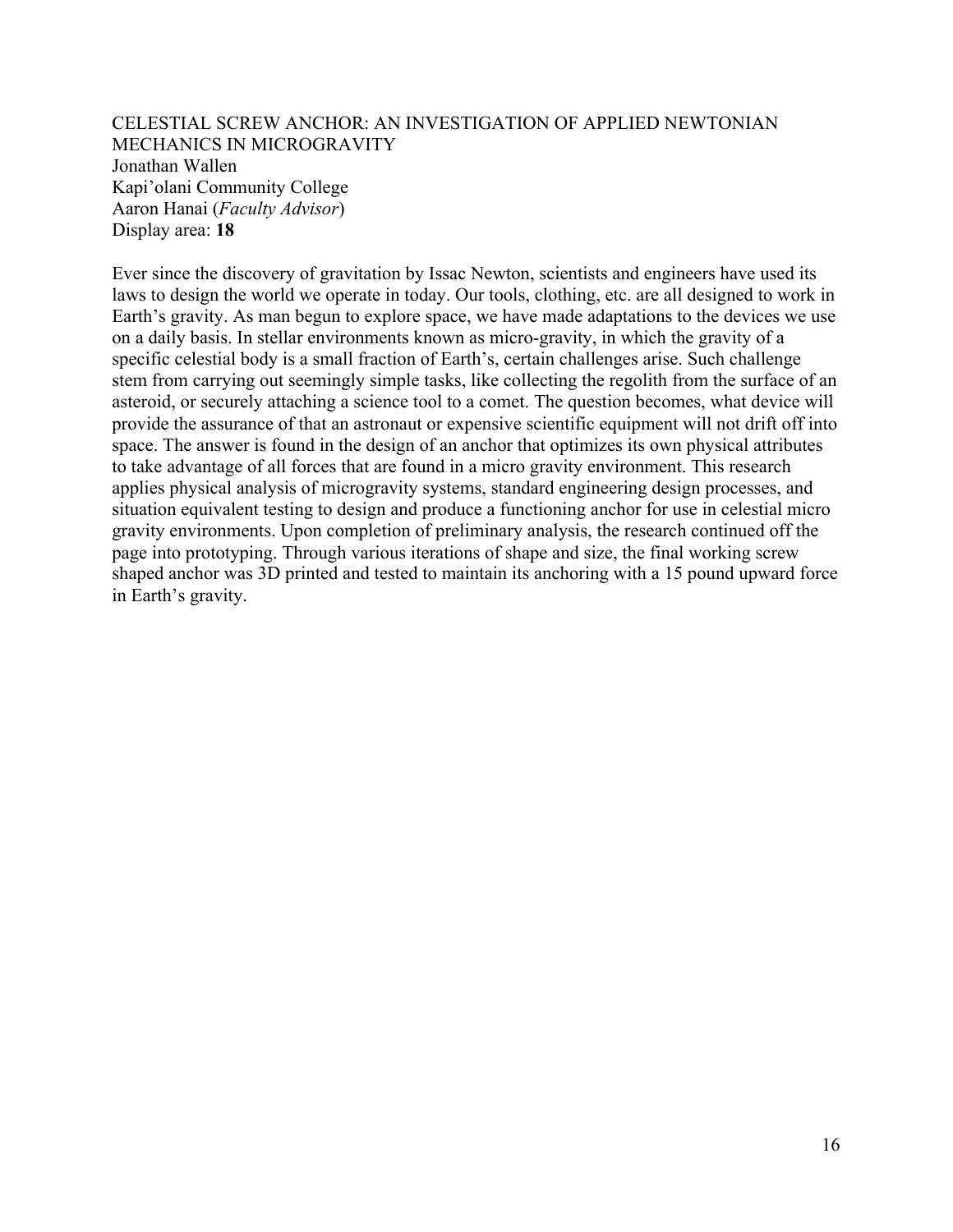# **Michigan**

FRESHWATER SPONGE DENSITY AND DIVERSITY IN THE ROGUE WATERSHED (GRANT, MI) Kaley Johnson, Tyler Schaub Muskegon Community College Darren Mattone (*Faculty Advisor*) Display area: **19**

Sponges are an ancient group of organisms that are found in both marine and freshwater environments. Compared to marine sponges, the types of freshwater sponges, their locations, and the environmental conditions in which they grow are not well known. When found, their similar physical characteristics make many freshwater sponges difficult to differentiate from one another. This study examined the diversity and density of freshwater sponges found in a small section of the Rogue River watershed in Grant, Michigan, along with the environmental conditions in which the sponges were found. Transects and quadrats used to systematically sample sponges *in situ.* DNA barcoding was used to determine genus and species*.* Barcoding data indicated that 89% (n=17) of the samples were *Ephydatia meülleri*, and 11% (n=2) were *Ephydatia fluviatilis*. These data are important as *Ephydatia meülleri* has not been found by local researchers in the stream and river environments around West Michigan (compared to many instances of *Ephydatia fluviatilis.* Local population of *Ephydatia meülleri* can now be used in gene expression, evolutionary, and gemmule hatching studies and compared with the local populations of the *Ephydatia fluviatilis*. In addition, transcriptomes and other genetic data are available for *Ephydatia meülleri* studies, but are limited for *Ephydatia fluviatilis*.

#### AN ANALYSIS OF SALIVARY CORTISOL LEVELS IN RESPONSE TO THE ACADEMIC STRESS OF COMMUNITY COLLEGE STUDENTS Lexus Kintgen, Christian Zwit Muskegon Community College Darren Mattone (*Faculty Advisor*)

Display area: **20**

Nearly 50% of university students have indicated overwhelming anxiety, with nearly one-third reporting life hindering depression. While many studies have quantified student stress at 4-year schools, very few have examined stress in 2-year, community college students. This research attempted to quantify the stress associated with college exams at Muskegon Community College (Muskegon, MI) by measuring salivary cortisol levels. Subjects submitted saliva samples and self-reported stress inventories one week prior to taking an exam, within two hours of the exam, and one week following the exam. Salivary cortical levels were measured using the Salimetrics Salivary Cortisol ELISA kit and data correlated with the stress inventories. It was to be expected that a student's stress would peak when they had an upcoming exam. Subjects' stress levels, however, were likely dependent on many other outside factors, leading to the suggestion that community college student's stress is less revolved around academics and more revolved around personal stress factors.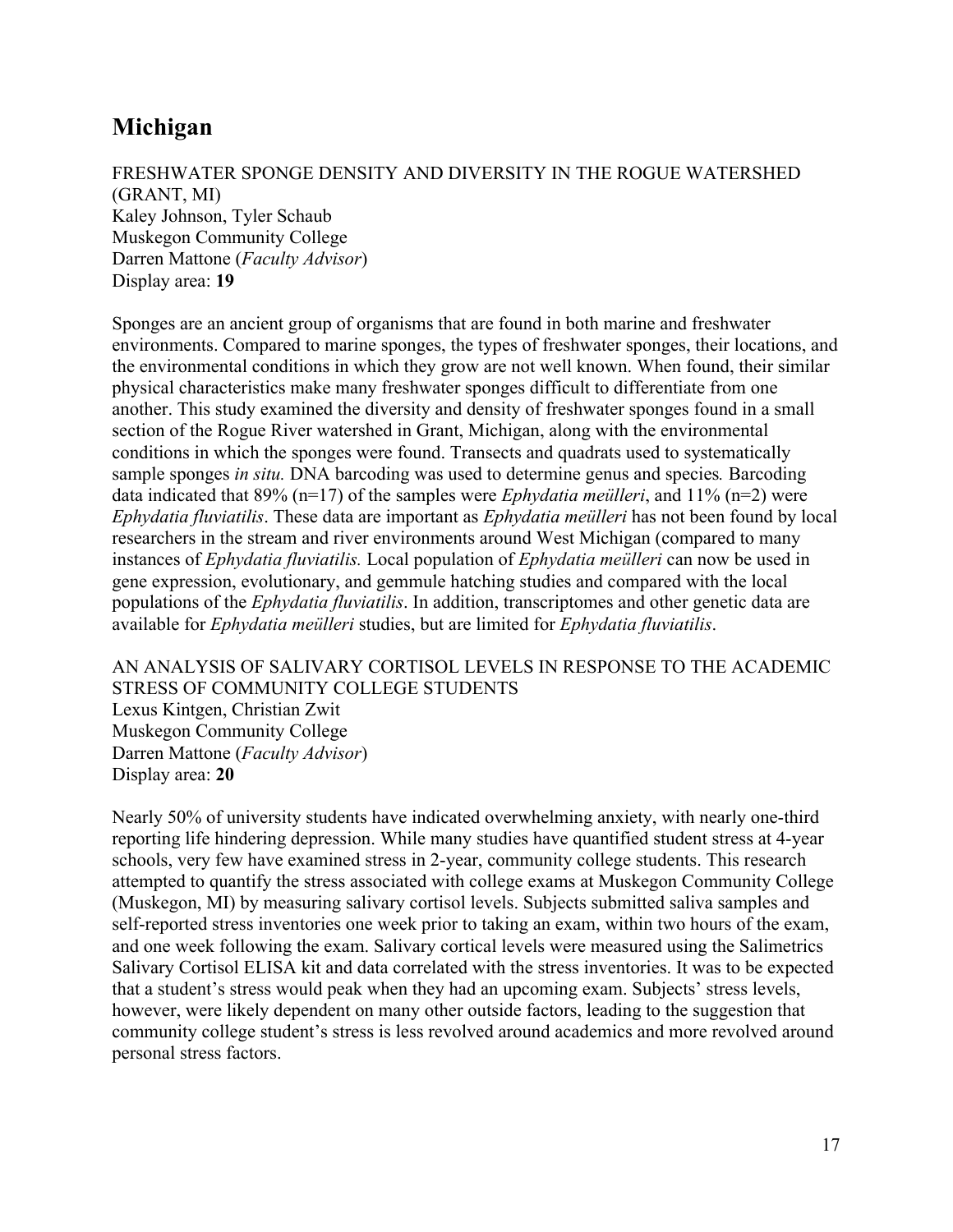#### THE AFFECT OF ZINC ON THE EXPRESSION OF THE FAU GENE IN THE FRESHWATER SPONGE *EPHYDATIA FLUVIATILIS* Lea Paparella Muskegon Community College Darren Mattone (*Faculty Advisor*) Display area: **21**

Endocrine disrupters mimic an organism's naturally synthesized hormones and can potentially stimulate over production of the natural hormone. Along with overstimulation, endocrine disrupters can prevent the natural hormones from binding to receptors. In the sponge *Suberites domunicula*, Fau genes have been shown to have effects of apoptosis, which is an important process required during development and growth. Examing the role of FAU gene expression in the presence of endocrine disruptors could be important for cancer research, as FAU has been shown to be underexpressed in tumor cells and reducing apoptosis. As an endocrine disruptor, zinc has been shown in sponges to stimulate the breakdown ostia. The purpose of this research was to determine the effects of zinc on the expression of Fau gene. Gemmules from the freshwater sponge Ephydatia fluviatilis were hatched in filtered stream water or in various concentrations of zinc nitrate solutions. Growth medium was changed weekly during the fourweek trial period. RNA was extracted from the sponges and used in rt-PCR. The cDNA was amplified by PCR with Fau primers. The results of the experiment were inconclusive: gel electrophoresis did not show a DNA band representing the FAU gene. This may be explained by the low concentration of mRNA, improper primers, or the failure of the rt-PCR reaction. Future research would be focused on growing larger quanties of sponges and growing them for short periods of time to produce larger quantities of RNA.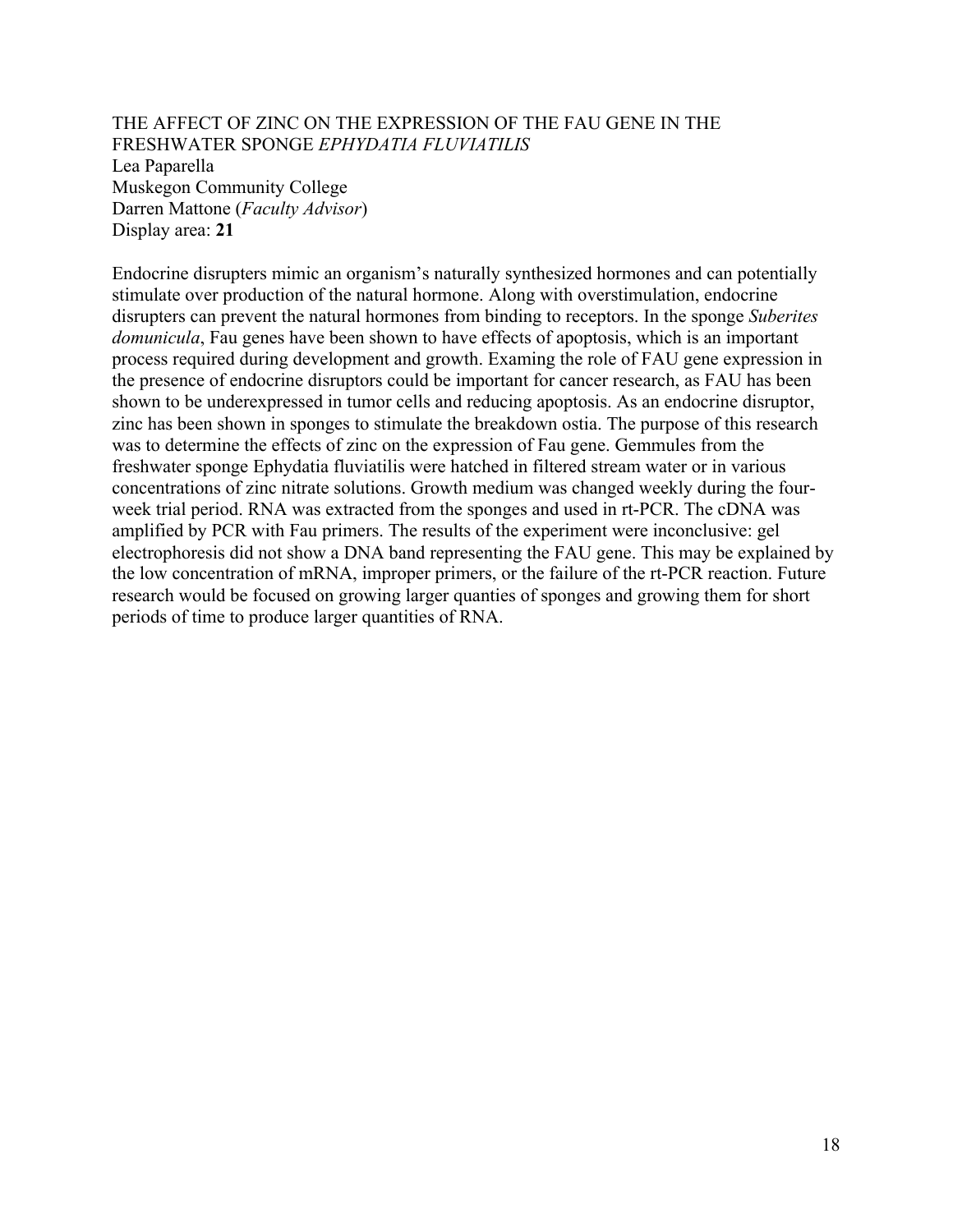MODELING THE RESISTANCE OF *STREPTOCOCCUS PYOGENES* TO CLINICAL CONCENTRATIONS OF AMPICILLIN Wayne Slone Muskegon Community College Darren Mattone (*Faculty Advisor*) Display area: **22**

*Streptococcus pyogenes* is gram positive bacterium that causes a variety of respiratory tract infections. Found in 10-15% of healthy children as part of their normal microbiota, *Streptococcus pyogenes* infections have become harder to treat, with up to 35% of patients failing to respond to with penicillin treatment. While *strep* infections can go away on their own, antibiotics do reduce the duration of symptoms. Because resistance to antibiotics is increasing, should the infection be left to run its course rather than treat with antibiotics? The objectives of this study were to measure the level of antibiotic effectiveness against *Streptococcus pyrogenes*, and measure the resistance of surviving bacterium. *Streptococcus pyogenes* was cultured in standard nutrient broth for 72 hours while growth rates were observed using spectrophotometry. Following culturing, clinical doses of ampicillin (62.5 mg/ml and 96.2 mg/ml, respectively) were introduced to the cultures and growth rates were observed. A Kirby Bauer test was conducted at initial inoculation and after 72 hours of antibiotic treatment in nutrient broth. Data indicated a decrease in zones of inhibition of 29% at 62.5 mg/ml and 95% at 96.2 mg/ml. This study indicates that antibiotics were unsuccessful in eradicating the surviving bacterium, and that resistance to ampicillin developed after 1 treatment. More research must be conducted to evaluate the correlation between risk and benefits of antibiotic use for *Streptococcus pyogenes*.

#### SDSILIC*ABGE* GENE EXPRESSION IN EPHYDATIA FLUVIATILIS GROWN IN HIGH

SILICA MEDIUM Hannah Stephans Muskegon Community College Darren Mattone (*Faculty Advisor*) Display area: **23**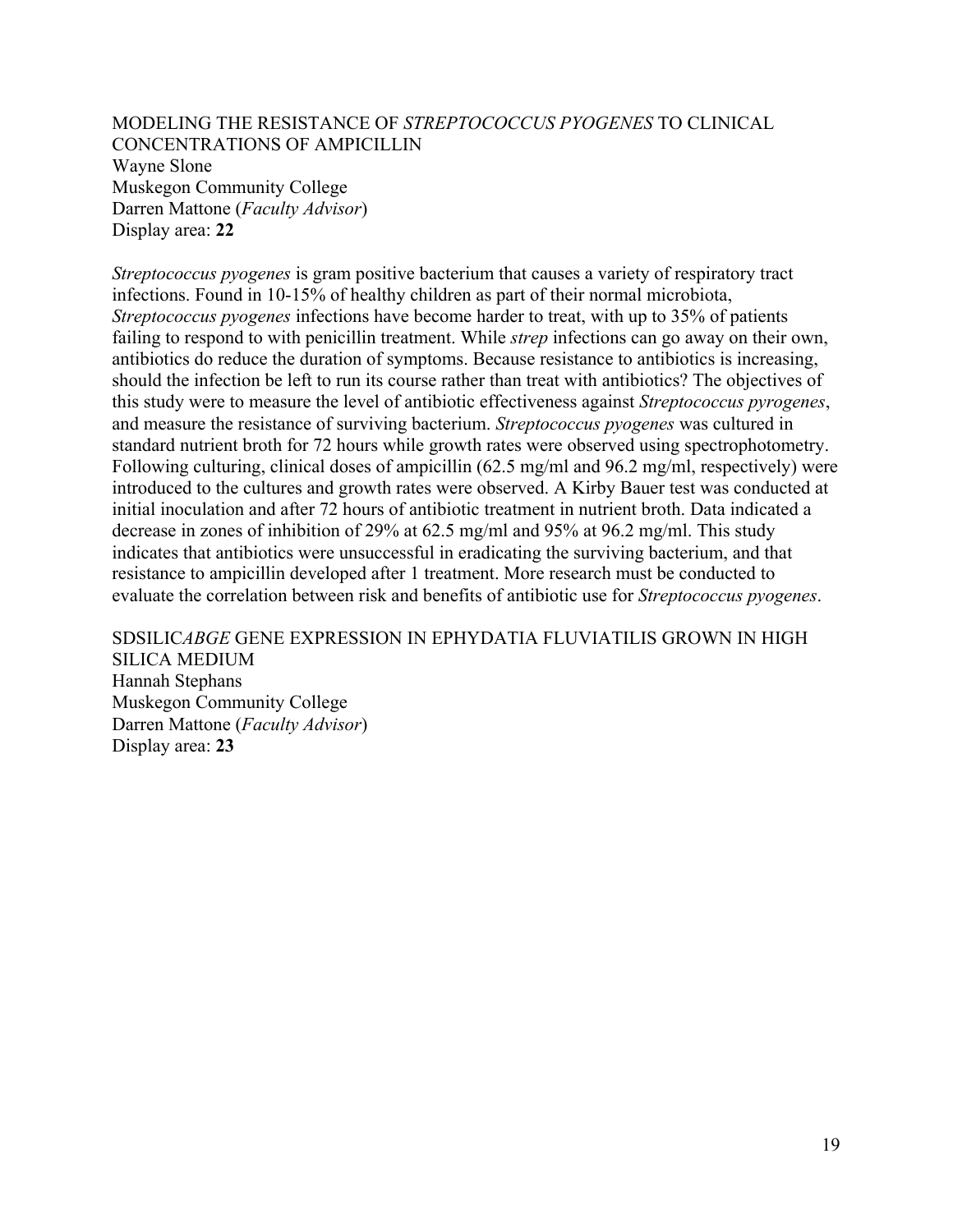#### THE EFFECTS OF GLYPHOSATE-BASED HERBICIDE ON THE MORPHOLOGY OF DEVELOPING *EPHYDATIA FLUVIATILIS* HATCHLINGS Lauren Thomas Muskegon Community College Darren Mattone (*Faculty Advisor*) Display area: **24**

Glyphosate-based herbicide has become one of the most widely used agricultural chemicals on the planet and has been shown to have negative physical effects on a variety of vertebrate organisms. As one of the oldest groups of organism on earth, sponges can be used as model organisms for studying developmental pathways. Because many developmental pathways in sponges have analogs in other organisms, it is possible to study sponge development under certain conditions to hypothesize how other organisms might be affected. This study examined the effects of glyphosate-based herbicide on gemmule hatching and adult *Ephydatia fluviatilis* freshwater sponges. Gemmules were placed in vaying concentrations of glyphosate to monitor hatching rates; normal growth medium was replaced with dilute glyphosate solution for adult sponges. Gemmules placed in glyphosate did not hatch, but previously grown adult sponges placed in glyphosate solution showed changes in oscula and choanocyte chamber morphology. Based on these data, future research would focus on examining in more detail the size of chaoancyte chambers, oscula, and pumping rates of adult sponges after being placed in varying concentration of glyphosate solutions.

#### USING THE FRESHWATER SPONGE EPHYDATIA FLUCIATILIS AS A SOURCE OF ANTIBIOTICS: METABOLITE EXTRACTION METHODS AND THE DEGREE OF ANTIBIOTIC POTENTIAL Aaron VanderWoude, Robin Spielberger

Muskegon Community College Darren Mattone (*Faculty Advisor*) Display area: **25**

Overuse of antibiotics has led to an increase in the number of superbugs that threaten human health. New sources of antibiotic and bioactive chemicals need to be identified, which may exhibit antibiotic properties. Freshwater and marine sponges host diverse microbial communities and produce unique molecules that could be a source of new antibiotics and bioactive compounds. To determine the if the freshwater sponge *Ephydatia fluviatilis* produces antibiotic compounds, a variety of solvents (methanol, chloroform, ethanol, and butanol) were used to extract chemicals from the sponge tissue. The extracted chemicals were tested against *Escherichia coli* grown on nutrient agar. Sterile paper discs were soaked in the solvent/extract solutions and placed on nutrient agar plates streaked with *E. coli.* Final results were inconclusive as the discs for each of the extraction solvents showed no zones of inhibition on the agar plates. Lack of antibiotic potential may have resulted from a low concentration of biochemical in the extracts, or the extraction process rendered antibiotic chemicals ineffective against bacteria. Future experiments might be to test these chemicals against additional bacterial organisms, or concentrate the extracted molecules via solvent evaporation as perhaps there was not enough of the molecules on the discs.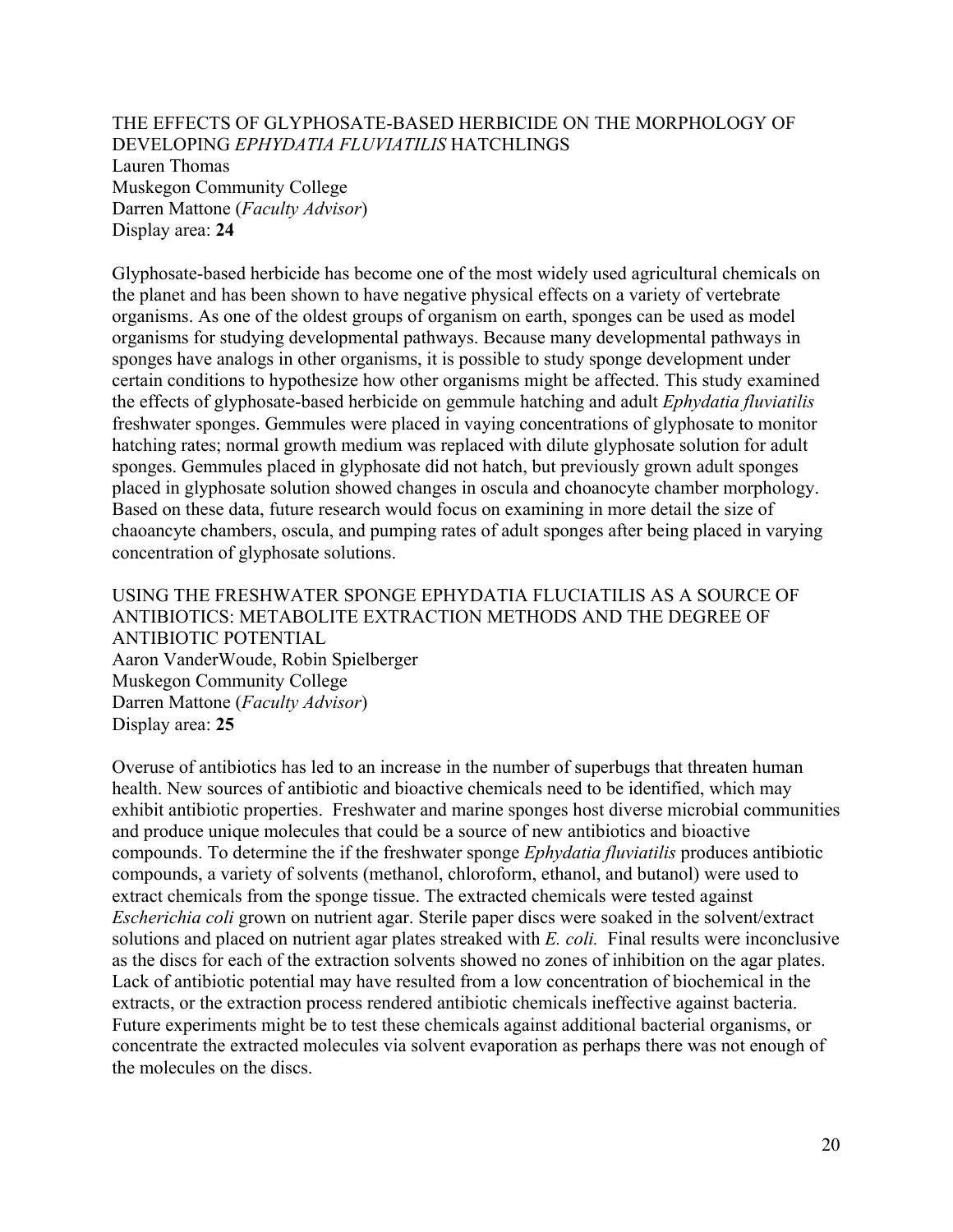# **Minnesota**

EFFECTS OF WILDFLOWER FIELD MANAGEMENT PRACTICES ON POLLINATING INSECT COUNTS Pheylan Anderson, Skye Rygh Anoka Ramsey Community College Melanie Waite-Altringer (*Faculty Advisor*) Display area: **26**

Recently, the United States has seen a prevalent decline in beneficial pollinating insects. Pollinating insects are essential to human and other animal's food supplies and to local ecosystem health. Finding methods to stabilize their population is urgent. This study compared different types of wildflower field management techniques to see if there would be a positive or negative effect on the amount of pollinating insects visiting the field. The central question was: Will different field management techniques affect the growth of wildflowers and pollinating insect counts? The prediction is: if the management techniques affected wildflower growth, then the highest density of wildflowers and pollinating insects would be seen in the disked and seeded plots, due to faster nutrient recycling, elimination of shade, and a higher seed density. Pollinating insects and flower density were recorded on each plot once a week throughout the 2016 summer flowering season at a 25 acre demonstration plot located on the Cambridge campus of Anoka Ramsey Community College (ARCC). Insects were counted by observers walking each plot for two minutes. Data analysis showed that Plot B, the disked and unseeded section, had the highest insect counts throughout the season. Plot B likely supported plants that attracted pollinators for longer periods, and in greater numbers, than the other plots did. The results suggest that simply lightly disking a large wildflower plot is the best method for attracting pollinators, and does not have as great an effect on flower density.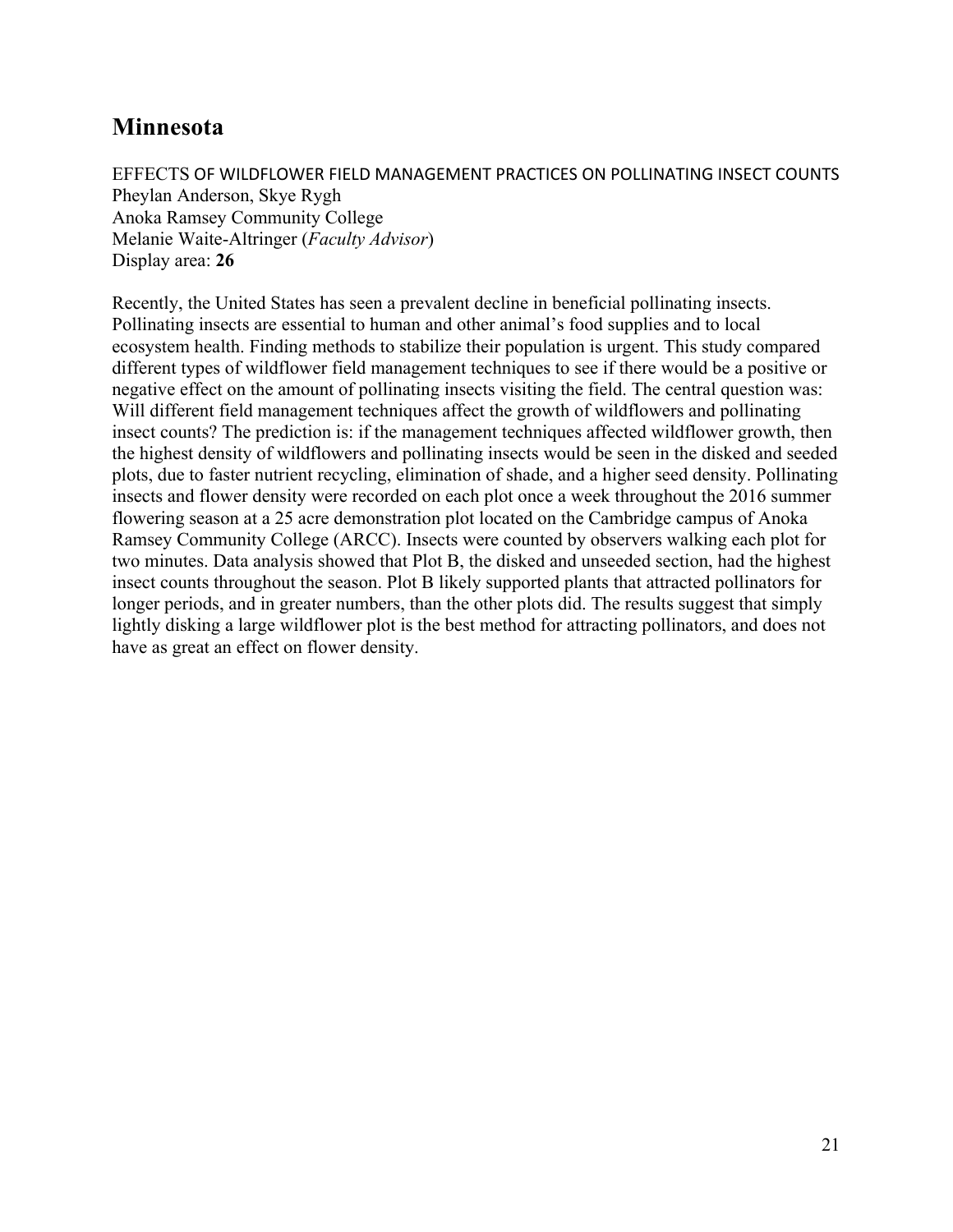PRELIMINARY MAMMAL SURVEY USING CAMERA TRAPS IN THE ANOKA-RAMSEY COMMUNITY COLLEGE NATURAL AREA Tyler LaZerte Anoka Ramsey Community College Jennifer Braido (*Faculty Advisor*) Display area: **27**

The Coon Rapids campus of Anoka-Ramsey Community College is fortunate to have approximately 26 acres of preserved natural habitat available as an outdoor laboratory. The purpose of our investigation was to perform a preliminary assessment of the mammal species found within this natural area. Multiple species have been noted anecdotally but no data have actually been recorded, tracked or analyzed in the 50 years the college has been on the grounds. Our study location is comprised of an oak woodland, a former farm field in various stages of succession, an oak savanna, and a 5-acre restored prairie area nestled along the banks of the Mississippi River. Based on anecdotes from current and former faculty as well as the features offered by these habitat types we hypothesized we would find species such as white-footed mice, eastern gray squirrel, eastern cottontail, red fox, and raccoon. Cameras were deployed at various locations within this area during the fall 2015 and 2016 semesters. 90 trap-nights yielded 219 captures total. Thirteen mammal species were photographed with eastern gray squirrels being the most frequently captured species. Future studies of this natural area will seek to confirm resident species capable of coping with high recreation use and landscape fragmentation as well as document transient species utilizing the natural area as a wildlife corridor to other nearby protected areas.

OPTIMIZATION OF A BF3 CATALYZED BIODIESEL REACTION AND MALDI-TOF MASS SPECTOMETRY ANALYSIS OF A LIPID FEEDSTOCK Tyler Leng Anoka Ramsey Community College Patricia Pieper, PhD (*Faculty Advisor*) Display area: **28**

Biodiesel can be produced via transesterification of a free-fatty acid containing lipid feedstock using  $BF_3$  in a Lewis-acid catalyzed process. This produces a renewable fuel substitute and/or additive for use in diesel engines. Waste vegetable oil and wild herb/weed seed oil are two types of low cost feedstocks for biodiesel production. Acid-catalyzed transesterification with use of simple alcohols has been shown to be a preferable method when compared to base catalysis when lipids contain free-fatty acids. A main goal of this project was to optimize the production of biodiesel via Lewis-acid catalysis and apply this optimized method to conversion of waste Camelina oil to biodiesel. Analysis of the percent conversion to biodiesel was accomplished using <sup>1</sup>H-NMR spectroscopy. In addition, Soxhlet extraction of Cuphea seeds was performed and gave a 25% yield of Cuphea oil. MALDI-TOF mass spectrometry was used to analyze a portion of the lipid profile of this oil. Further studies could confirm our lipid analysis and assess the practicality of using BF<sub>3</sub>-catalysis in waste oil conversion to biodiesel.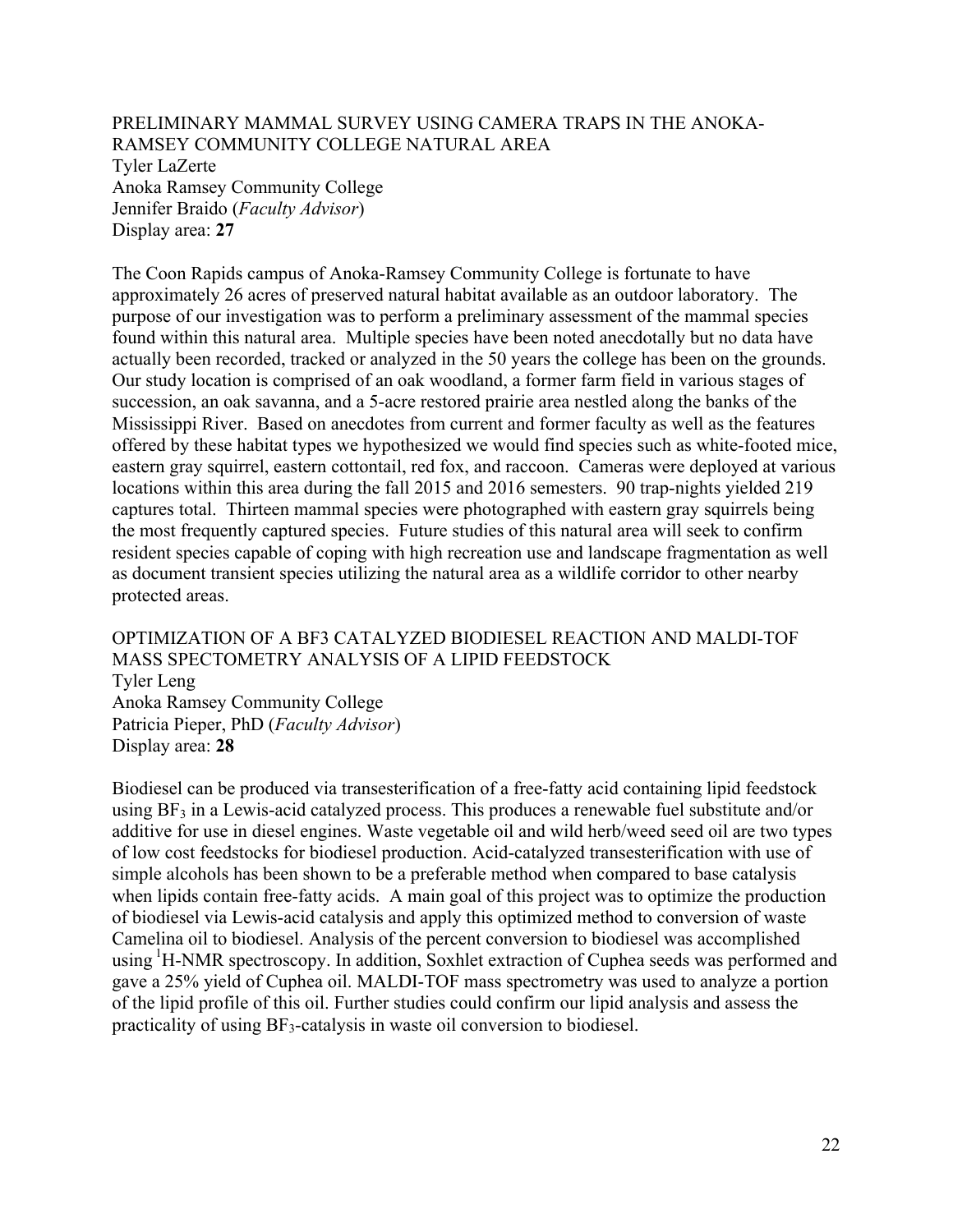GENETIC AND PHENOTYPIC CHARACTERIZATION OF WOYOTES: AN EXPERIMENTAL HYBRIDIZATION OF WESTERN WOLF WITH WESTERN COYOTE Vladimir Petrenko Anoka Ramsey Community College Paula Croonquist (*Faculty Advisor*) Display area: **29**

# **Nevada**

THE CAPTURE, ISOLATION AND IDENTIFICATION OF BACTERIA FROM THE TRUCKEE RIVER IN RENO, NEVADA Jessica McDonald, Kristen Sommerfeld, Laura Briggs Truckee Meadows Community College Laura Briggs (*Faculty Advisor*) Display area: **30**

The goal of this research project is to isolate and identify bacteria found in the Truckee River, which flows through Reno, Nevada. To perform this procedure water samples were collected and plated on tryptic soy agar (TSA) and Nutrient agar (NA) plates and incubated at temperatures ranging 17 to 30°C. Pure cultures were established by streaking for isolation. DNA from isolated bacterial colonies were extracted and 16S ribosomal DNA was amplified by PCR and sequenced by NGC-Sanger sequencing. The DNA sequences were analyzed using NCBI-MegaBlast for identification. Purified and identified bacteria will be used as hosts for the capture of bacteriophage from native waters. The significance of this research is to provide information regarding the different strains of bacteria, including possible disease causing bacteria, and the subsequent isolation of bacteriophage. This research could provide potential therapies against antibiotic resistant bacterial pathogens.

INVESTIGATION OF THE HOST SPECIFICTY OF MYCOBACTERIOPHAGES CAPTURED AND PURIFIED FROM NEVADA SOILS Leah Whitefield, Leonard Naegele, Kimberly Penrose, Summer Strickland, Tina Slowan-Pomeroy, Laura Briggs Truckee Meadows Community College Laura Briggs (*Faculty Advisor*) Display area: **31**

Bacteriophages are viruses that can infect and kill bacteria. Most are specific and can only infect one bacterial host. Others have the ability to infect a range of bacterial species. This research project tests the ability of *Mycobacteriophages* to cross-infect other bacteria in the *Actinobacteria* family. The effectiveness of infectivity on different hosts will be compared to the control host, *Mycobacterium smegmatis.* This research will help provide a database of bacteriophages that can infect *Actinobacteria* which may result in potential phage therapy for the treatment of antibiotic-resistant bacterial infections.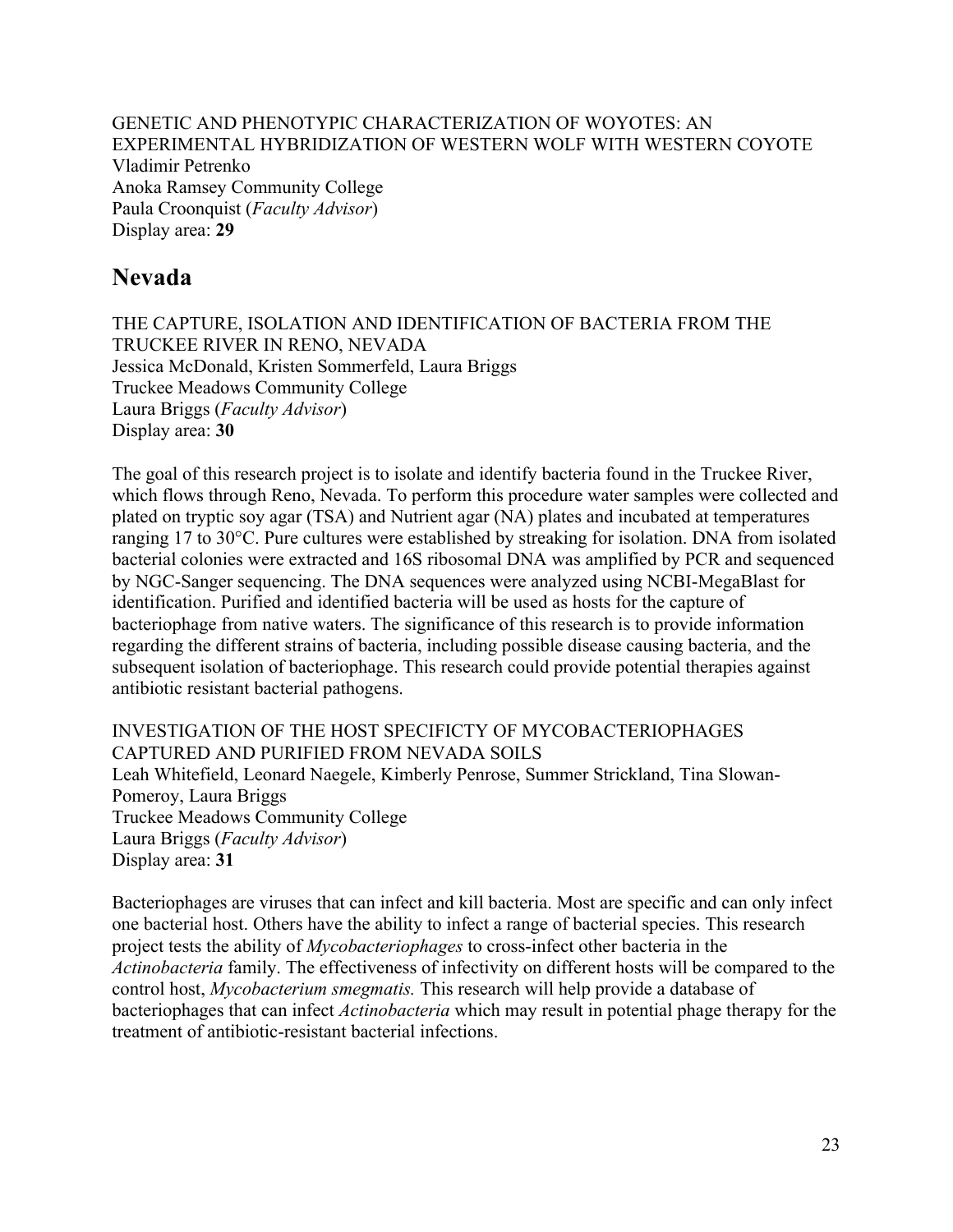# **New Mexico**

CULTIVATION AND IDENTIFICATION OF ANTARCTIC MOLD Samuel Johnson, Ryan Pottenger Mesalands Community College Gretchen Gurtler (*Faculty Advisor*) Display area: **32**

In Antarctica, teams from NICL (National Ice Core Laboratory) drill deep into the ice to extract ice cores. Air pockets trapped in these ice cores yield valuable data about the Earth's past climate. To date, ice core samples over 800,000 years old have been extracted from Dome C location. A donation of a small chunk of ice from an ice core was recently donated to Mesalands Community College. Two students were assigned to analyze the melted remains of this ice segment and attempt to cultivate bacteria. Using a bed of algae based agar and a small sample of the melted ice, an attempt was made to grow bacteria. Before removing the sample from the sterile container with a sterile pipet it was clear that an object that resembles mold had been forming in the container. A sample was removed and placed on two augur beds in sterile petri dishes and left to grow in a sterile hood. Within one week, a mold colony had begun to develop. In Antarctica, mold is uncommon. In 2007, researchers from the University of Minnesota identified mold growing within the historic huts of British explorers Ernest Shackleton and Robert Scott. This mold was identified as wood mold. Other species have aso recently been found. The challenge of this project is to identify the mold and determine if it is one of the recently described species or a new species.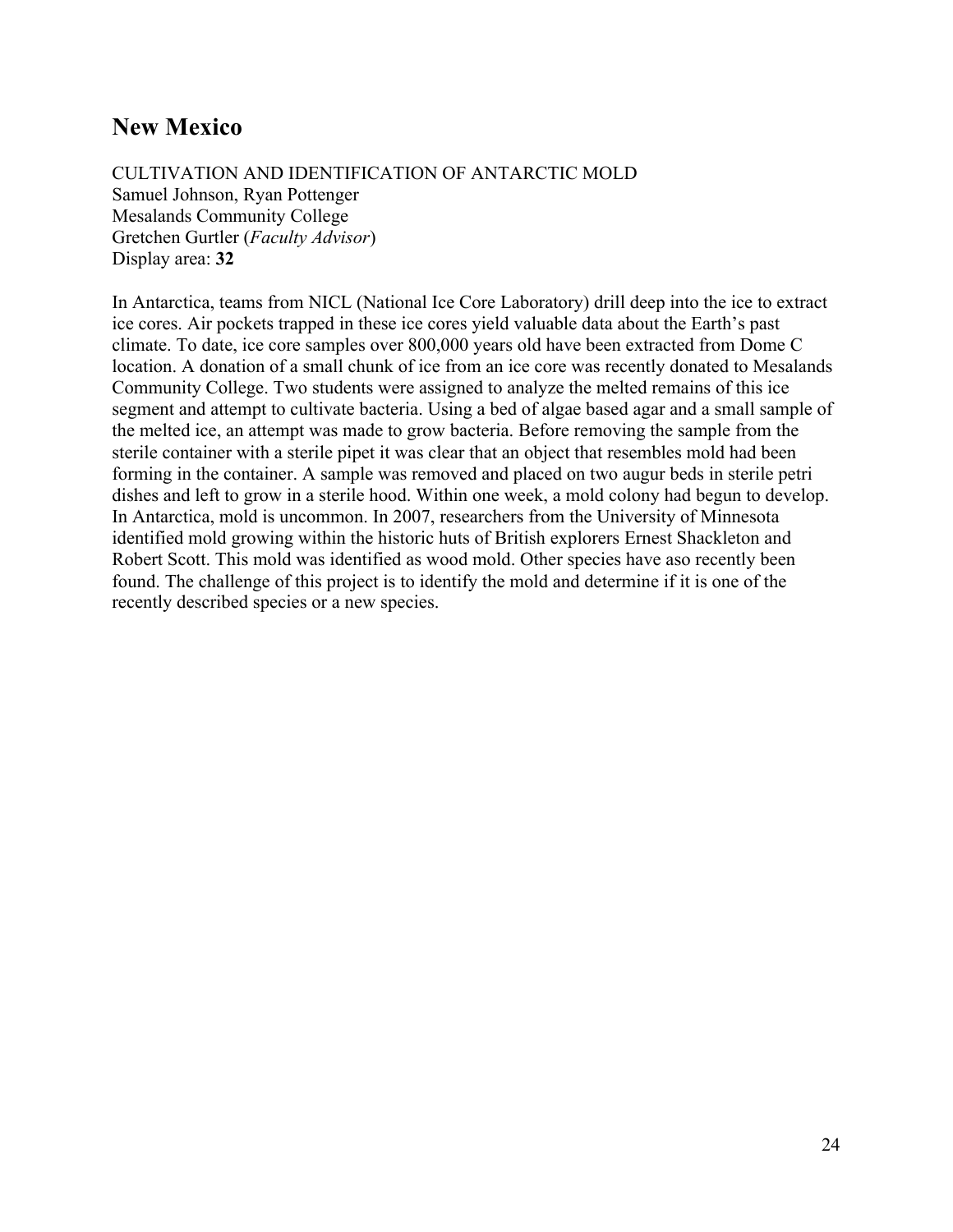# **New York**

LET'S GET SUDSY: A QUALITATIVE AND QUANTITATIVE ANLALYSIS OF MASS MEDIA CAMPAIGN TO PROMOTE HAND HYGIENE ON A COLLEGE CAMPUS Myriah Bodie SUNY Broome Community College Kimberly McLain (*Faculty Advisor*) Display area: **33**

Handwashing can prevent up to 80% of diseases (CDC, 2016). Studies found participants stated they understand the importance of handwashing but only a small percentage know how to and perform it (White, et al., 2005; Surgeoner et al., 2009; Borchgrevink et al., 2013). Students exposed to hand hygiene campaigns understood the benefits, practiced more, and experienced less illnesses than those not exposed (Moe et al., 2001; White, et al., 2005). It was proposed that college students have a lack of awareness about proper hand hygiene; however, improvements in knowledge and performance will occur with targeted media campaigns. A campus-wide survey was conducted assessing participants' hand hygiene habits. The survey consisted of 936 participants; 78% students, 22% faculty/staff. Health Studies had 30%, Liberal Arts 28%, Business/Public Services 19%, STEM 18% and 4% undeclared. Pre-media campaign survey results indicate 92% reported handwashing is important in preventing disease. Only 22% were aware of the proper length of time and 26% knew the two most important factors for effective handwashing: friction and running water. While 719 participants stated they always washed their hands after using the restroom, 716 reported observing someone leaving restrooms without doing so. Following a campus educational event, focus groups were conducted to obtain qualitative data about the impact of student produced print ads in comparison to those used by the Centers for Disease Control (CDC). A campus-wide media campaign to promote hand hygiene awareness and follow up survey to assess changes in knowledge and practice is underway.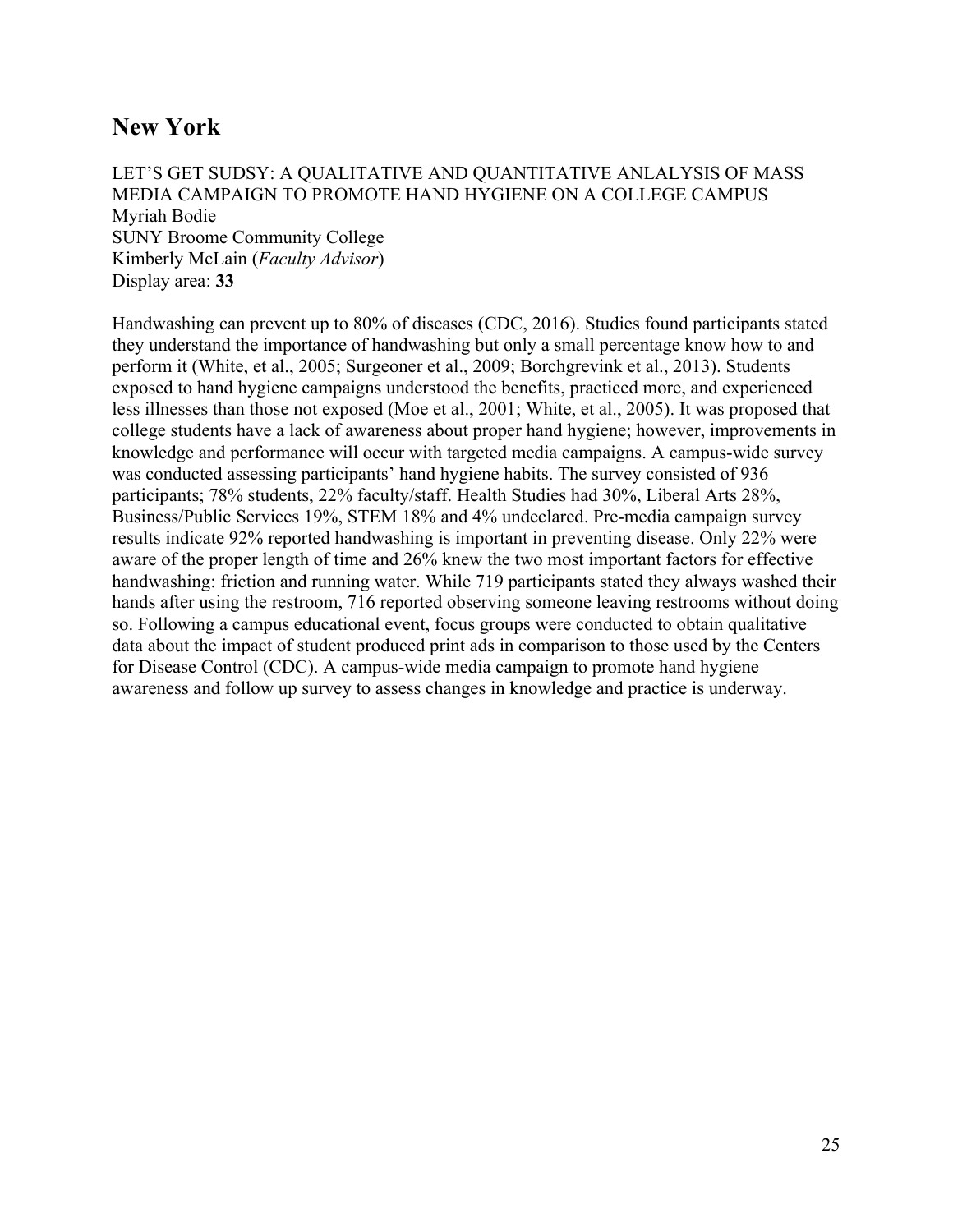PHENOTYPICAL CHARACTERIZATION OFA STREPTOMYCES COELICOLOR SCO3855 KNOCK OUT MUTANT Shaina Durand Queensborough Community College Monica Trujillo, Naydu Carmona (*Faculty Advisors*) Display area: **34**

Intramembrane proteases cleave transmembrane proteins inside the lipid bilayer. Rhomboid proteases belong to this group of enzymes. They are present in all forms of life and have a diversity of functions, loosely associated to signaling. *Streptomyces* are gram positive bacteria from the soil that are prolific producers of secondary metabolites with important biological functions such as antibiotics, immune suppressants and anti-cancer compounds. We aim to elucidate the biological function of rhomboids in *Streptomycetes.* These bacteria have a complex developmental cycle and a signaling system not yet fully characterized. We hypothesize that rhomboid proteases play a role in the signaling pathways of *Streptomyces* species. Constructing a strain that lacks the rhomboid gene, a knock out mutant (KO), and comparing it with the wild type strain is a strategy to test our hypothesis. The aim of the current project is to characterize phenotypically a *Streptomyces coelicolor* (the model organism for Streptomyces) rhomboid KO mutant, the SCO3855 KO, which was constructed previously by our group. Our results show that the KO strain is impaired in its ability to grow at 37º C. Additionally, the KO strain does not produce Actinorhodin, a blue pigment produced by the wild type strain. Therefore, our findings demonstrate that the *S. coelicolor* rhomboid gene, SCO3855 is involved in the life cycle of *Streptomyces*.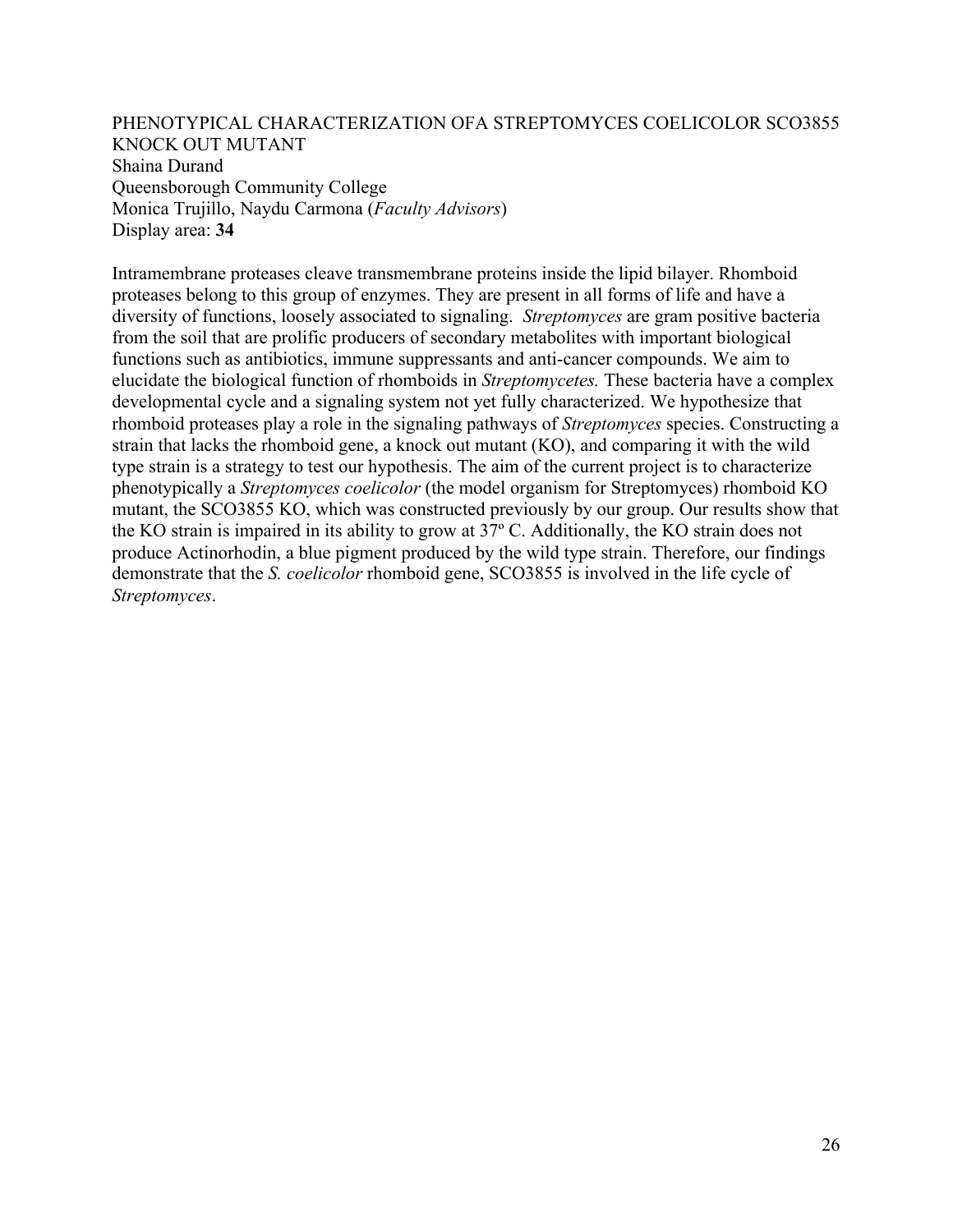EASTERN BLACKLEGGED TICK DENSITY THROUGH AUTUMN IN PORT CRANE, NY Christopher Schmidt SUNY Broome Community College Tracy Curtis (*Faculty Advisor*) Display area: **35**

The eastern blacklegged (deer) tick, *Ixodes scapularis*, is the primary vector for the transmission of the bacteria that causes Lyme disease (*Borrelia burgdorferi*) in humans. This study, conducted from October - November 2016, aimed to examine the density of deer ticks (*Ixodes scapularis*) at different points throughout the autumn season. Ticks were collected with a cloth drag over measured ten meter (10 m) segments along walking trails in Chenango Valley State Park (Port Crane, NY). The first meter directly adjacent to the trail was dragged, as well as the second meter and third meter (when terrain permitted). The number of ticks, the point on the trail at which they were collected, and at which meter away from the trail they were collected from was recorded. The data was entered into Minitab as a fitted line regression, which was used to calculate the correlation coefficient (r-value) and the coefficient of determination (r-squared). The study did not find a correlation between either the date and the tick density or the average temperature and tick density. While there was no correlation demonstrated, the life cycle of the deer tick is well understood and is most likely the driving force behind fluctuations in tick density. The information gained in this study contributes to our understanding of when humans are at greatest risk of exposure to Lyme disease.

#### NOVEL MICROWAVE PREPARED SINGLE-WALLED CARBON NANOTUBES-ETHER IONIC LIQUIDS MIXTURES AS ELECTROLYTES FOR DYE-SENSITIZED SOLAR CELL APPLICATIONS

Rawlric Sumner, Sharon Lall-Ramnarine, Tirandai Hemraj-Benny Queensborough Community College Sharon Lall-Ramnarine, Tirandai Hemraj-Benny (*Faculty Advisors*) Display area: **36**

There is a great need for the development of renewable green energy sources. In recent years, the use of dye-sensitized solar cells to replace silicon based solar cells have attracted much attention. However, more efficient electrolytes need to be developed to facilitate the increased commercialization of dye-sensitized solar cells. In this comparative study, the properties of single-walled carbon nanotubes (SWNTs) in methylimidazolium ionic liquids (ILs) bearing ether and alkyl side chains were investigated as potential electrolytes for dye sensitized solar cell applications. The ionic liquids were prepared by reaction of 1-methylimidazole with the alkylhalide or alkoxyhalide to yield the halide salt. The halide salt was then converted to the bis(trifluoromethylsulfonyl)amide (NTf<sub>2</sub>) IL. The structures of the ILs were confirmed using H-1 and C-13 Nuclear Magnetic Resonance (NMR) spectroscopy. SWNT- IL composites were prepared by cost and time efficient microwave irradiation. The conductivity of ILs and SWNT-IL mixtures were measured using a conductivity meter in a low moisture environment. Preliminary, conductivity values greater than 3.0 mS/cm were obtained for SWNT-IL mixtures making them promising electrolytes for electrochemical devices such as dye-sensitized solar cells.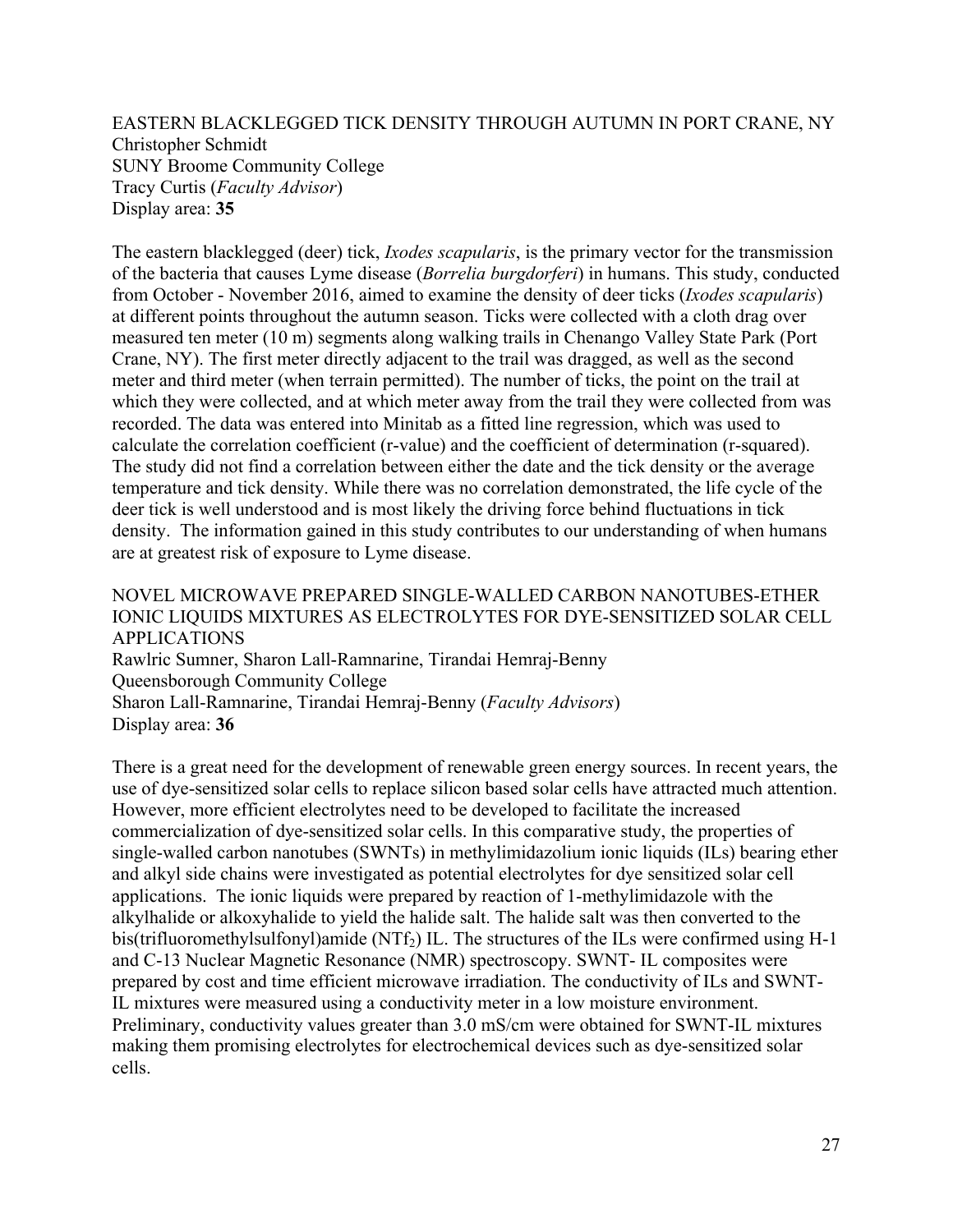# **Oklahoma**

WORM POPULATIONS PREDICT SOIL HEALTH Felipe Plascencia Redlands Community College Dee McKenna (*Faculty Advisor*) Display area: **37**

The purpose of this study conducted at Redlands Royse Ranch Living Laboratory is to determine if worm population can be used as an indicator of soil health. Soil health is important for increased production of agricultural land; therefore, more food is available to humans as well as livestock. An environmental benefit of healthy soil is less runoff which leads to less soil erosion and more organic material available for crop production. In this 32 acre study, five plots were randomly sampled; 6 acre conventional-tilled non-grazed, 5 acre no-tilled grazed, 5 acre no-tilled non-grazed, 10 acre no-tilled *Sure Crop* non-grazed, 6 acre control. In each plot, samples were collected from the center and four areas randomly selected by tossing a 27 cm Frisbee. Soil moisture and soil temperature were recorded prior to excavation and count of worm and wormholes. This study found more wormholes than worms with an overall increase in the worm population from the previous semester. In conclusion, the worm population is on the rise, more so with the no-tilled plots than the conventional-tilled. The increase in the worm population may be due to the increase in soil temperature, in comparison with the previous semester. Due to increasing worm populations, additional data will be collected including soil pH and fertility using the *Rapitest* probe. Expansion of soil health parameters will benefit other research conducted at Redlands Community College, the Southern Plains Climate Hub and the Natural Resource Conservation Service.

# **Oregon**

UNSAFE LEVELS OF CADMIUM AND ARSENIC EMITTED INTO PORTLAND, OREGON'S AIR BY BULLSEYE GLASS CO. Sahara Strothers Portland Community College Valance Brenneis, Josephine Pino (*Faculty Advisors*) Display area: **38**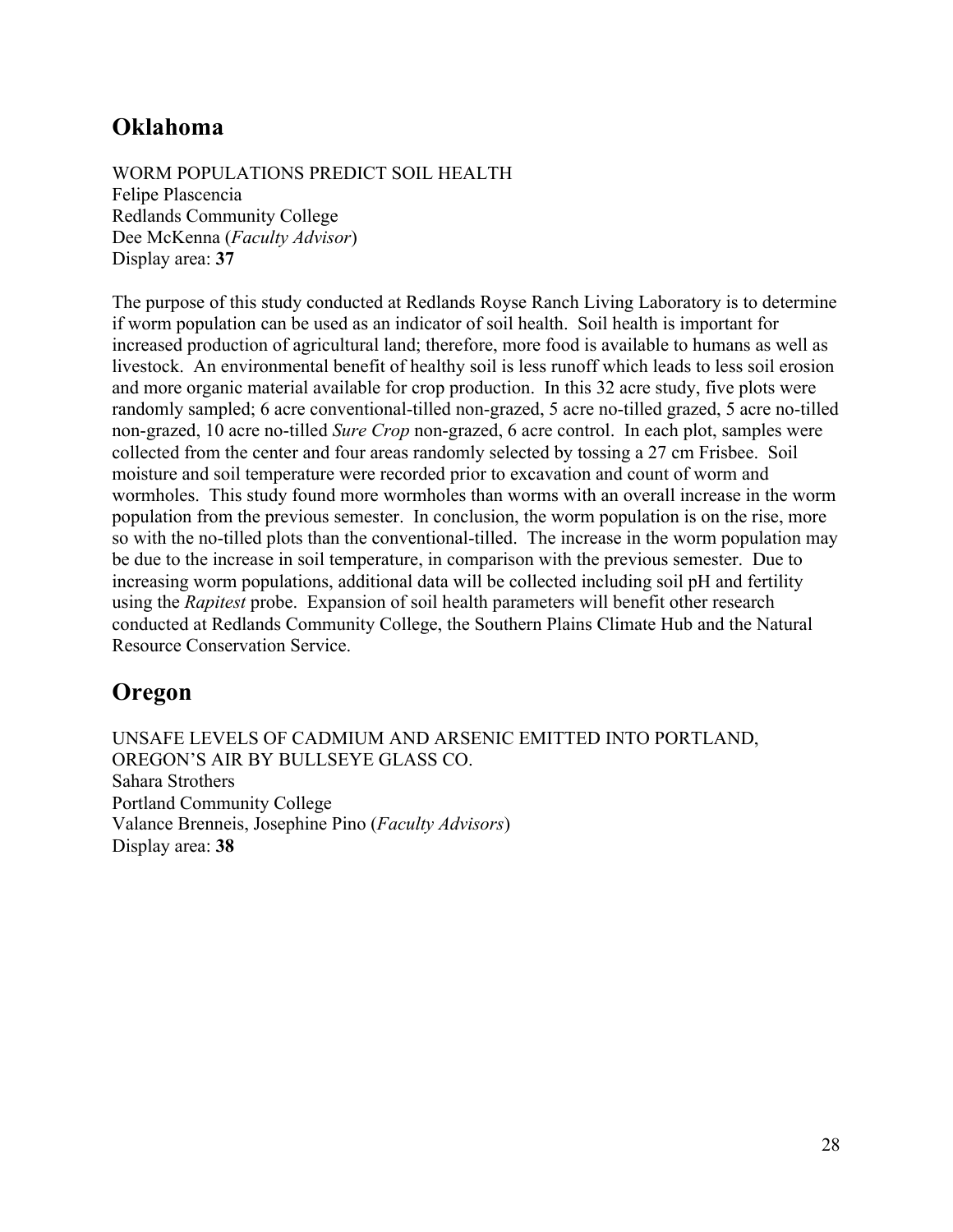# **Texas**

OCCURRENCE OF ANTIBIOTIC RESISTANT BACTERIA IN SOIL SAMPLES NEAR THE GULF OF MEXICO IN PORT ARANSAS, TEXAS Tara Clancy Del Mar College J. Robert Hatherill (*Faculty Advisor*) Display area: **39**

The Prevalence of Antibiotic Resistance in the Environment (PARE) project allows for a "crowd-sourcing" approach to study antibiotic resistance in the environment. Soil was collected from the Animal Rehabilitation Keep (ARK), where injured and sick sea turtles are given antibiotics to help improve their condition prior to being released back into the Gulf of Mexico. The PARE project's focus is centered on tetracycline resistance, which has not been given to the turtles at the ARK for approximately five years. Following PARE protocol, the soil sample was diluted and plated on MacConkey agar and tetracycline (Tet3 µg per mL/Tet30 µg per mL) plates. The plates were incubated for 96 hours at 28°C and demonstrated 815,000 colony forming units (CFU) per gram of soil on the MacConkey plates. Tet3 showed 40,500 CFU per gram of soil, while Tet30 showed 100,000 CFU per gram of soil. Future studies include investigating the environment for resistant bacteria by testing the current regimen of antibiotics given to the turtles (enrofloxacin/ceftazidime). The current study shows bacterial isolates that are resistance to tetracycline, which could result from lateral gene transfer from commensal bacteria. While sea turtles are known carriers of antibiotic resistant genes, this study shows the effect of encountering multiple antibiotics in their environment, along with the prevalence of antibiotic resistance within a coastal community.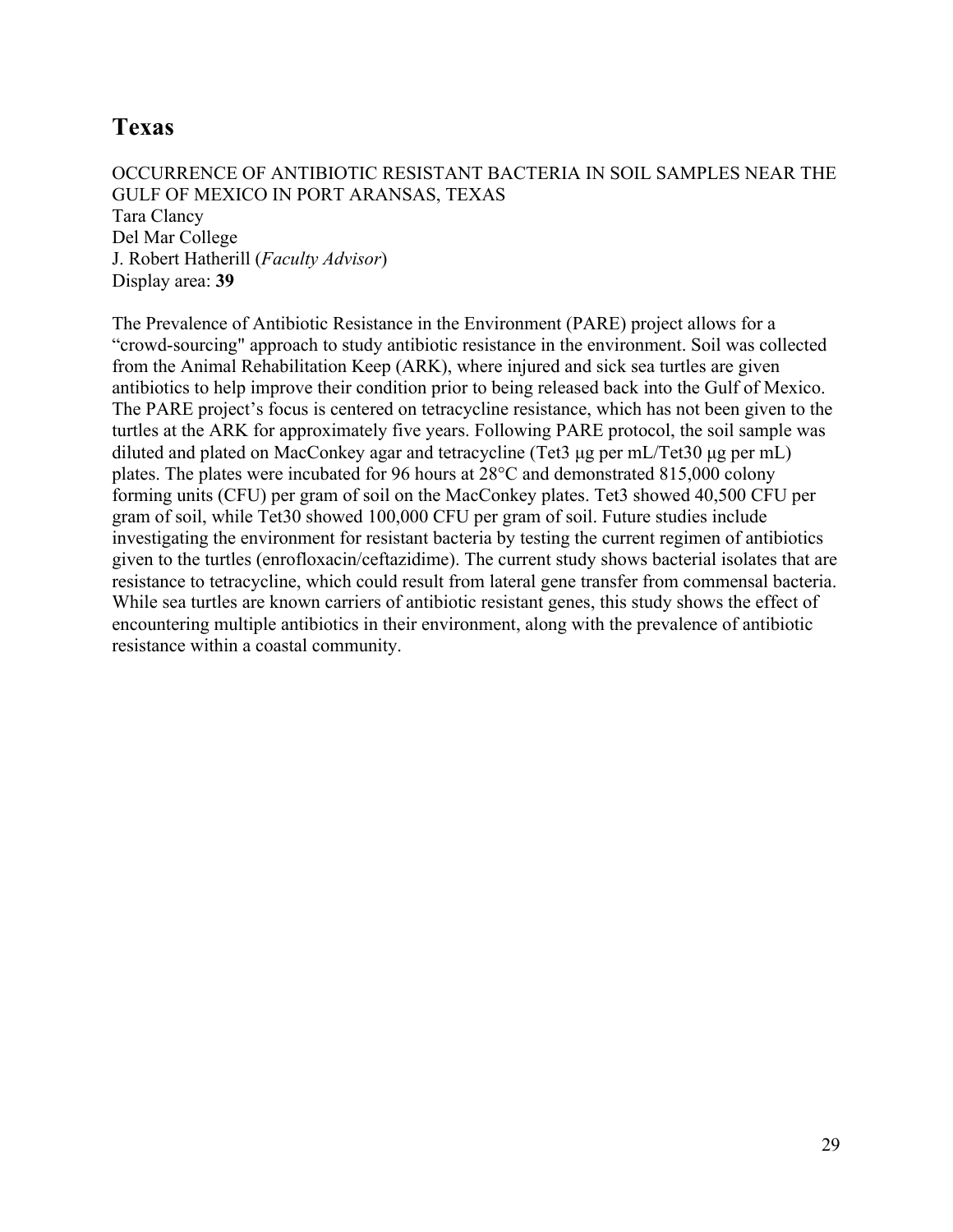USING THE DNAB HELICASE GENE IN THE MYCOBACTERIOPHAGE 'WYATT2' TO FURTHER UNDERSTAND M. TUBERCULOSIS Wyatt Hooks Del Mar College J. Robert Hatherill, Daiyuan Zhang (*Faculty Advisors*) Display area: **40**

In 2015, it was reported about 1.8 million people died from tuberculosis. *Mycobacterium tuberculosis* causes infectious tuberculosis. Mycobacteriophages are viruses that infect mycobacterial hosts, such as *Mycobacterium tuberculosis (TB)* and *Mycobacterium smegmatis (M. smeg)*. In this project we purified, sequenced, and annotated a novel Mycobacteriophage named 'Wyatt2'. 'Wyatt2' is classified as a cluster L, sub cluster L1 with 122 putative genes and 9 putative tRNAs. *M. smeg* is the host bacteria used to isolate Wyatt2 because it's closely related to *TB*. Based on GeneMark coding maps, we found that 'Wyatt2' had higher coding potential to *TB* then *M. smeg*, which may suggest a closer lineage. We counted 122 genes in total and compared each gene between the *M. smeg* and *TB* GeneMark coding maps. In fact, about 96.7% of genes from 'Wyatt2's genome had coding potential with *M. tuberculosis* while about 73.8% of genes with *M. smeg*. During annotation of Wyatt2's genome, gene number 68 in the sequence had similar characteristics to DnaB helicase. DnaB functions as a helicase by unwinding DNA. This process starts when DnaA loads a DnaB-DnaC complex onto the DNA. Once the DnaB reaches the replication fork DnaC is released, DnaB then begins to unwind the DNA. The DnaB helicase in Wyatt2's genome has the potential to give further insight of the function of DnaB in *TB*. Future studies include the mechanism for DnaB, which could potentially create a drug target to stop or hinder the replication of pathogenic multi-drug resistant *TB*.

#### A DEVELOPMENT OF AN *IN VITRO* MODEL OF BACTERIAL EVOLUTIONOF DRUG RESISTANCE

Josceline Romanielle M. Teñido Lone Star College Montgomery Julie Harless (*Faculty Advisor*) Display area: **41**

Bacterial evolution of resistance to antibiotics was evident from early studies of bacterial genetics; and this resistance was quickly seen in patient samples in the 1950s. Over time, as patients incorrectly take their antibiotics, resistant bacteria become the majority population. To simulate the development of drug resistance *in vivo*, an *in vitro* method was developed. Previous works have approached the study of evolution of resistance either *in vivo* in clinically relevant doses or *in vitro* with extremely low concentrations of antibiotics. These *in vitro* studies failed to address the effects of antibiotics at clinically relevant doses. In my experiments, bacteria were exposed to the concentrations of antibiotic just below minimal inhibitory concentration (MIC) to select for mutant organisms. In addition, an ultraviolet spectrophotometer was used to determine growth curves of bacteria in different concentrations. The bacteria repeatedly exposed to lower concentrations eventually developed very high resistance to antibiotics, which models a patient incorrectly taking antibiotic. The results are compared with acute exposure to clinically appropriate doses.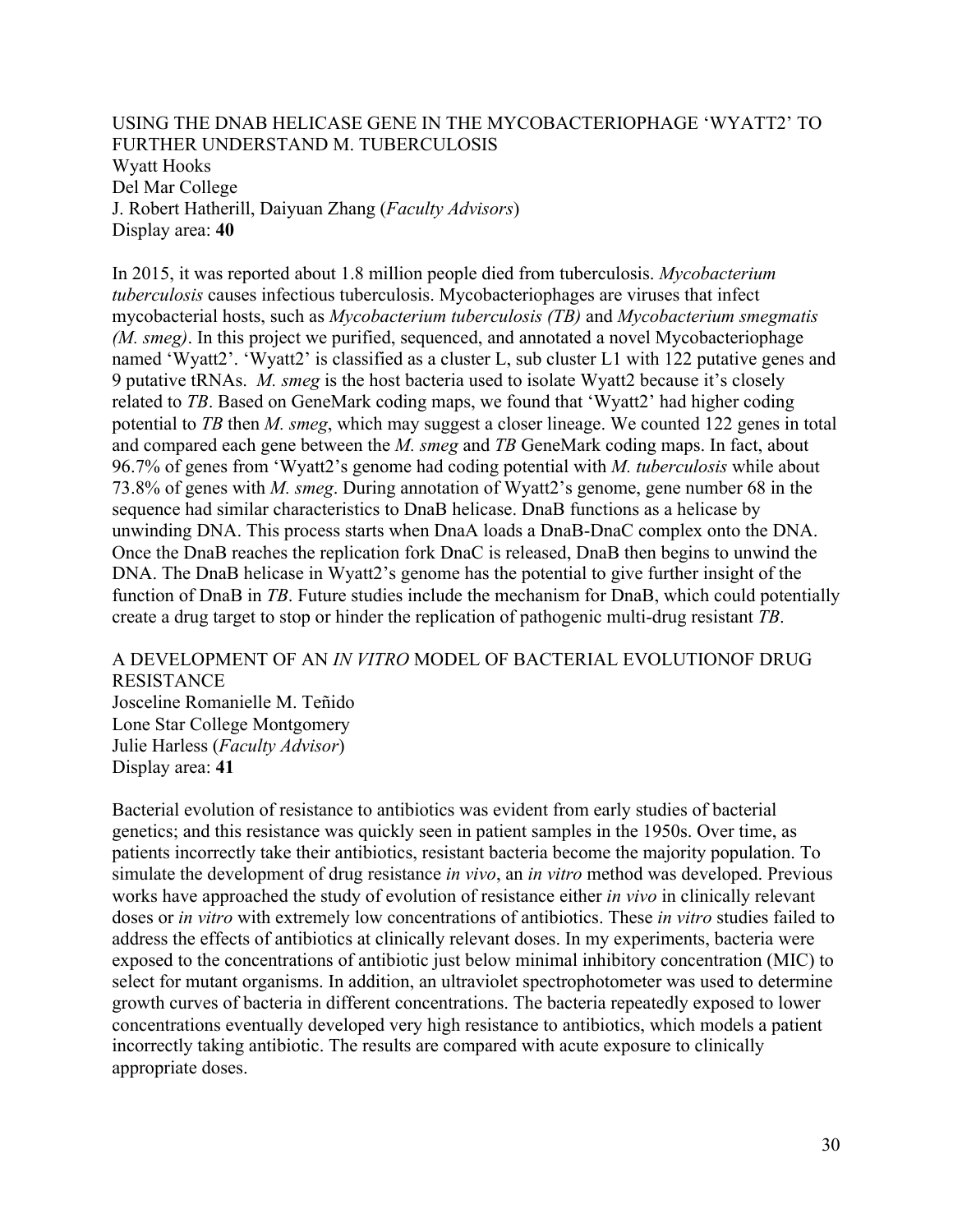# **Washington**

#### EXPLORING THE EXTRACTION OF MICROPLASTICS FROM HARBOR SEAL SCAT Arianna Calvin, Bradie Ferguson Everett Community College Ardi Kveven (*Faculty Advisor*) Display area: **42**

Microplastics are a potential pathway for the accumulation of Persistent Organic Pollutants, and the abundance of microplastics in scat indicate their overall presence in the food chain. This project utilizes Harbor Seal (Phoca vitulina) scat that has been processed for prey target extraction. Samples were collected within the Puget Sound region, under a NOAA permit as part of a broader study for prey targets. Collection of these samples occurred on 25 dates ranging from March to June of 2016. After these samples were sieved for large fish bones, the resulting slurry is now being tested for the presence of microplastics. The working assumption is that microplastics are assimilated by prey, the organic matter of the prey is broken down in the intestinal tract of the seal, and then microplastics are excreted with waste. Pioneering methods for the extraction of microplastics in seal scat include visual microscopic observation, filtration, and centrifuging. Thus far centrifuging has yielded the highest amount of microplastic observation.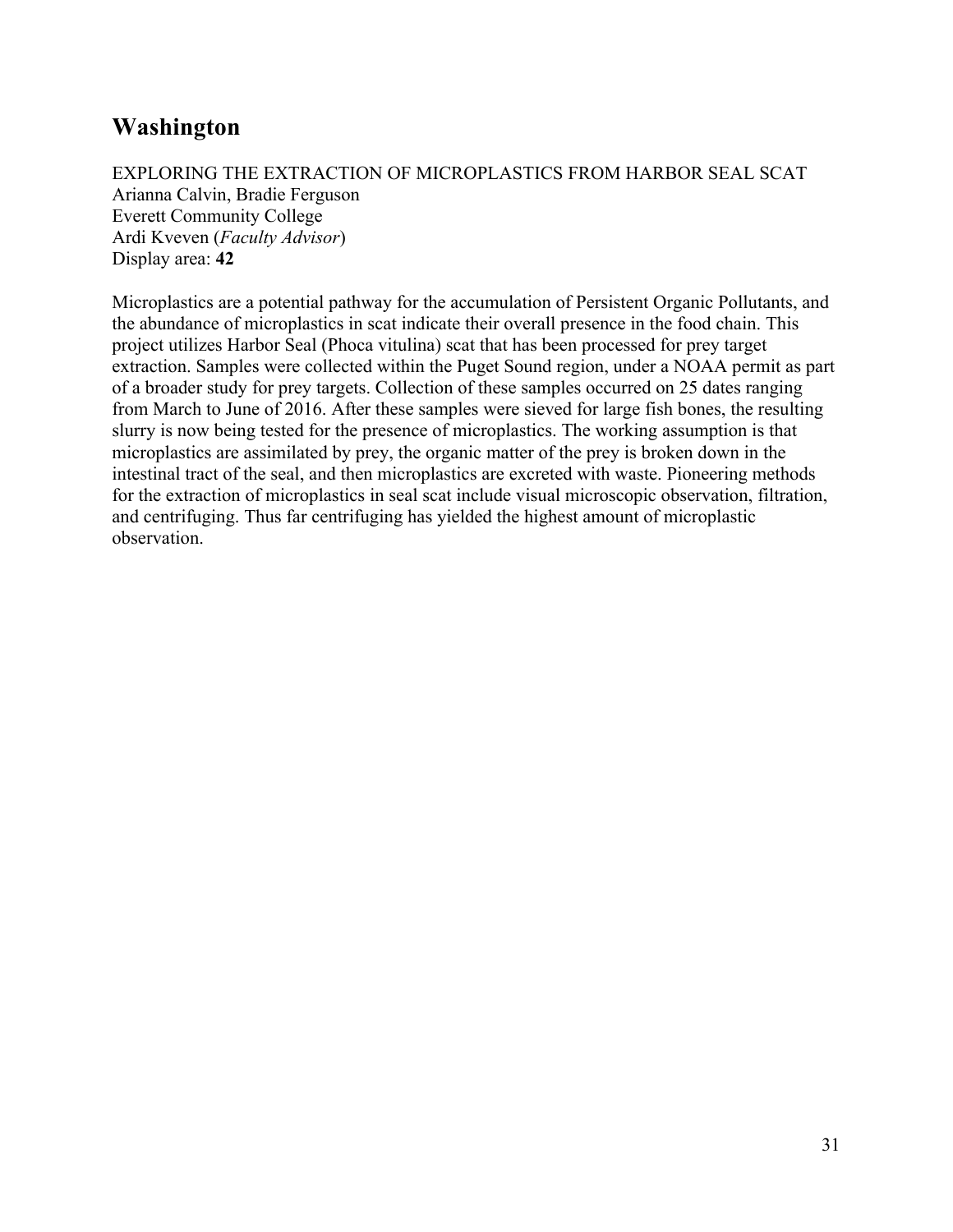PROOF OF PRINCIPLE OF AN ATMOSPHERIC PRESSURE PLASMA JET FOR SPACECRAFT STERILIZATION FOR NASA Stephani M. Bernard, Cali K.P. Drake, Thinh P. Pham, Wei Liao, Christopher V. Nguyen, Nhy Tran, Emma Brasseur, Hyoseo Jang, Yasmin Dunn, Jonathan A. Miller Edmonds Community College Jonathan A. Miller (*Faculty Advisor*) Display area: **43**

NASA confronts a forward contamination problem with the launch of spacecraft and probes into extraterrestrial environments with potential for detection of life. Microbial control is required in order to avoid cross contamination that would compromise data collected. Currently approved decontamination methods are costly and involve high heat and chemical treatments which risk damaging thermally sensitive spacecraft materials and components. Alternative methods, including atmospheric pressure plasma jets (APPJs), show promise as effective technologies for microbial control. Researchers at Edmonds Community College partnered with Eagle Harbor Technologies (EHT) of Seattle, WA to test the capabilities of an APPJ developed by EHT, performing characterization of killing efficacy and demonstrating proof of principle for largearea spacecraft sterilization. Research demonstrated killing capabilities of APPJ when applied to various conditions including different surface materials, meshes, tapered and elevated holes. The plume of the APPJ traveled through tapered and elevated holes yielding greater than 99% killing of endospores. Application of APPJ as a "brush" demonstrated greater than a 6 log reduction of endospores over 56.75  $\text{cm}^2/10$  minute exposure. Findings suggest a brush composed of multiple jets could be effective for spacecraft sterilization over large surface areas of differing materials with capability to penetrate unusual shapes and surfaces. Anticipated improvements in killing efficacy resulting from better characterization of increased voltage, frequency, humidity, and the inclusion of low  $O_2$  concentrations should lead to the development of an APPJ brush effective at spacecraft sterilization.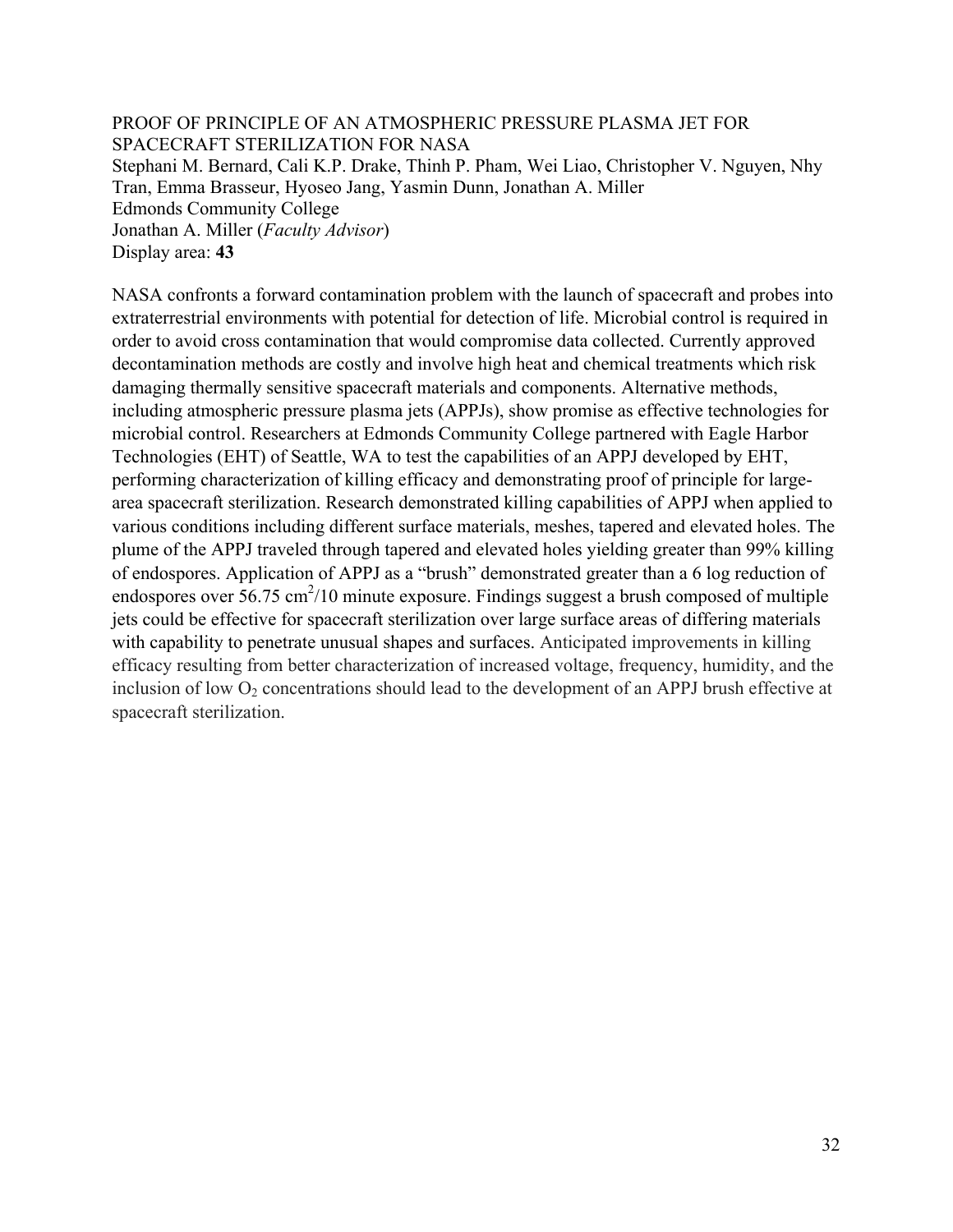SEASONAL VARIATION OF NORTH AMERICAN RIVER OTTER (LONTRA CANADENSIS) PREDATION ON LOCAL FISH SPECIES Alena Eldridge Everett Community College Robin Araniva, Ardi Kveven (*Faculty Advisors*) Display area: **44**

*Lontra canadensis*, or the North American river otter, is a member of the mustelid family residing in estuarine and riparian environments such as the Snohomish River estuary system in Everett, WA. Ocean Research College Academy (ORCA) collected *L. canadensis* scat samples near the Port of Everett for dissection and seasonal diet analysis. Past research found that the diet of *L. canadensis* is comprised of fish, crustacean, and avian prey at the mouth of the Snohomish River. Current research to identify prey species in the scat are now underway with the extraction of bony parts for genetic analysis at Shoreline Community College. Camera traps were set and monitored using motion sensors at known latrine sites and surface temperature were monitored monthly using a YSI probe. Preliminary genetic results identified *Oncorhynchus gorbuscha,* or pink salmon, during the fall of 2013, demonstrating opportunistic predation on available salmon species during the biennial migration. Further questions being explored include a correlation with increased consumption of faster swimming fish during colder seasons or with larger groups gathering at latrine sites. Characterization of seasonal, interannual, and social factors affecting the diet of *L. canadensis* can raise awareness of other environmental stressors in the ecosystem, such as fish population changes and changes in prey availability.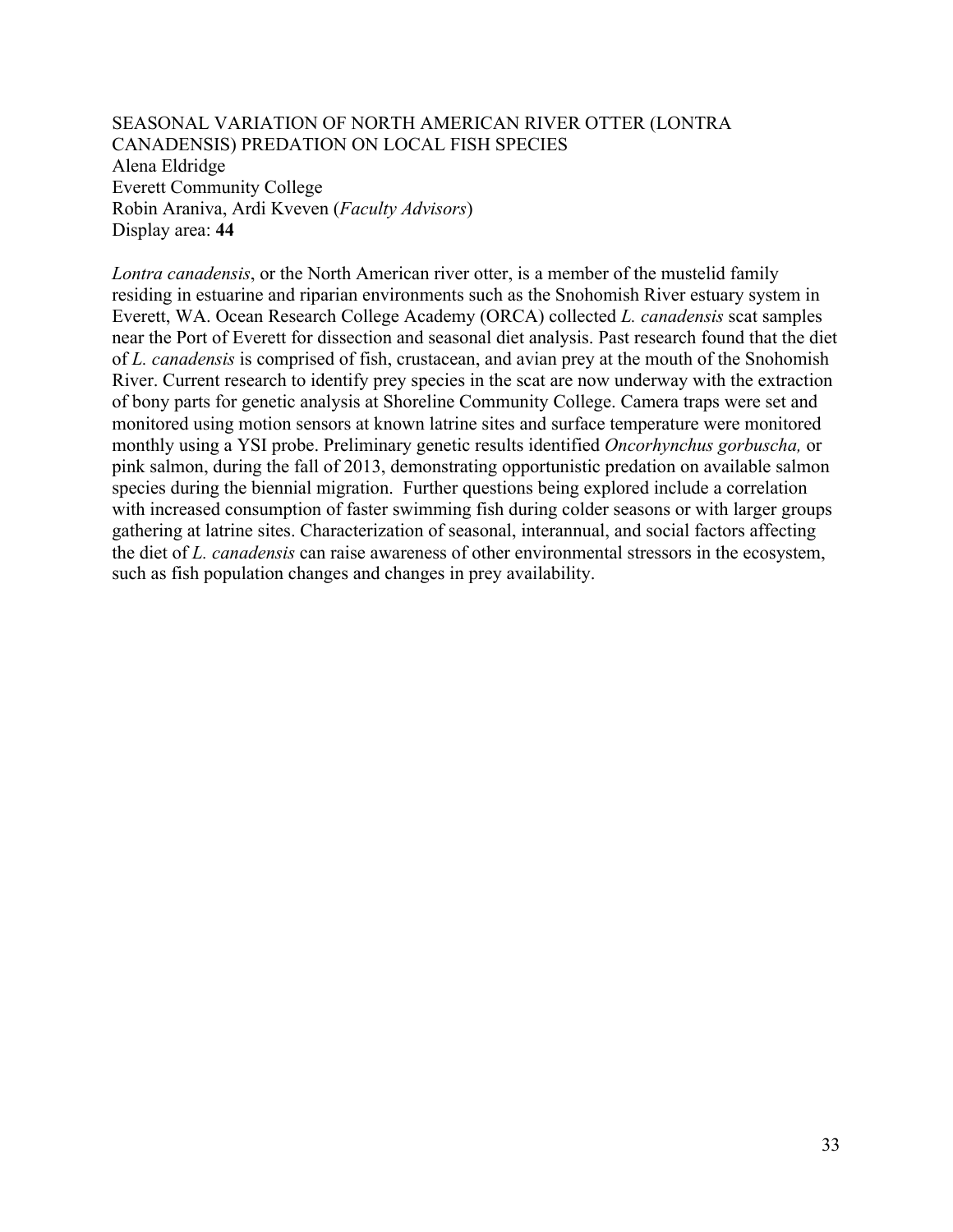EFFICACY OF AN ATMOSPHERIC PRESSURE PLASMA JET FOR SPACECRAFT STERILIZATION FOR NASA Thinh P. Pham, Cali K.P. Drake, Stephani M. Bernard, Christopher V. Nguyen, Wei Liao, Nhy Tran, Emma Brasseur, Hyoseo Jang, Yasmin Dunn, Jonathan A. Miller Edmonds Community College Jonathan A. Miller (*Faculty Advisor*) Display area: **45**

NASA confronts a forward contamination problem with the launch of spacecraft and probes into extraterrestrial environments with potential for detection of life. Earth-origin microbes risk threatening planetary systems, compromising the data obtained, and require implementing microbial control for planetary protection from cross contamination. While generally effective, currently approved decontamination methods are costly, involve high heat and chemical treatments, and risk damaging thermally sensitive spacecraft materials and components. Alternative methods, including atmospheric pressure plasma jets (APPJs), show promise as effective technologies for microbial control. Researchers at Edmonds Community College partnered with Eagle Harbor Technologies (EHT) of Seattle, WA to test the capabilities of an APPJ developed by EHT, performing characterization of killing efficacy. *Bacillus atrophaeus*  endospores were spread on Trypticase soy agar plates to quantify killing efficacy of over 900 combinations of APPJ parameters including pulse width, frequency, voltage, distance, time, electrode placement, jet configuration, gas composition, and flow rate. Unprecedented independent control of APPJ pulse width, frequency, and voltage allowed researchers to identify combinations of these parameters resulting in greater than 4-log reduction of endospores. A decimal reduction time (D-value) was additionally determined at an average of 160 seconds on aluminum. High humidity and low concentrations of  $O<sub>2</sub>$  were identified as conditions that enhanced killing of endospores. Further characterization of higher voltage, frequency, and humidity, as well as variable pulse width and low  $O_2$  should lead to improved APPJ killing efficacy with decreased exposure time and allow for development of an APPJ optimized for microbial reduction for large-area spacecraft.